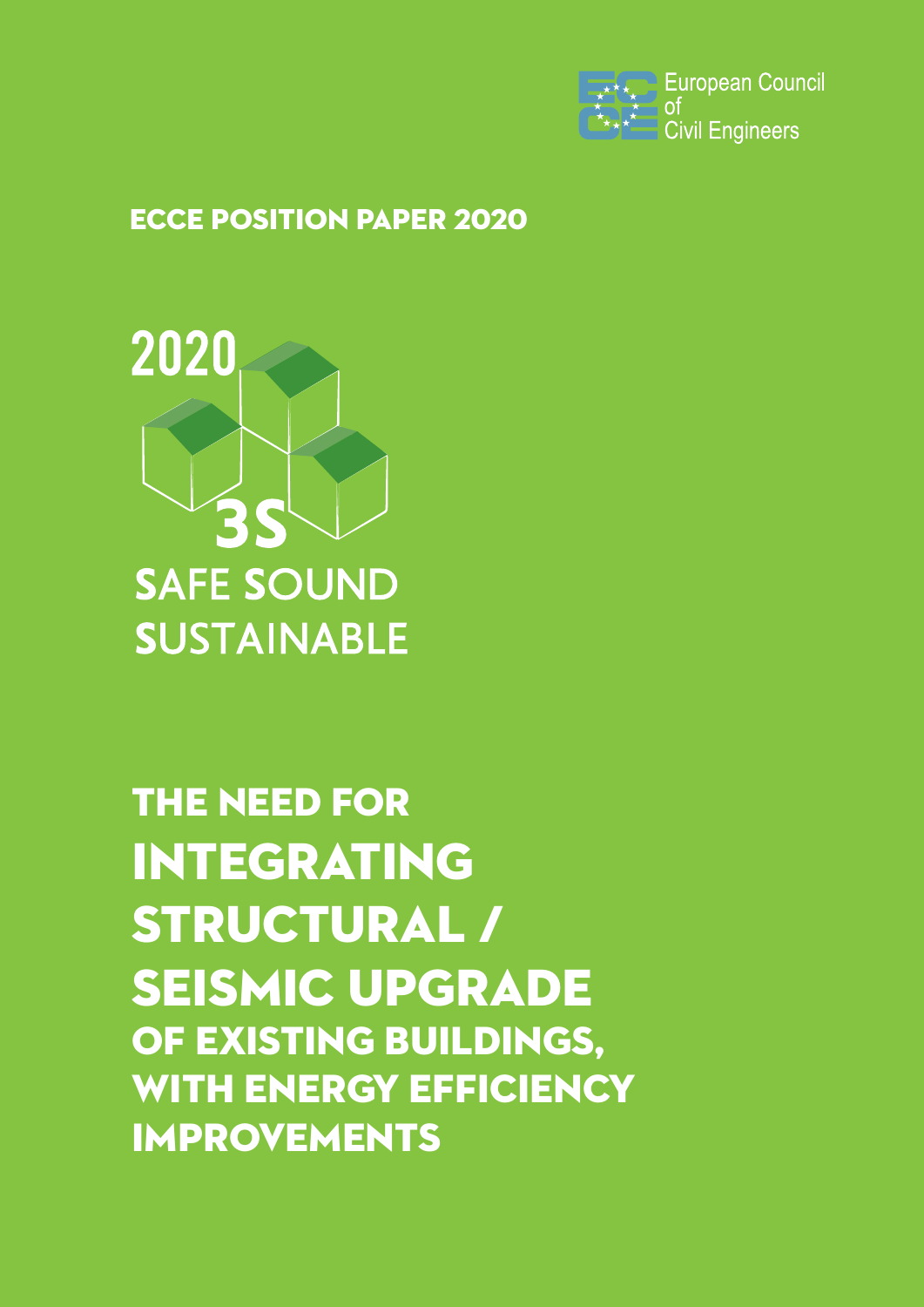ECCE Position Paper 2020

# The Need for Integrating Structural/Seismic Upgrade of Existing Buildings with Energy Efficiency Improvements

Authors:

Aris Chatzidakis (GR), Paul Coughlan (UK), Andreas Brandner (AU) Branko Zadnik (SI), Andreas Theodotou (CY), Nicholas Kyriakides (CY) Ivan Paska (HR), Maria Karanasiou (General Secretary, ECCE) Coordinator: Platonas Stylianou (CY).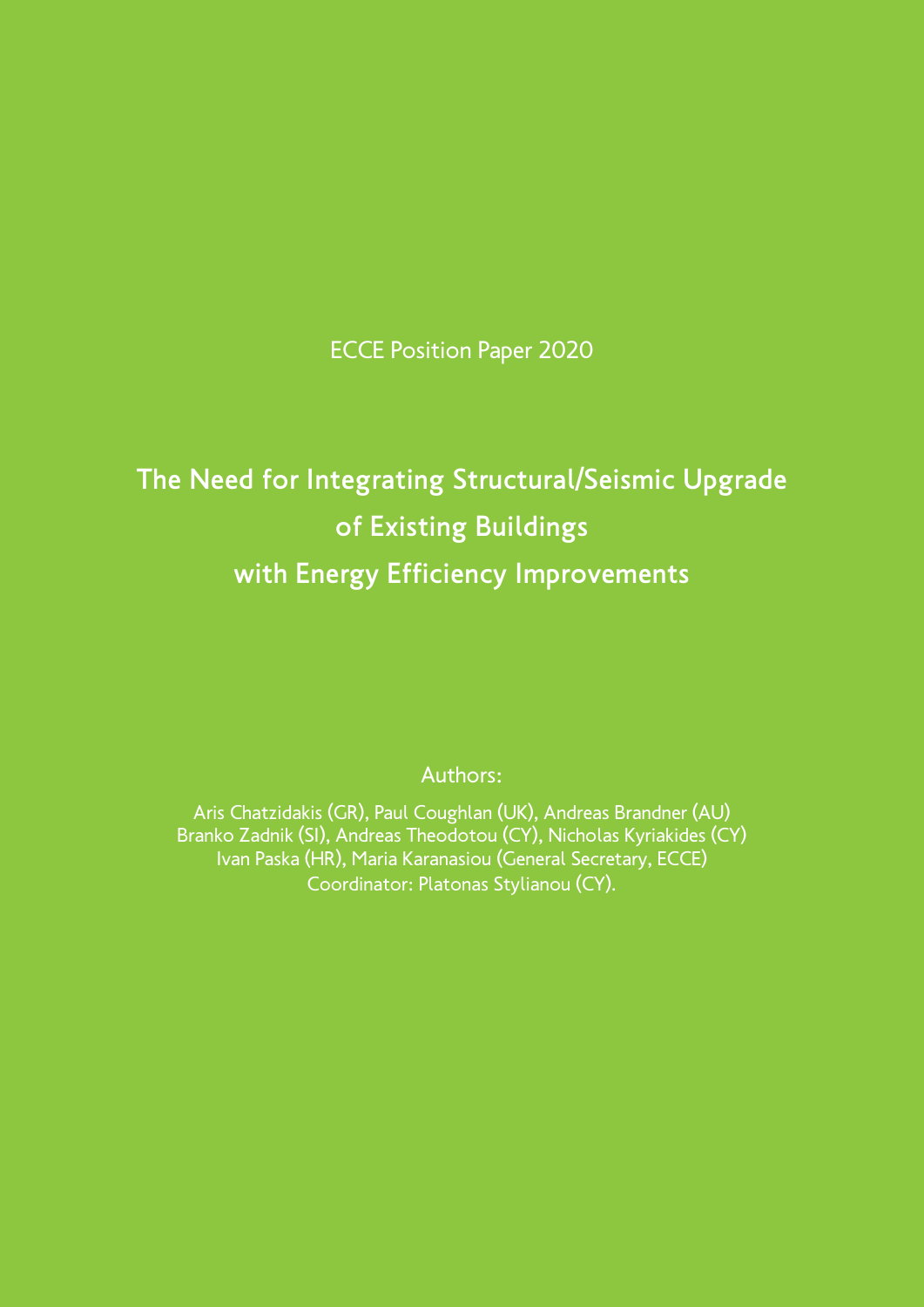

## **Contents**

|    | A. EXECUTIVE SUMMARY                                         | $\overline{\mathbf{2}}$ |
|----|--------------------------------------------------------------|-------------------------|
| 1. | <b>INTRODUCTION, SCOPE AND OBJECTIVES</b>                    | 5                       |
| 2. | <b>PROBLEM STATEMENT</b>                                     | 6                       |
| 3. | <b>RETROFITTING MEASURES FOR BUILDING UPGRADE</b>            | 7                       |
| 4. | <b>CODES AND POLICIES ON ENERGY AND SEISMIC UPGRADING-</b>   |                         |
|    | <b>RECCOMENDATIONS FOR HOLISTIC APPROACH.</b>                | 8                       |
| 5. | <b>CONCLUSIONS</b>                                           | 12                      |
| 6. | <b>REFERENCES</b>                                            | 13                      |
|    | <b>7. ABBREVIATIONS</b>                                      | 15                      |
| В. | <b>APPENDICES</b>                                            | 16                      |
|    | <b>Ba. The 3S Approach</b>                                   | 16                      |
|    | <b>Bb. Seismic Risk Chart</b>                                | 20                      |
|    | Bc. Material Gathered (Questionnaire from Various Countries) | 21                      |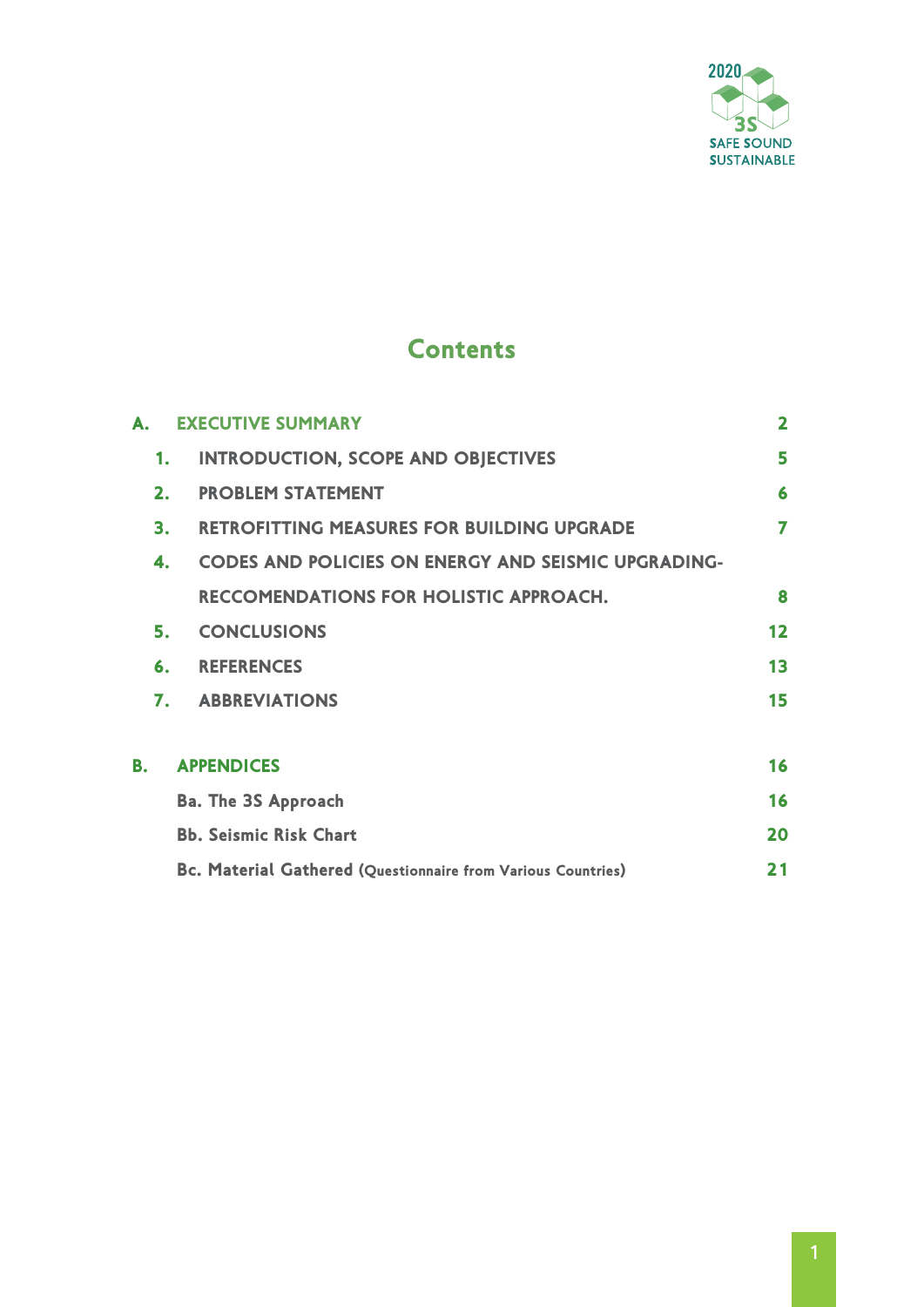## A. EXECUTIVE SUMMARY

The majority of the existing building stock in most European countries built in the 80s, 70s or earlier lack of modern design standards including the requirements for seismic safety and energy efficiency. Thus, based on their date of construction, the vast majority are deficient both in terms of energy and seismic resistance. This creates the need for the society to take actions to keep and maintain the building stock in operational, reliable and resilient state in order to ensure primarily the safety of the users.

In Civil Engineering this ongoing process is achieved by updating the design codes to incorporate aspects studied after research laboratory work or identified through shortcomings in real hazard situations. In addition to safety, nowadays the comfort of the users is of prime importance. To satisfy the required comfort levels, the user should consume energy, in the form of heating, cooling etc. Therefore, this ongoing trend to satisfy these conditions, results in new buildings which are safer, more economic to operate and more sustainable The Three S Approach, Safe - Sound - Sustainable (3S)

However, the current building stock of Europe comprises of structures that have been designed and constructed over a long period of years, although for traditional masonry buildings this can be more than 100 years. A BPIE (Buildings Performance Institute Europe) survey [BPIE, 2011] revealed that a significant amount, over 40% of the existing building stock in EU is over 50 years old (only around 17% is constructed after 1991), i.e. exceeding firstly their design life, and secondly are constructed during a period that Seismic Knowledge and Standards were limited and Energy Performance Guidelines were non-existent. It is easily understood that for this "aging" group of existing buildings, key challenges lie ahead, regarding their structural safety, sustainability and energy performance. The structural performance of buildings is related to their stiffness and strength as well as their ability to undergo non-linear (ductile) deformations. The extent to which a building can resist loads depends mainly on the characteristics of its lateral load resisting system – LLRS (i.e. columns, beams and walls). Most existing buildings do not pose significant lateral resistance and require upgrading in order to increase the efficiency of one or more of the above. For EU countries in the south-eastern Europe, the structural performance and safety is intertwined with seismic vulnerability.

In the case of the aging existing buildings, the lack of consideration for the seismic effect means this building stock is more vulnerable to earthquakes. In addition, as it is exceeding its design life of 50 years, it means that along with strengthening interventions to improve the seismic performance, durability and structural assessments should also be carried-out to ensure functionality and thus safety and comfort for the users.

In addition to safety, in the last decade the importance on the energy front has been highlighted; increased energy consumption lead to adverse environmental impact (e.g. climate change). Therefore, for the building sector the energy efficiency term is introduced, which is highlighted by the Europe's aim to reduce by 2020 the Greenhouse emissions by 20% and achieve 20% energy savings [EPBD recast, 2010/31/EU]. The building sector accounts for large energy consumption in EU with the European households using nearly the 70% of the consumed energy in the form of electrical energy. A survey by BPIE (2011) on energy consumption revealed that the older building stock is the main contributor to this. This is expected as in the EU the main policy regarding the energy use in buildings is the Energy Performance of Buildings Directive (EPBD,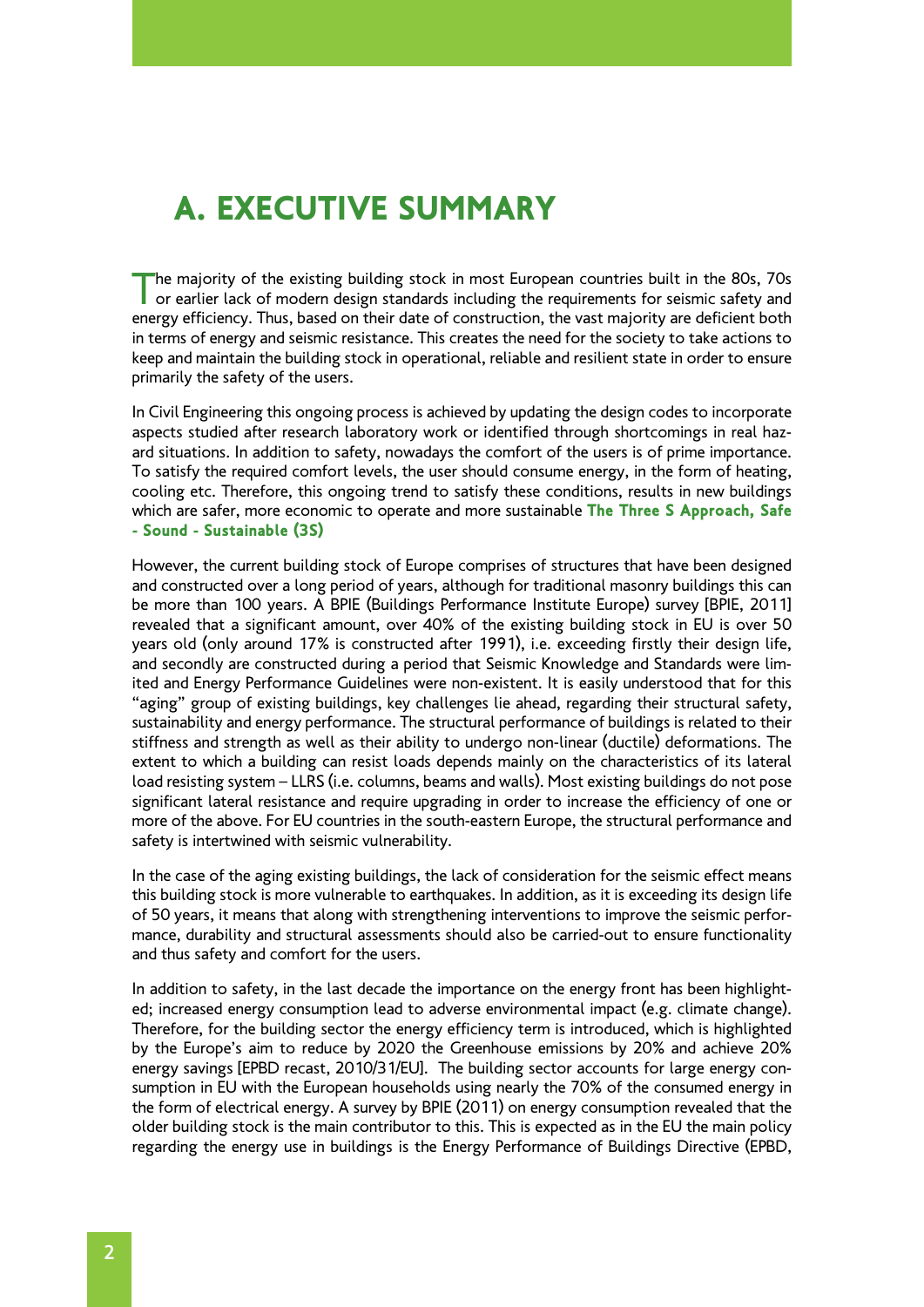

2002/91/EC) initially issued in 2002, and re issued in 2010. Therefore, it is evident that there is a big portion of the existing EU building stock that is under-designed, both regarding their seismic capacity and their energy performance, as it is well below the national minimum requirements set in the last fifteen years and therefore in need of structural and energy renovation to remain operational and safe.

To improve the seismic performance/capacity of existing buildings that have not been designed according to the earthquake standards of Eurocode EC8 (CEN2005), a variety of techniques based on the typology of the building and the level of the required strengthening are currently used. Regarding the energy performance level of buildings, it is influenced by a number of factors including the installed heating/cooling systems, the climatic conditions and the building envelope. The energy demand of buildings can be reduced by improving the insulation of the envelope, increasing the thermal capacity of the building and by using energy efficient systems in the building's operating processes e.g. heating [JRC 2012]. Therefore, any potential energy saving measures are inter-related with these factors with greatest focus on aging existing buildings which have the largest energy consumption due to insufficient insulation of the building.

Currently, from a sustainability perspective, emphasis is placed on developing an integrated structural and energy design methodology for new buildings that should be preferred over individual actions to ensure a Sustainable Structural Design (SSD). Such approaches like the SSD methodology will ensure that new buildings satisfy both structural safety and energy efficiency targets.

A building has to fulfill its own performance in usability, capacity, reliability, safety and comfort. In that context, designing a safe and sustainable construction **(The Three S Approach – 3S)** turns out to be a very complex issue, so a **holistic view is the key of Sustainable Structural Design (SSD)** in the construction sector. Furthermore, buildings should be designed and assessed in the light of time with a future in mind which can be predicted only in probabilistic terms, so an integral life-cycle approach is required. However, for existing buildings, especially of a certain construction age, the problem of seismic and energy inefficiency is of primary importance and a similar in concept approach is required to provide upgrading on both fronts. Only the last few years it is acknowledged that independent retrofit actions should be integrated to enhance the overall performance. It started with an effort to relate seismic efficiency with environmental benefits resulting from the mitigation of damage and/or demolition because of earthquakes. This is followed by a multidisciplinary approach to improve building's performance taking seismic and energy efficiency on equal consideration.

Our aim in this position paper was to review and examine the parameters involved in an integrated holistic approach in order to enhance the overall performance of existing buildings and provide solutions to close the gap, regarding the beneficial simultaneous refurbishment of the structural / seismic capacity and energy efficiency of existing buildings.

As a next step, the European Council of Civil Engineers aspires to continue their efforts in the future to ensure the sustainability of existing building stock in Europe. Building on the discussion in the following sections, the next goal will be drafting a proposal on a common European framework for assessment of the seismic vulnerability of existing buildings. A common method of evaluation of the seismic vulnerability of European buildings is of paramount importance for governmental authorities to quantify the required resources, plan investment schemes and define prioritisation strategies for seismic risk mitigation. Thus, a common European policy on seismic risk and risk mitigation can be established, ensuring the sustainability of the built environment and society through the continent with common resources and mechanisms.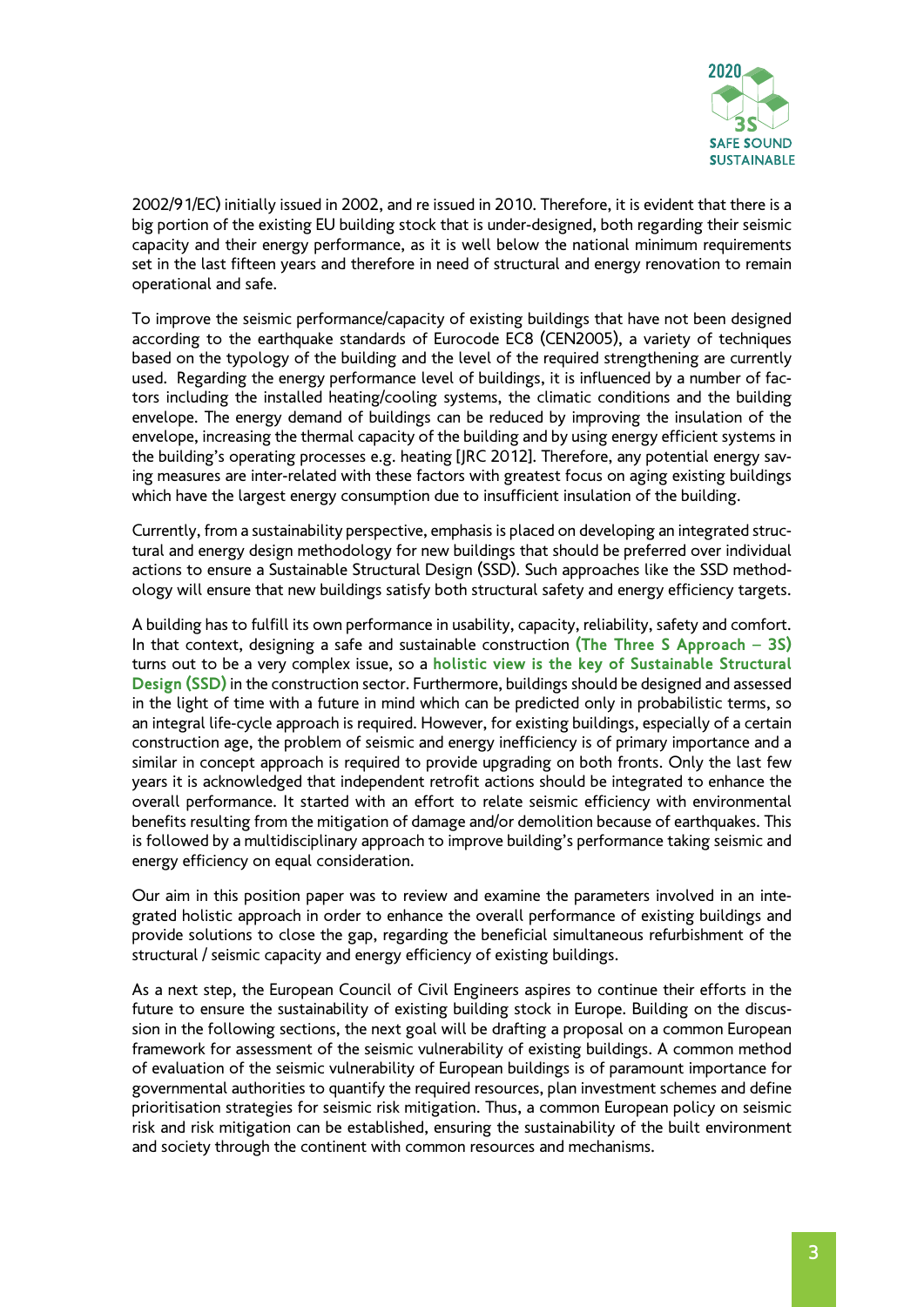## 1. INTRODUCTION, SCOPE AND OBJECTIVES

The European Union has established a legislative framework to boost the energy performance of its buildings. Buildings are the largest single energy consumer in Europe, responsible for approximately 40% of EU energy consumption and 36% of CO $_{\textrm{\tiny{2}}}$  emissions<sup>1</sup>. At present, about 35% of the EU's buildings are over 50 years old and almost 75% of the building stock is energy inefficient<sup>2</sup>. Many of these buildings are located in parts of south-eastern Europe which have high levels of seismic hazard. In these areas, energy inefficient buildings are also in need of seismic retrofit. Therefore, in those areas the retrofitting of buildings in order to improve energy performance should also include structural upgrading to increase resistance to seismic loading. An integrated approach to upgrading buildings is required so that they are made safe and sound in addition to sustainable. This Position Paper sets out the case for this integrated, holistic approach.

The primary EU Directive concerned with boosting the energy performance of buildings is the Energy Performance of Buildings Directive (EPBD)<sup>3</sup>. The EPBD, together with other Directives, promotes policies to achieve a highly energy efficient and decarbonised building stock by 2050. It recognises that the building sector has vast potential to contribute to a carbon-neutral and competitive economy. EU countries are required to formulate long-term renovation strategies which include an overview of the national building stock, policies and actions to stimulate cost-effective, deep renovation of buildings, policies and actions to target the worst-performing buildings, split-incentive dilemmas, market failures, energy poverty and public buildings, as well as an overview of national initiatives to promote smart technologies and skills and education in the construction and energy efficiency sectors. These national strategies are updated every three years. Construction is one of the most impactful industrial sectors because of the high consequences it generates for society, the environment and the economy. Indeed, building constructions involve social aspects such as safety and comfort, as well as economic aspects such as energy consumption and emissions.

The issue of seismic hazard and seismic risk is real for many countries and especially for policy-makers and citizens alike in south-eastern Europe. For example, in August 2016, an earthquake in Central Italy resulted in 299 deaths and left 4,500 people homeless. It is estimated from past events that approximately 20% of the building stock in areas affected by moderate to strong seismic events requires significant structural upgrading. The upgrading required typically involves improving the resistance of building to lateral loading, and work on columns, beams, floors and walls. Because of the intrusive nature of these works, elements of the building which influence its energy performance, such as cladding and insulation, usually have to be repaired once they are completed, if construction works are not carried out simultaneously.

It is therefore essential that an integrated approach to the retrofitting of buildings be taken, particularly in areas with high levels of seismic hazard. Thus, structural reinforcement and energy performance retrofit works need to be considered in a holistic way. This will improve cost-effectiveness and reduce the disturbance to residents and other building users. This approach aligns well with the objectives of the long-term renovation strategies. This approach should also be incorporated into the relevant national and European long-term renovation strategies. This will also result in a more resilient and sustainable building stock across Europe.

 $2.$  Ibid.

<sup>1.</sup> European Commission website, accessed 31 January 2020

<sup>&</sup>lt;sup>3.</sup> 2018/844/EU, updated as part of the Clean energy for all Europeans package in 2018 and 2019.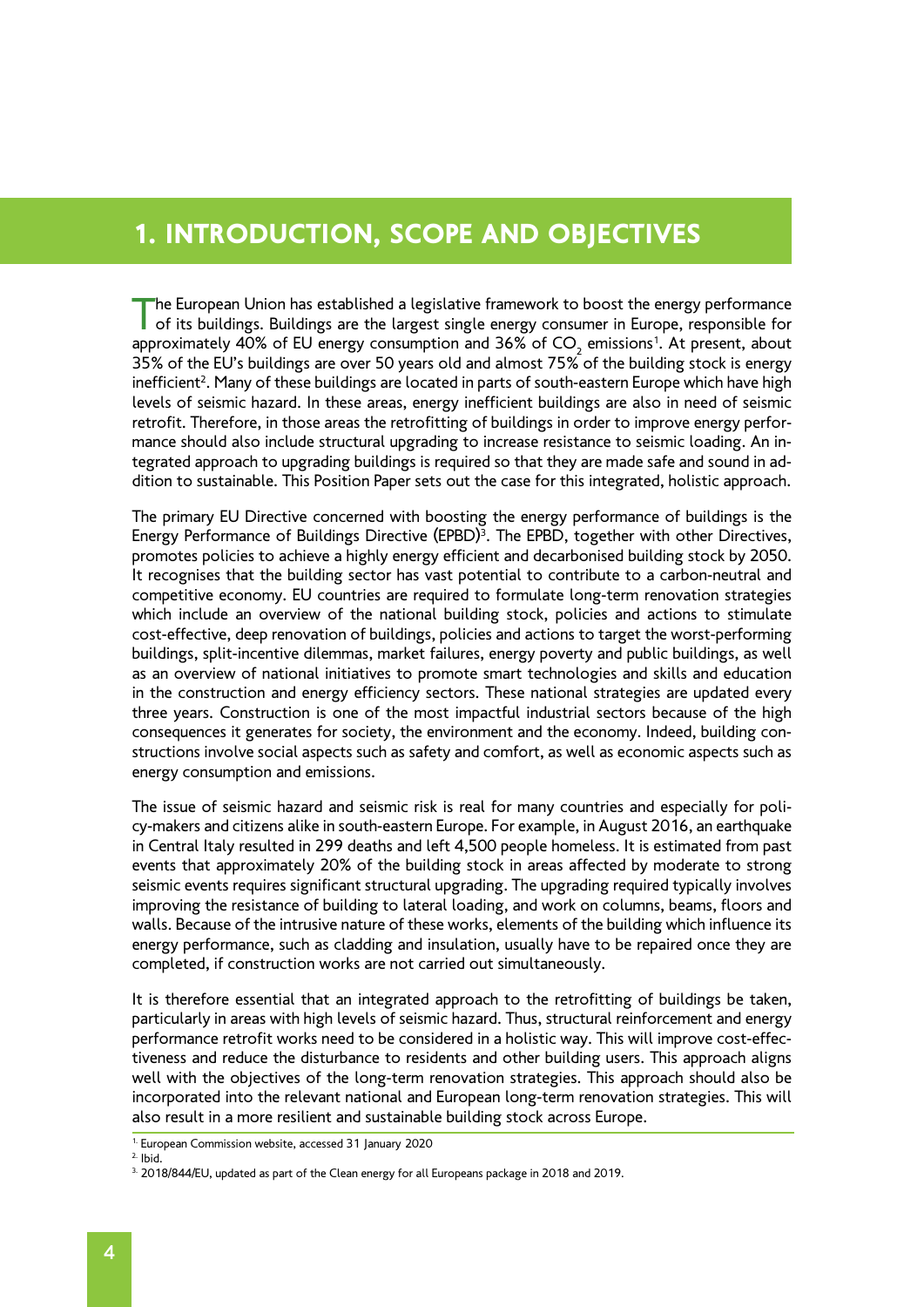

There is a public need and obligation for engineers to design, construct and maintain building stock in operational and reliable condition, primarily in order to ensure the safety of the population and protect them from various hazards. In structural applications, this ongoing process is achieved by updating the design codes to incorporate state-of-the-art and innovative research results identified through advanced knowledge and experimental testing under real hazard situations. In addition to safety and protection, the soundness of buildings and user comfort is now of prime importance and a performance parameter. To satisfy the required performance levels, the user needs to consume energy in the form of heating, cooling, etc. Therefore, this ongoing trend to satisfy these conditions results in new buildings which are safer, sounder, more economic to operate and with increased sustainability for fulfilment of the 3S approach (Safe, Sound and Sustainable).

The scope of this position paper is to convince European Union Member States that the solution provided for both energy and structural deficiencies in most building stock should follow a holistic approach to address these issues simultaneously and link individual retrofit/upgrading activities within an integrated holistic procedure. The objective is to proceed and secure funding for the Structural and/or Seismic Upgrade of these buildings, alongside with grants given to upgrade the energy performance of buildings, under Directive 2010/31/EM of the European Parliament and of the Council of 19 May 2010.

Aside from increasing funding opportunities, the expected benefit is to raise awareness and demand for safe and structurally sound buildings among stakeholders, governments, owners and operators. It is also really important to improve knowledge and information regarding sustainable structural design and assessment and design for structural and/or seismic upgrading of existing buildings.

## 2. PROBLEM STATEMENT

Sustainable Structural Design (SSD) is a holistic view of engineering/structural design that combines the structural and environmental aspects of buildings and summarises them in a single parameter, provided in economic terms from the early stage of design. Current assessment methods evaluate buildings over their life cycle at a later design stage to provide comparable building solutions, while at this stage the information cannot be effectively used in the general design process. A more effective way of achieving building sustainability is to consider environmental and safety issues simultaneously in the early design stage, including the principles of durability, probabilistic reliability and structural safety. Since these parameters are mutually dependent, they need to be addressed simultaneously in very early stages.

For existing buildings, it is required that when renovation projects of a certain scale are undertaken, structural upgrading of the load resisting system should be considered and funded, jointly with energy efficiency upgrade works. It is well known that most existing *European building stock* is old and was built without modern provisions for earthquake resistance and energy efficiency, resulting in seismic vulnerability and low energy performance buildings. When they were designed and constructed, technical knowledge on durability, earthquake risk and seismic loads, analysis methods and modelling facilities, the impact of pollution on the ageing process of structures and most of all concrete quality was quite different.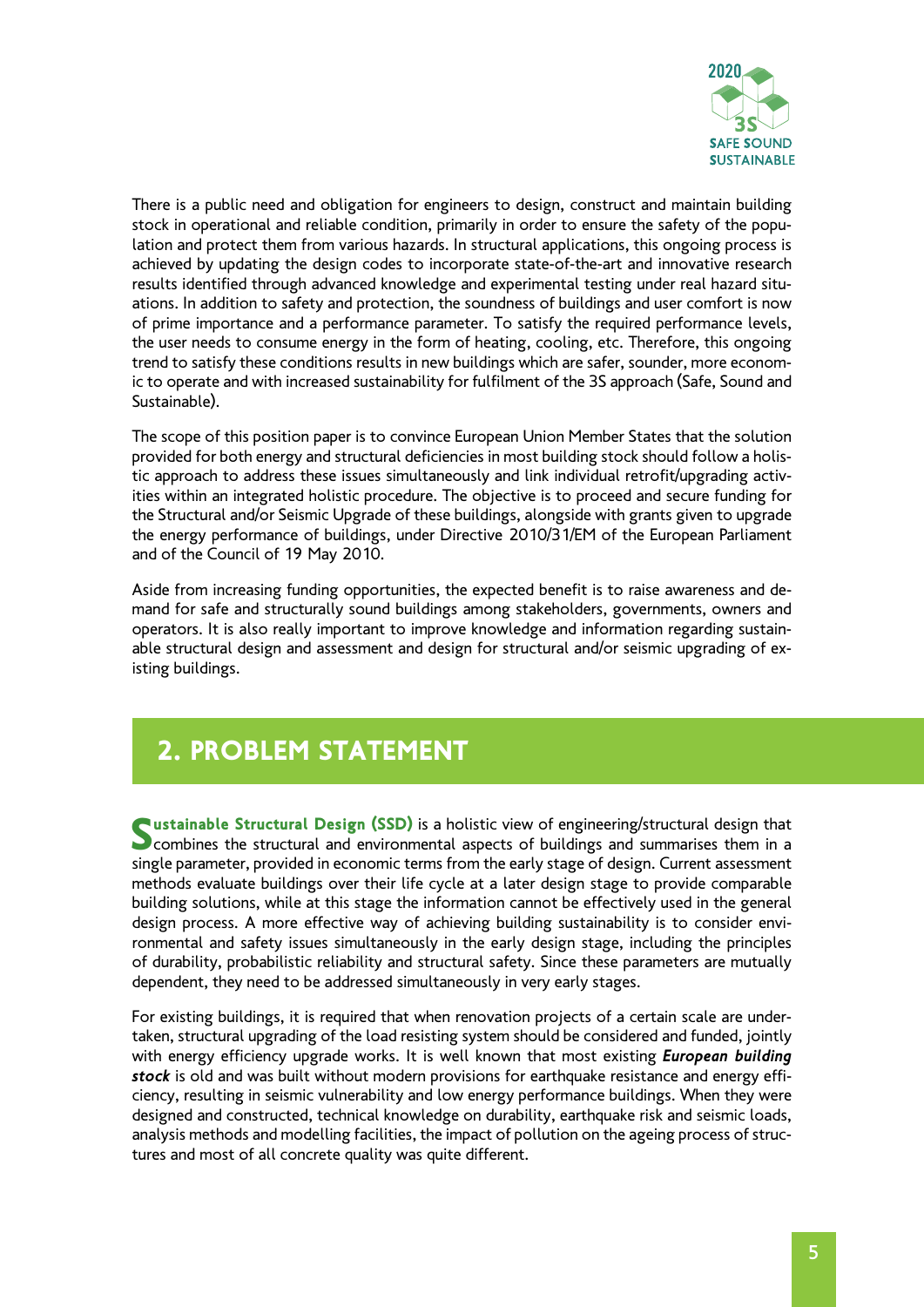In addition, as existing building stock is exceeding its design life of 50 years, it is anticipated that further retrofitting interventions to improve its performance under seismic loading, durability and energy efficiency upgrading to ensure functionality should also be carried out, thus enhancing safety, comfort, well-being and life quality, for both users and society.

To achieve a more sustainable building environment, engineers must be involved at every stage of the process and SSD must be their priority.

## 3. RETROFITTING MEASURES FOR BUILDING UPGRADE

The EU Commission introduced uniform Eurocodes in Europe, in particular Eurocode 8 (EN 1998-3) for earthquake assessment of existing buildings, to save lives and reduce losses from future earthquake events. Those codes represent the best available guidance on how to assess, design and construct retrofitting measures to limit seismic risk. The EN 1998-3, in its consolidated version since 2013, is the base code for the assessment and retrofitting of buildings and it (a) provides criteria for defining the seismic behaviour of already existing individual buildings, (b) describes the procedure for selecting the necessary rehabilitation measures, as well as (c) outlines procedures for the design of rehabilitation measures (e.g. concept definition, dimensioning and detailing of structural interventions and their connection to existing components, etc.).

Depending on the type and importance of the building, three damage limit states are defined in these Eurocodes (EN 1998) – near collapse (NC), significant damage (SD) and damage limitation (DL) – which are verified using displacement checks.

The following section aims to address the retrofitting measures and current state-of-the-art achievements in the upgrading of existing buildings, in order to avoid structural damages from future seismic events, especially when energy upgraded buildings are also structurally upgraded.

The following aspects should be considered with respect to structural upgrading:

- ❏ Any major local deficiencies identified should be adequately addressed.
- ❏ In the case of highly irregular buildings (both in terms of stiffness and excess strength distributions), their structural regularity should be improved as much as possible, both in the elevation and floor plan.
- ❏ The required characteristic values of regularity and load capacity (resistance) can be achieved either by changes in the strength and/or stiffness of the appropriate number of existing components, or by the introduction of new load-bearing components.
- ❏ If required, an increase of local ductility capacity should be ensured.
- ❏ The increase in strength during the intervention should not reduce existing global ductility.
- ❏ Special measures are needed for masonry structures. Brittle door lintels should be replaced, insufficient connections between ceilings and walls should be improved, and out-of-plane acting horizontal thrust against walls must be eliminated.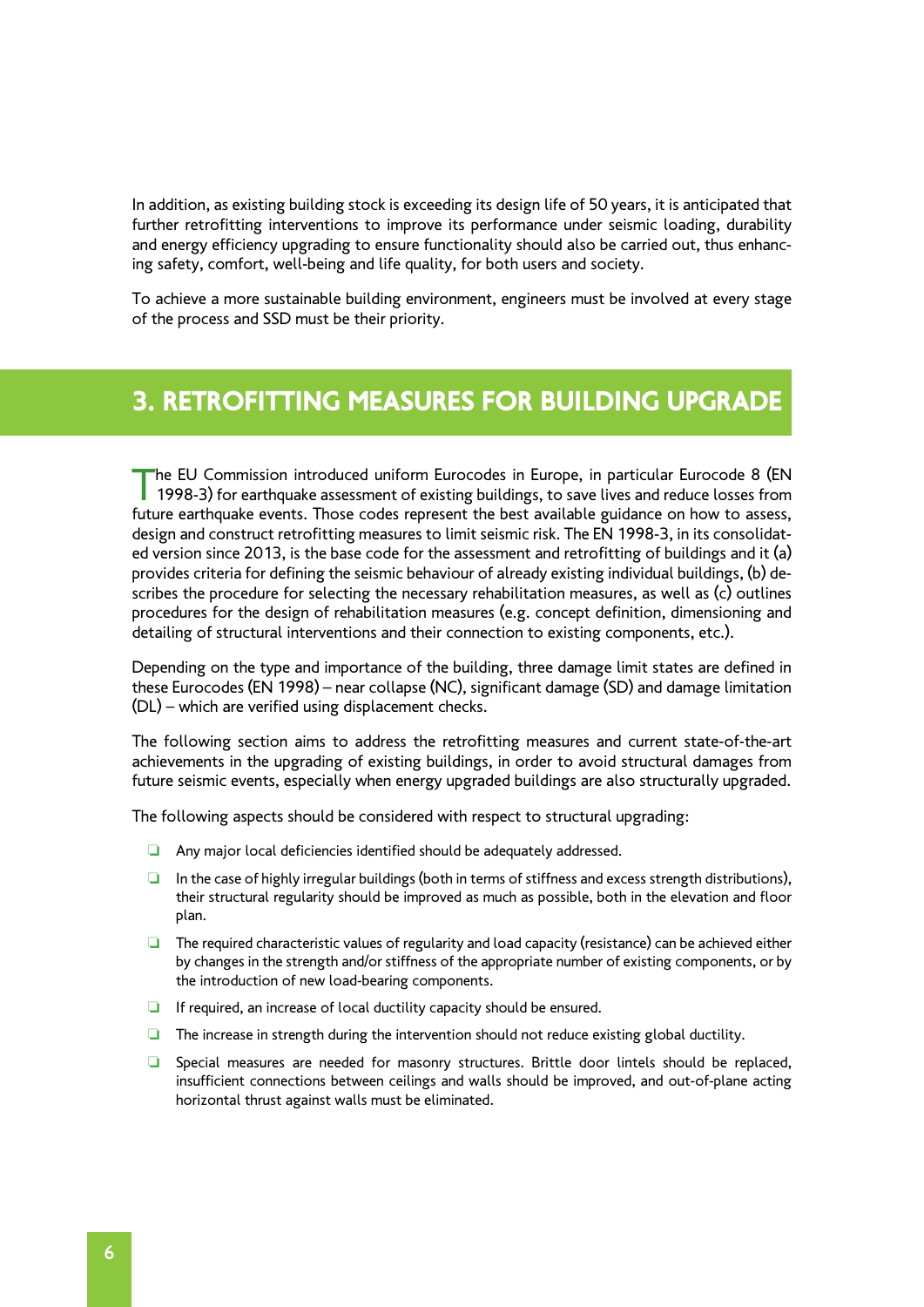

The intervention may be taken from the following list of indicative intervention strategies:

- ❏ local or general modification of damaged or undamaged components (renovation, reinforcement or complete replacement), considering their rigidity, strength and/or ductility;
- ❏ addition of new load-bearing components (e.g. of dressings or infill walls, chords of steel, wood or reinforced concrete in masonry structures, additions of shear walls in RC Structures, etc.);
- ❏ modification of the load-bearing system (elimination of some constructive joints; widening of joints; removal of vulnerable components; transfer to more regular and/or ductile arrangements);
- ❏ partial demolition of damaged areas;
- ❏ addition of a new support system that either partially or completely relieves seismic stress;
- ❏ possible conversion of existing non-load-bearing components into load-bearing components;
- ❏ introduction of passive protection devices either by means of dissipative bracing or vibration isolation;
- ❏ reduction of masses;
- ❏ restriction or rededication of the use of the building;
- ❏ introduction of a diaphragm.

One or a combination of several of these intervention strategies can be selected. In all cases, the effect of these interventions on the building foundation and possible need to strengthen the existing foundation should be considered. With non-load-bearing structures, decisions concerning the rehabilitation or reinforcement of non-load-bearing structural elements must also be taken into account whenever, in addition to the functional requirements, the seismic behaviour of these elements may affect the lives of occupants or could affect the value of the goods stored in the building. In such cases, the total or partial failure of these components should be avoided through:

- ❏ suitable connections to load-bearing components;
- ❏ anchoring measures that are implemented to prevent the possible loss of parts of these components; and
- ❏ assessing whether the load-bearing capacity of non-structural elements is increased.

The possible effects of these provisions on the behaviour of load-bearing components should also be considered. To achieve structural upgrading, several materials and methods that can increase load-bearing capacity, stiffness, deformability and durability can be used, such as:

- ❏ **traditional** materials (steel, reinforced concrete), FRP (fibre-reinforced polymer);
- ❏ **new technologies** or **new inorganic composite materials and composition techniques**:
- TRM (Textile Reinforced Mortar a combination of inorganic binder with textile fibres low cost and high temperature resistance),

ECC (Engineered Cementitious Composite - fibre cement mixes of low volume, high tensile strength, ductility and higher corrosion resistance, resistant to temperature and humidity conditions, suitable for repair and environmentally friendly),

UHPFRC (Ultra-High-Performance Fibre-Reinforced Concrete) with high compressive and tensile strength, low permeability and high ductility).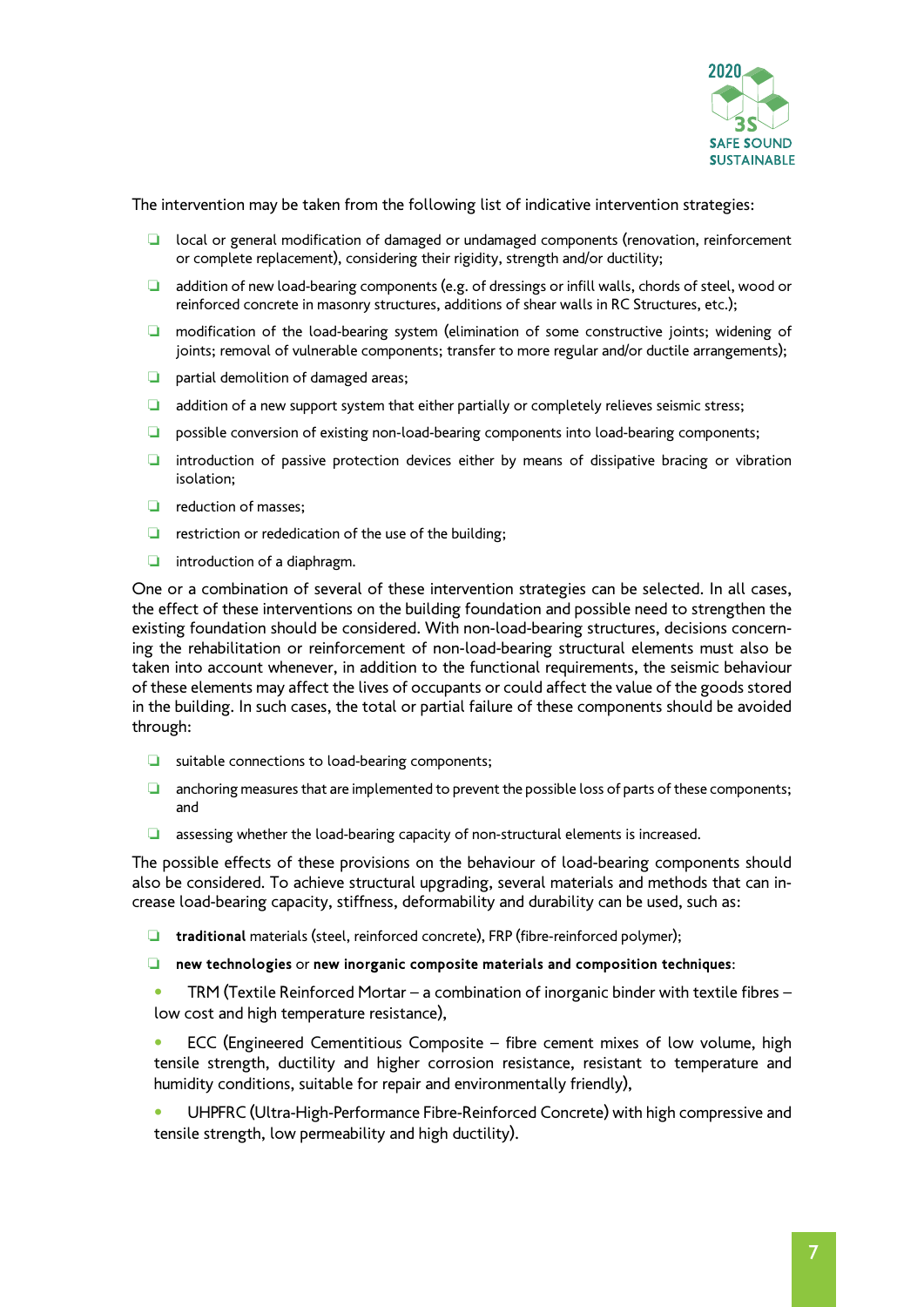In addition to these considerations, which are related to structural upgrading, several methods and materials exist in the industry/market that can being used to achieve energy upgrading of the building, such as:

- ❏ **traditional** materials such as Mineral Wool, EPS, XPS, Cellulose, Cork, PUR;
- ❏ **newly developed thermal insulations**, such as:
- ❏ VIP (Vacum Insulation Panels),
- ❏ GFP (Gas filled Panels),
- ❏ Aerogels,
- ❏ PCM (Phase Change Materials).

For energy and construction renewal, these two groups can and should be combined in possible solutions, such as TRM + PUR, TRM + VIP, TRM + NIM, TRCM.

## 4. CODES AND POLICIES ON ENERGY AND SEISMIC UPGRADING-RECCOMENDATIONS FOR HOLISTIC APPROACH.

Current building stock comprises structures that have been designed and constructed over a period spanning some decades; for traditional masonry buildings, this may be 100 years or more. A BPIE (Buildings Performance Institute Europe) survey [BPIE, 2011] revealed that a significant portion (40%) of existing building stock in the EU is over 50 years old (only approx. 17% was constructed after 1991), i.e. it has first and foremost exceeded its design life and secondly was constructed during a period when seismic design codes and construction practices were very limited, and energy efficiency performance guidelines were non-existent. It is therefore clear that for this "ageing" group of existing buildings, key challenges lie ahead regarding primarily their structural safety, but also their sustainability and energy efficiency.

In order to assure sustainable development, there must be interactions among environmental, social and economic parameters. The construction sector contributes significantly to the three dimensions of sustainability. Indeed, according to the social dimension, people spend most of their time inside buildings, so a healthy and quality indoor environment has to be guaranteed. According to 2013 EU-28 data by Eurostat, the construction sector provides considerably to employment, accounting for 12.2 million people and 5.2% of total employees. Considering the economic dimension, the EU-28's construction sector was made up of more than 3.2 million enterprises in 2013 and generated EUR 487 billion of value added. Moreover, 2014 data by Eurostat reveal that an 11.4% share of the EU-28 population lived in households that spent 40% or more of their equalised disposable income on housing. Considering the environmental dimension, buildings are responsible for approximately 40% of total energy consumption and 36% of total greenhouse gases in Europe.

The structural performance of buildings is related to their stiffness, strength, robustness, as well as their ability to undergo non-linear (ductile) deformations. The extent to which a building can resist loads depends mainly on the characteristics of its structural resisting system (frame, wall,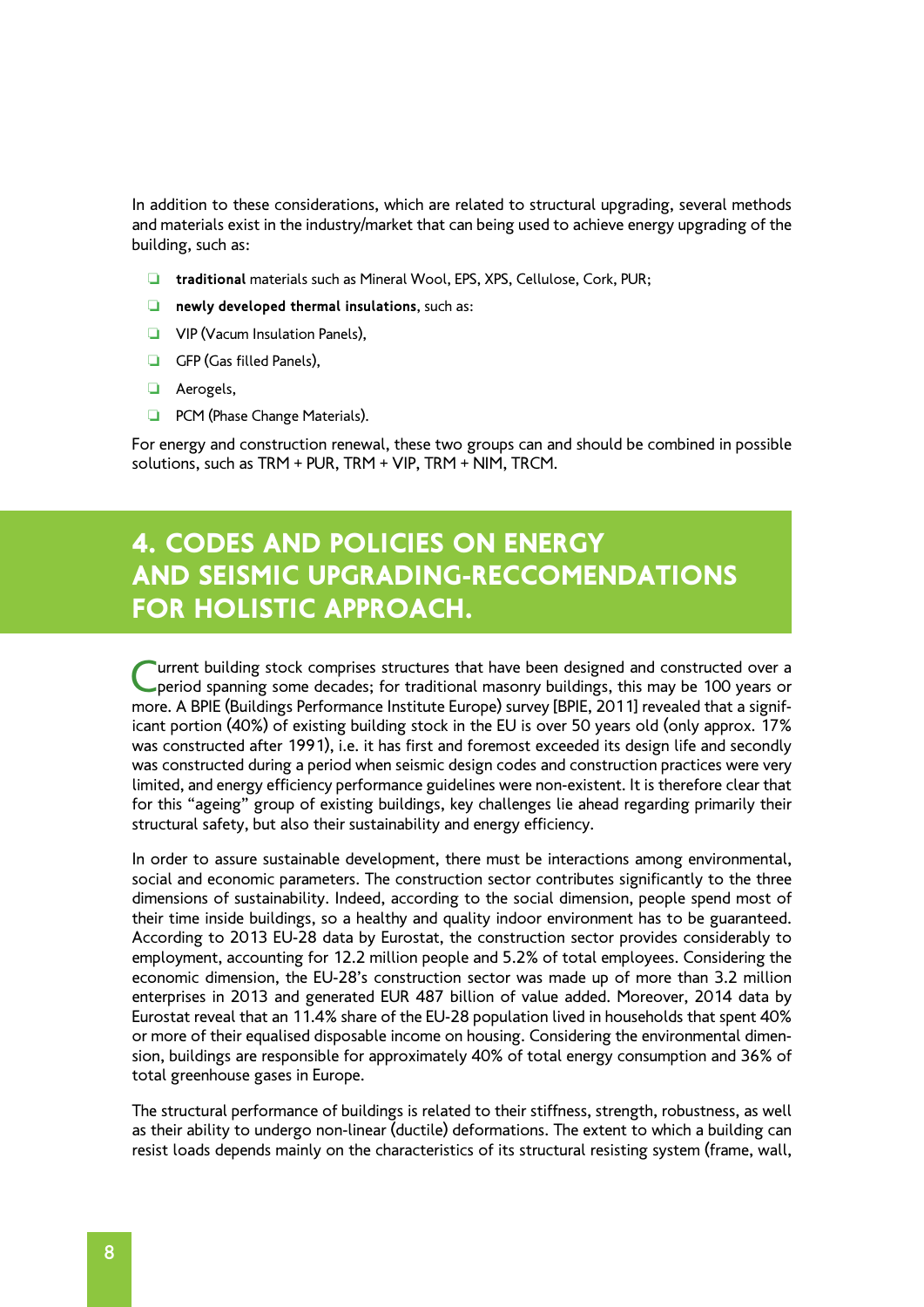

dual, etc.). Most existing buildings do not pose significant lateral resistance and require structural upgrading to increase the performance of their stiffness, strength, robustness or deformability.

In the case of EU countries located in the south-eastern part of Europe, e.g. Cyprus, Greece, Croatia, Albania, Bosnia, Montenegro, Serbia, Slovenia, Bulgaria, Turkey and Italy, structural performance and safety is intertwined with seismic vulnerability. Regardless of the structural material used to form the resisting system (reinforced concrete, masonry, steel and timber), the main criterion for withstanding earthquake loads is design adequacy. In the case of ageing buildings, a lack of consideration for seismic hazards resulted in a building stock with increased vulnerability to earthquakes. In addition, if the building is exceeding or approaching its design life of 50 years, this means that alongside strengthening interventions to improve seismic performance and durability, energy efficiency interventions should also be introduced to ensure functionality and thus safety, comfort and sustainability for users.

In addition to safety, the importance of energy efficiency in the last decade has been frequently highlighted. Increased energy consumption has an adverse environmental impact (e.g. climate change) and also leads to economic losses for communities. Therefore, an energy efficiency term for the building sector was introduced, which is underlined by Europe's aim to reduce greenhouse emissions by 20% by 2020 and achieve 20% energy savings [EPBD recast, 2010/31/EU]. The building sector accounts for a large share of energy consumption in the EU with European households using nearly 70% of energy consumed in the form of electricity. A survey by BPIE (2011) on energy consumption revealed that older building stock is the main contributor to this figure. This is expected as in the EU the main policy regarding energy use in buildings is the Energy Performance of Buildings Directive (EPBD, 2002/91/EC), initially issued in 2002 and re-issued in 2010.

Thus, part of the existing EU building stock is under-designed, both with respect to seismic capacity and energy efficiency performance, well below the national minimum requirements set in the last 15 years, and in need of renovation and retrofitting in order to remain operational and safe. If we consider the example of Cyprus, where the first seismic code was introduced in 1994 and the Energy directive in 2007, the existing building stock is categorised/defined as seismically vulnerable and/or energy insufficient based on their construction/built year relative to these two dates. Recent studies [Kyriakides et al. 2015] have shown that the majority (about 70%) of the existing building stock is approaching its life expectancy and lacks any seismic design. Subsequently, there is an immediate need to upgrade its performance to meet the demands of the design earthquake standards and its energy performance to satisfy the EPBD requirement.

To improve the seismic performance/capacity of existing buildings that were not designed according to the earthquake standards of Eurocode EC8 (CEN2005), a variety of techniques based on the typology of the building and the level of required strengthening are currently used for seismic retrofitting. For RC structures, seismic retrofit techniques are generally divided into local and global methods [JRC 2014a]. Local methods focus on improving the performance of particular structural elements and most commonly include strengthening of column-to-beam joints, column and beam jacketing and column and beam strengthening with advance materials such as fibre-reinforced polymers (FRP) or combined with new technology such as the textile reinforced mortar (TRM) technique in addition to traditional RC jacketing. These methods are used as part of major refurbishment of structures as they require partial demolition and reconstruction of the involved structural elements, which can also make them expensive. They tend to provide enhancement at the local level by increasing the rotational capacity of the elements or their shear capacity. On the other hand, global methods focus on enhancement of the structural system at the global level and tend to improve the overall behaviour of the structure, such as storey defor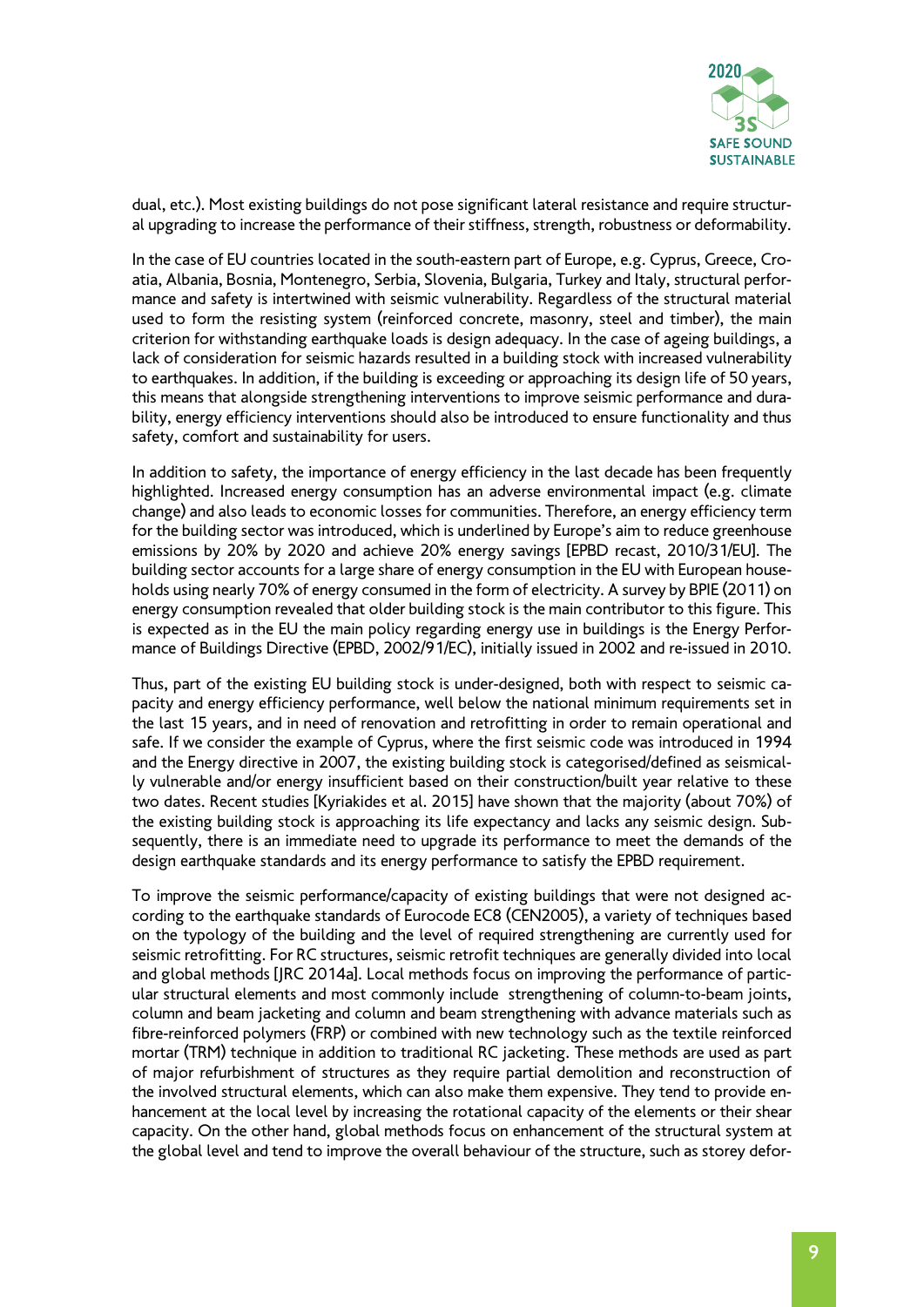mations and shear forces. The most conventional methods used in this category are the addition of shear walls, use of steel cross-bracings, base isolation and strengthening of infill masonry walls [FEMA 2006].

Among these techniques, strengthening of infill walls may well be the less intrusive option as it can be applied on exterior perimeter walls. The most common techniques applied use primarily a "jacketing" approach in the form of steel strip bracing, shotcreting (application of a thin concrete layer over the bricks), placing of prefabricated concrete panels using dowels over the wall and bonding of steel plates or FRP sheets onto the wall [JRC 2008]. An improved extension of the last method is the application of the TRM technique, which overcomes drawbacks of similar methods, i.e. fire resistance, additional weight, and durability issues as well as improves material bonding and compatibility [Triantafillou and Papanicolaou 2005]. The technique is based on a combination of textile with mortar, which is then applied in layers on brick walls. The textile comprises a yarn made grid, consisting of filament fibres, most commonly glass, carbon, aramid and basalt [Papanicolaou el al. 2011].

For masonry structures where seismic failure most frequently presents in out-of-plane failure, overturning of external walls and in-plane collapse of walls, seismic retrofit is achieved with various methods. Most commonly, a tie system is used around the building or in some cases internally to strengthen the walls; another possibility is the confinement of masonry walls at all corners using RC or reinforced masonry tie columns [JRC 2014]. A more efficient approach is the formation of floor and roof diaphragms [Senaldi et al., 2014]. Another option is e strengthening of walls, basically through a form of surface treatment with appropriate mixture overlays [Meireles & Bento, 2013]. This approach includes conventional methods such as ferrocement (several layers of hardware mesh of fine rods are covered with high-strength cement mortar) and shotcreting, where concrete is sprayed over reinforcing bars restrained on the masonry wall surface [ElGawdy et al. 2004]. Furthermore, as in RC structures, the TRM technique can be adjusted and used to strengthen stone masonry walls [San-Jose et al. 2008].

The energy performance level of buildings is influenced by a number of factors, including the type of heating/cooling system used, climatic conditions and the building envelope. The energy demand of buildings can be reduced by improving the insulation of the envelope, increasing the thermal capacity of the building and using energy efficient systems in the building's operating processes, e.g. heating [JRC 2012]. Therefore, any potential energy-saving measures are inter-related with these factors with the greatest focus on ageing buildings which have the largest energy consumption, mainly due to insufficient insulation.

Insulation of the envelope can be improved by reducing the energy loss from windows and doors, and by insulating the walls and the roof [IEA 2013]. With respect to insulation, the level of improvement depends on the thickness of the provided insulation and the properties of the insulating material, although thick insulating layers can be unfavourable due to space limitations, aesthetics and other technical constraints [JRC 2014a].

The selection of insulating materials has relied heavily on their thermal conductivity expressed through a low thermal transmittance U-value. On the other hand, heat storage materials are judged on their heat capacity. Based on that, commonly used materials include expanded polystyrene (EPS), extruded polystyrene (XPS), polyurethane and mineral wool. In addition, technological advances lead to the development and use of solutions like vacuum insulation panels, gas insulation panels, aerogels and phase change materials (PCM) [Jelle 2011]. PCM, in contrast to traditional insulation materials, can be incorporated into building components, e.g. it can be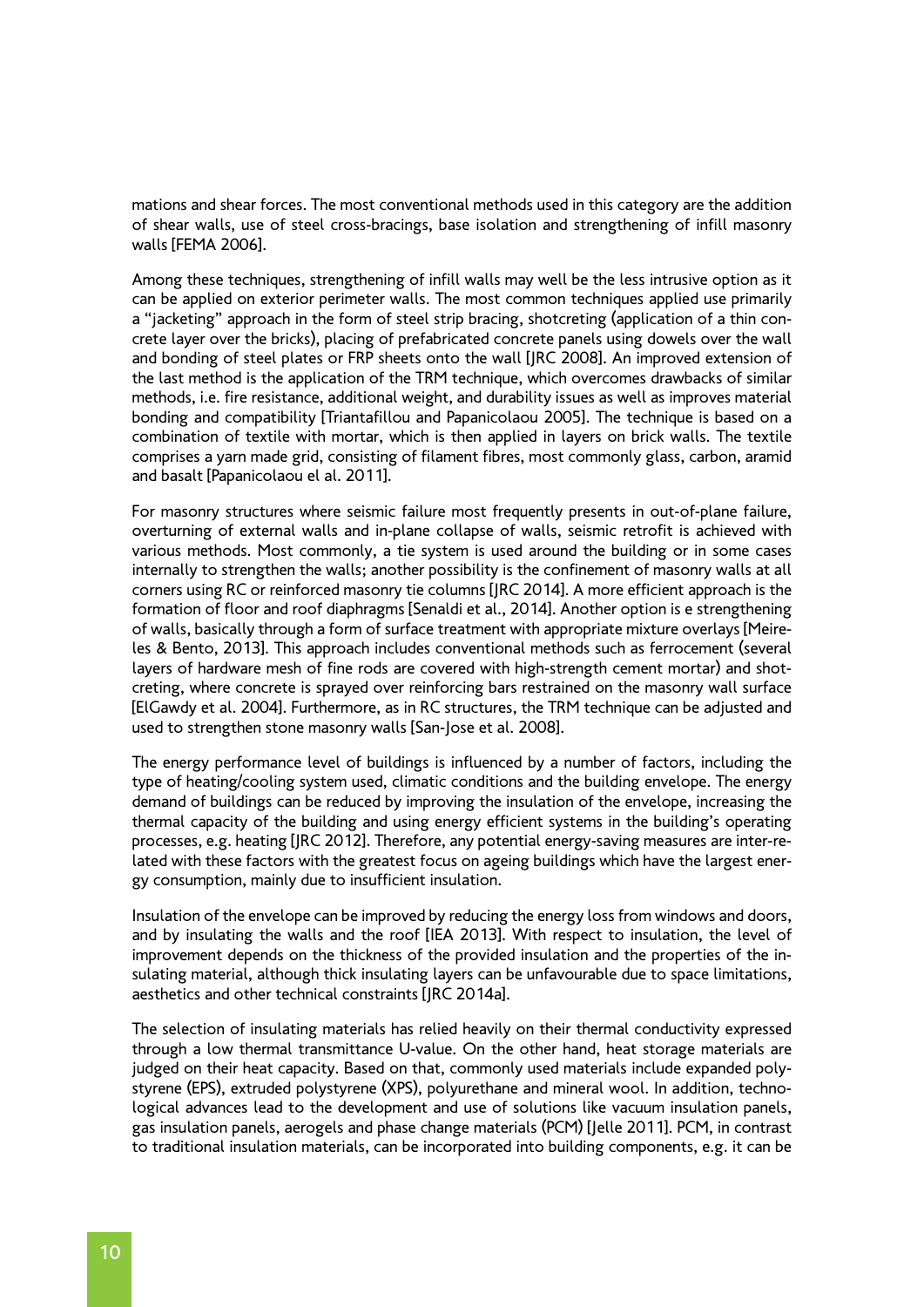

added to cementitious or lime mortar used as a coating layer, with the obvious benefit that the thickness of building components remains unaffected.

It can be concluded from the above that generally in the EU, a large part of the ageing building stock is in need of significant upgrading either because it has exceeded its design life, or it is not in line, or in many cases very far from current compulsory safety and energy guidelines/standards. Therefore, as is also acknowledged by the engineering research community (JRC 2014a), there is a need as well as a challenge to develop technology/procedures to upgrade/retrofit this building stock simultaneously in terms of safety and energy.

Currently, from a sustainability perspective, emphasis is placed on developing an integrated structural and energy design methodology for new buildings [Renos et. al. 2018] that should be preferred over individual actions. The focal point of the Sustainable Structural Design (SSD) methodology is a life-cycle approach, which integrates structural and environmental parameters. This will provide a holistic view of alternative constructive solutions using a performance-based approach where performance is judged not only by structural performance but also based on environmental parameters including energy efficiency [JRC 2014b & 2014c].

Approaches such as the SSD methodology will ensure that new buildings satisfy both structural safety and energy efficiency targets. However, for existing buildings, especially ageing ones, the problem of seismic and energy inefficiency is of primary importance and a similar conceptual approach is required to provide upgrading on both fronts. Only in the last few years has it been acknowledged that such independent retrofit actions should be integrated to enhance overall performance. It started with an effort to relate seismic efficiency with environmental benefits resulting from the mitigation of damage and/or demolition because of earthquakes. This was followed by a multidisciplinary approach to improve building performance, with equal consideration of seismic and energy efficiency. The result is a methodology based on cost-benefit analysis by calculating appropriate indicators that enable comparisons and different options of combined energy and seismic improvement scenarios [Calvi et al. 2016].

The latest development in this area proposes a specific new system, which combines TRM for strengthening with thermal insulating material in order to provide structural and energy retrofitting [Triantafillou et Al. 2017]. The system was used to upgrade masonry walls that were subsequently subjected to out-of-plane cyclic loading under different built configurations. The testing results showed that the strength and deformation capacity of specimens retrofitted with the new system was considerably improved compared to the one using only TRM.

The initial stage included identification of common elements to be upgraded, which meant that both energy and structural performance enhancement could be achieved by upgrading of the infill walls at the perimeter of the building. The integrated system is in a sense a single multi-layer system, in which each layer addresses a deficiency directly. At the same time, the indirect benefit of a designed layer on another deficiency must be quantified and incorporated in the system's effectiveness, e.g. an insulating material (polystyrene) used for energy upgrading may also improve durability. This first step, which investigates the contribution of the chosen insulating materials to the durability of a building, has delivered promising results but more testing needs to take place. A holistic solution for the simultaneous upgrade using TRM and traditional insulation as well as an innovative PCM layer to increase heat capacity is currently being examined using full-scale testing in the SupERB project, entitled a Novel integrated approach for seismic and energy upgrading of existing buildings, which was funded by the Research Promotion foundation of Cyprus. Testing for the holistic solution is taking place at the Large Structures laboratory of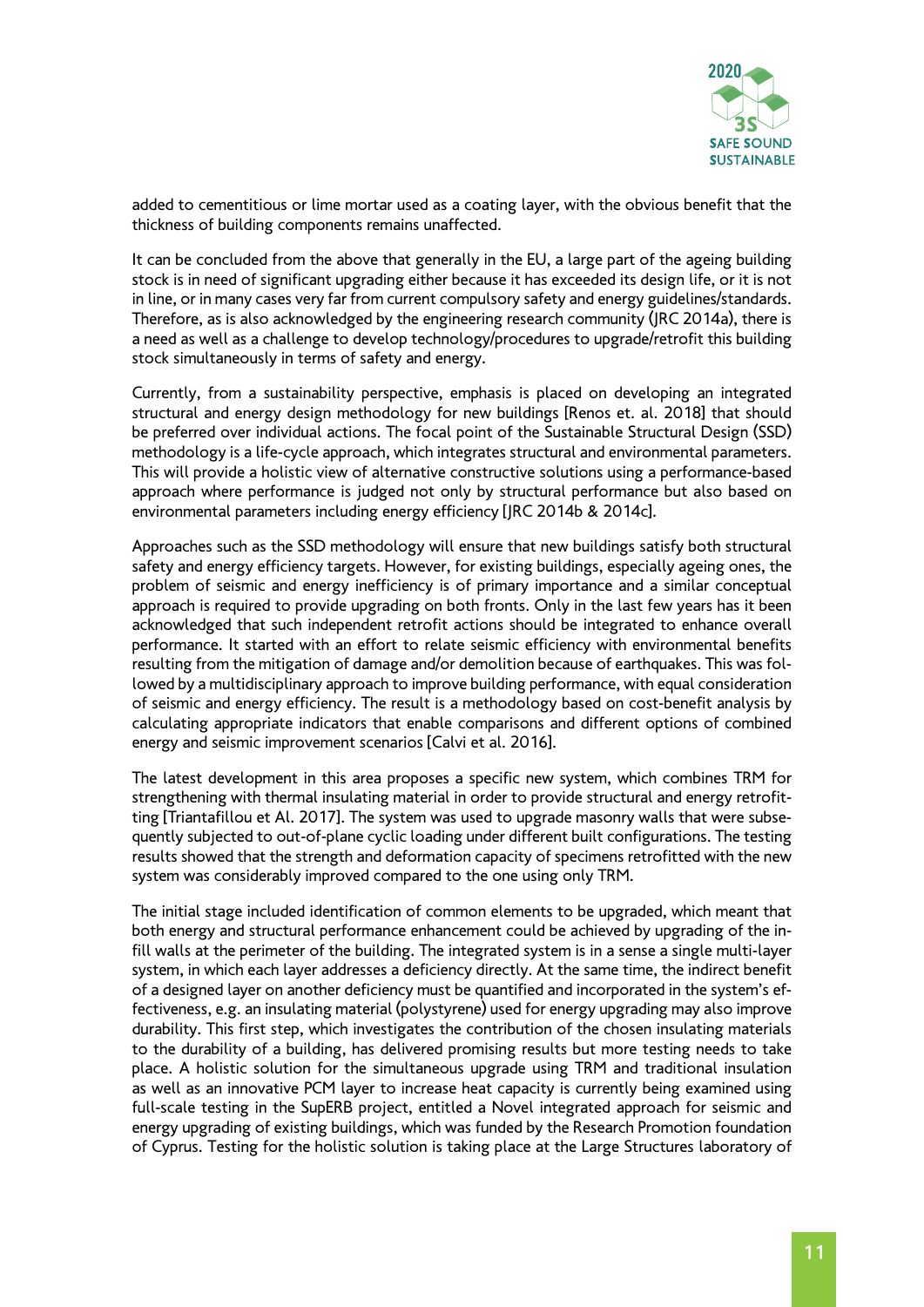the Civil Engineering and Geomatics department at the Cyprus University of Technology. The proposed non-intrusive approach allows the continuation of normal use of the building during upgrading, hence avoiding the need for relocation of occupants.

It is becoming clear from observations after seismic events such as the one in L'Aquila, Italy (2009 earthquake) that there are significant advantages in adopting an integrated/holistic approach. In many cases, upgrading the energy efficiency of buildings without simultaneous strengthening for seismic loads results in the loss of an investment after an earthquake due to sudden collapse of the insulation systems connected at the building façade. This has a negative effect on the economy of households and countries, as well as on the safety of the population due to the sudden collapse of the insulation layer on the perimeter of a building or even the building itself. On the other hand, the simultaneous upgrading of existing buildings for structural performance and energy efficiency will contribute to the sustainability of the building stock and conservation of depleted raw materials.

## 5. CONCLUSIONS

**Building retrofitting and enhancement interventions currently tend to focus on either energy**<br>**efficiency or seismic resilience techniques. This position paper highlights the lack of consistent** language and understanding across both fields, as well as the disconnection among stakeholders that arises from the development of seismic risk mitigation independently of sustainable development goals. Renovation, retrofit and refurbishment of existing buildings represent an opportunity to upgrade the structural and energy performance of commercial building assets for their ongoing life. Energy efficiency retrofits can reduce operational costs, particularly in older buildings, as well as help to attract tenants and gain a market edge, while structural retrofits can upgrade the lateral load resisting system of buildings and increase their average remaining life and thus, safety.

Although extensive know-how can be identified in both areas (i.e. structural and energy retrofitting), efforts for joint consideration presented in the literature are based on evaluating the environmental impacts of expected repairs due to seismic action over a period of time, neglecting the potential of energy efficiency enhancements and, more importantly, the possible benefits of an integrated investment strategy.

This study demonstrates that a holistic view is the key to safety and sustainability in the construction sector. A framework for the use of Sustainable Structural Design (SSD) has been recorded as an integrated approach, able to include environmental performance in structural design.

The findings of this position paper highlight the fact that it is possible to directly compare energy efficiency and seismic resilience from a common point of view. In addition, it is verified that the benefit of a given intervention can only be maximised up to the point to which an additional investment does not result in increased performance. Thus, an integrated approach will always be advantageous with respect to investment in only Earthquake Resiliency or Energy Efficiency and requires devising an investment strategy in a way that simultaneously maximises "individual" benefits, and integrated results.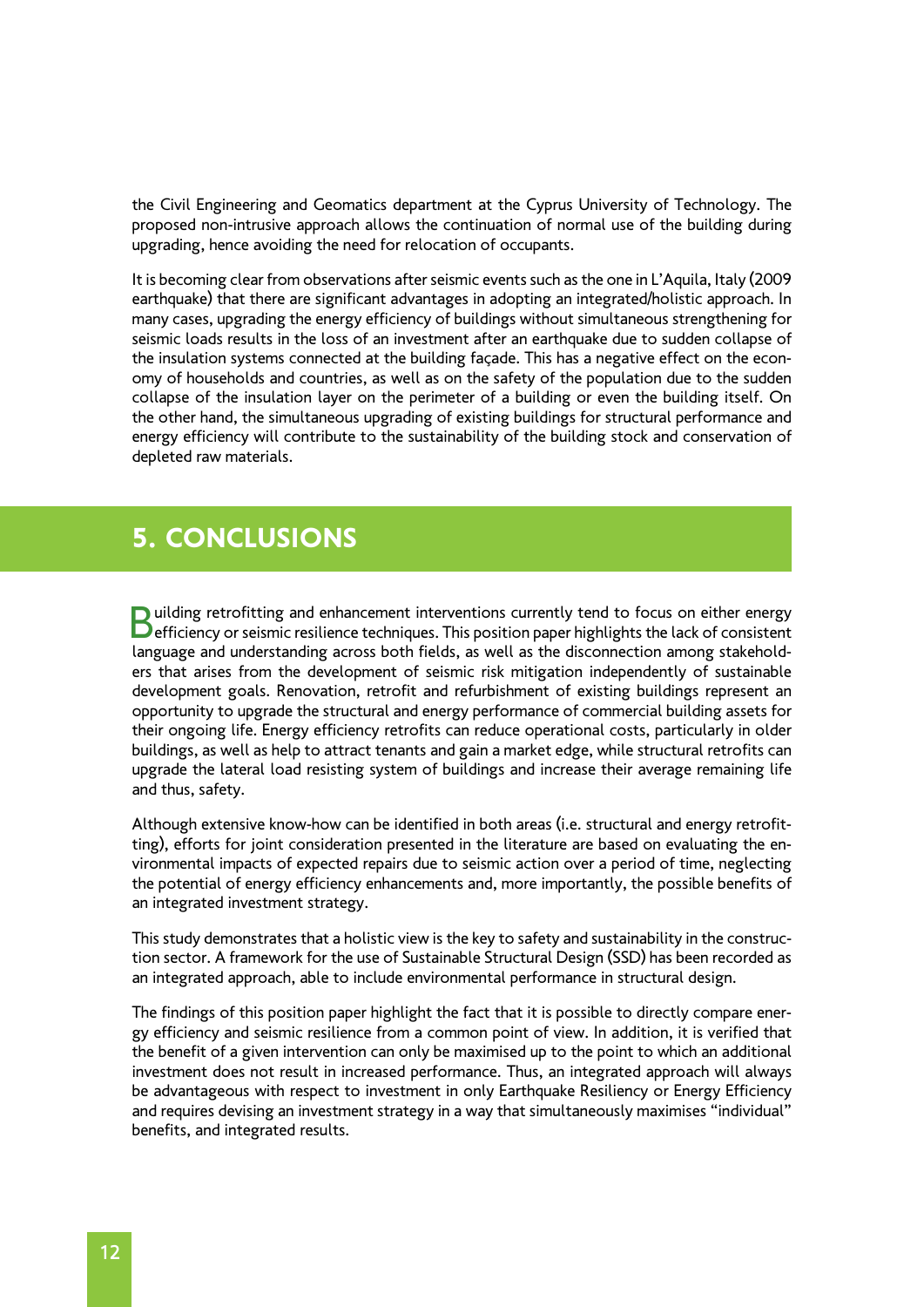

The need to embrace a new approach to design structures has been underlined in this position paper. Buildings are multi-dimensional systems and therefore, their assessment requires many parameters to be taken into account. To move towards sustainability and safety, a new integrated design approach is essential to enabling building assessment for a multi-performance perspective. **This approach is the 3S approach: Safe Sound and Sustainable.**

## 6. REFERENCES

- 1. BPIE, 2011, "Europe's buildings under the microscope A country-by-country review of the energy performance of buildings", M. Economidou et al., Buildings Performance Institute Europe.
- 2. Calvi G.M., Sousa L. and Ruggeri C., 2016, "Energy efficiency and seismic resilience: a common approach", in: Multi-hazards approaches to civil infrastructure engineering CEN2005, Eurocode 8.
- 3. ElGawady M., Lestuzzi P. and Badou M., 2004, "A review of conventional seismic retrofitting techniques for URM", 13th International Brick and Block conference IB2 MaC, Amsterdam.
- 4. EPBD, 2002/91/EC.
- 5. FEMA, 2006, "Techniques for the Seismic Rehabilitation of Existing Buildings", Prepared by: Rutherford & Chekene (R & C) Consulting Engineers, Federal Emergency Management Agency, report 547.
- 6. IEA, 2013, "Technology Roadmap-Energy efficient building envelopes", International Energy Agency report.
- 7. Jelle B.P., 2011, "Traditional, state-of-the-art and future thermal building insulation materials and solutions – Properties, requirements and possibilities", Energy and Buildings, v43, pp. 2549-2563.
- 8. JRC, 2014a, "Technology options for earthquake resistant, eco-efficient buildings in Europe: Research needs", Marini A. Et al., Joint Research Centre report JRC87425 (EUR 26497 EN).
- 9. Renos A. Votsis, Elia A. Tantele, Nicholas Kyriakides, Andreas Christofe and Christis Z. Chrysostomou, 2018, "Framework for an integrated system for enhancing the energy efficiency and structural performance of buildings", Proc. SPIE 10773, Sixth International Conference on Remote Sensing and Geoinformation of the Environment (RSCy2018), 107731W (6 August 2018); doi: 10.1117/12.2501951.
- 10. JRC, 2014b, "Building Design for Safety and Sustainability", Tsimplokoukou K. Et al., Joint Research Centre report JRC93115 (EUR 27116 EN).
- 11. JRC, 2014c, "Seismic performance assessment addressing sustainability and energy efficiency", Romano E. et al., Joint Research Centre report JRC87423 (EUR 26432 EN).
- 12. JRC, 2008, "Seismic Retrofit of RC Frame Buildings with Masonry Infill Walls: Literature Review and Preliminary Case Study", Griffith M., Joint Research Centre report 44166 (EUR 23289 EN).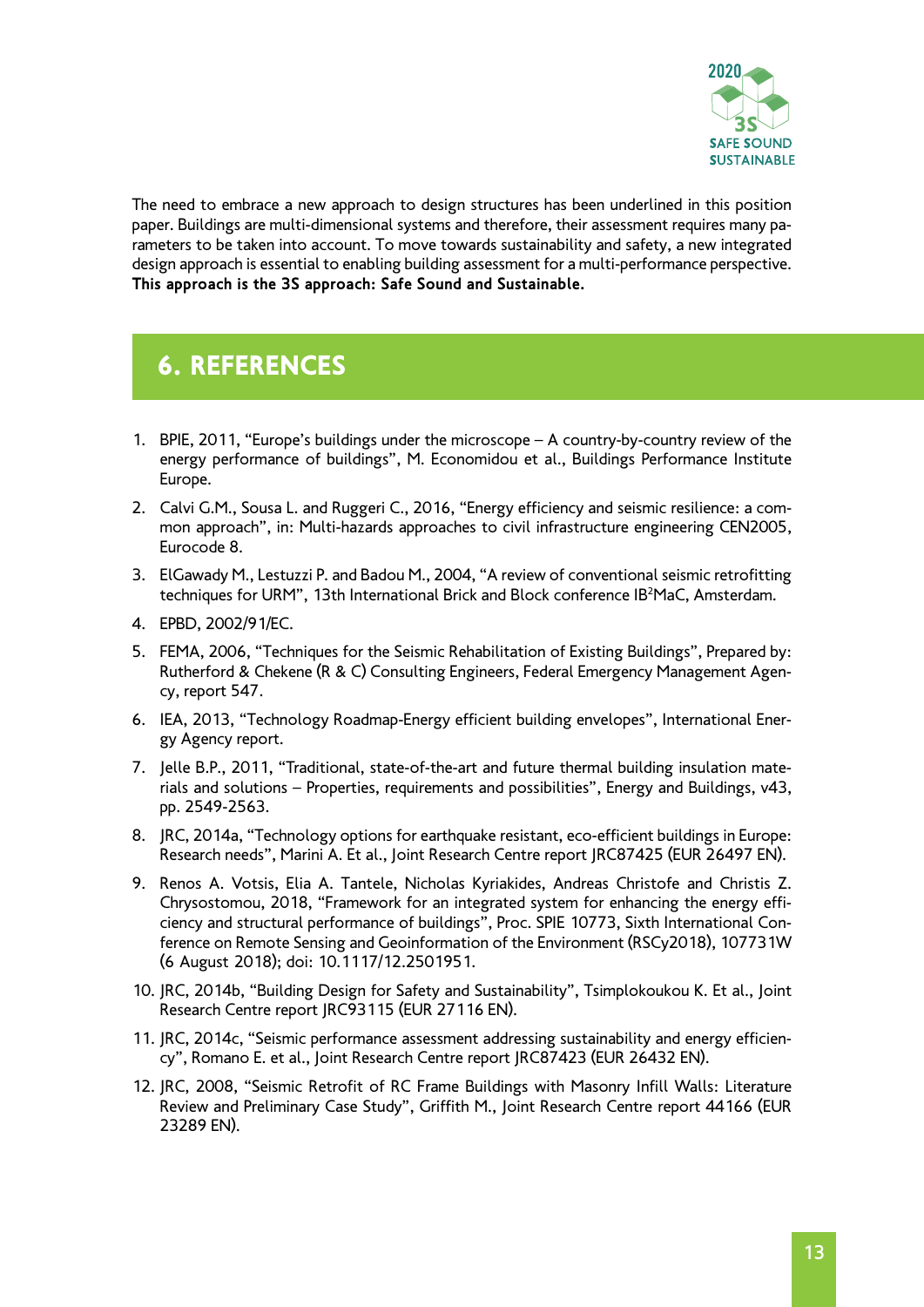- 13. JRC, 2012, "Best Environmental Management Practice in the Building and Construction Sector", Joint Research Centre Final Report, EMAS regulation Article 46.1.
- 14. Kyriakides N., Chrysostomou C.Z, Tantele E. and Votsis R.A., 2015, "Framework for the derivation of analytical fragility curves and life cycle cost analysis for non-seismically designed buildings", Soil Dynamics and Earthquake Engineering, V78, pp. 116-126.
- 15. Meireles H. and Bento R., 2013, "Rehabilitation and strengthening of old masonry buildings".
- 16. Papanicolaou C., Triantafillou T. and Lekka M., 2011, "Externally bonded grids as strengthening and seismic retrofitting materials of masonry panels", Construction and Building Materials, V25, n2, pp.504-514.
- 17. San-Jose J.T., Garcia D., San-Mateos R. and Diez J., 2008, "Stone masonry walls: Strengthening with TRM", in: Structural analysis of Historic construction, edited by D'Ayala & Fodde, Taylor and Francis Group, London.
- 18. Senaldi I., Magenes G., Penna A., Galasco A. and Rota M., 2014, "The Effect of Stiffened Floor and Roof Diaphragms on the Experimental Seismic Response of a Full-Scale Unreinforced Stone Masonry Building", Journal of Earthquake Engineering, 18:3, 407-443.
- 19. Triantafillou T. and Papanicolaou C., 2005, "Textile Reinforced Mortars (TRM) versus Fiber Reinforced Polymers (FRP) as Strengthening Materials of Concrete Structures", 7th International conference on Fiber Reinforced Polymers in RC structures, FRPRCS7, Kansas City, USA.
- 20. Triantafillou T.C., Karlos K., Kefalou K. and Argyropoulou E., 2017, "An innovative structural and energy retrofitting system for URM walls using textile reinforced mortars combined with thermal insulation; mechanical and fire behaviour", Construction and Building Materials, v133, pp.1-13.
- 21. The EN Eurocodes, Joint research centre, European commission. Available at: http://eurocodes.jrc.ec.europa.eu/ [Accessed 14-Dec. 2017].
- 22. Directive 2010/31/EC Energy performance of buildings, directive of the European Parliament and of the Council of 19 May 2010 on the energy performance of buildings (recast) European Parliament (2016) [Boosting Building Renovation: What potential and value for Europe?].
- 23. European Parliament Boosting building renovation: what potential and value for Europe (2016) http://www.europarl.europa.eu/RegData/etudes/STUD/2016/587326/IPOL\_ STU%282016%29587326\_EN.pdf, Accessed 14 December 2017.
- 24. L. Koutas, New techniques and materials for the seismic retrofitting of RC frames through infilled masonry: experimental and Analytical Study Ph.D. thesis – Civil Engineering Department, University of Patras, Patras, Greece (in Greek) (2015).
- 25. A. Pinto, H. Varum, J. Molina, Experimental assessment and retrofit of full-scale models of existing RC frames, 12th European conference on earthquake engineering (ECEE), London, United Kingdom (2002).
- 26. A. Belleri, A. Marini, Does seismic risk affect the environmental impact of existing buildings – Energy Build, 110 (2016), pp. 149-158.
- 27. T.C. Triantafillou, K. Karlos, K. Kefalou, E. Argyropoulou An innovative structural and energy retrofitting system for URM walls using textile reinforced mortars combined with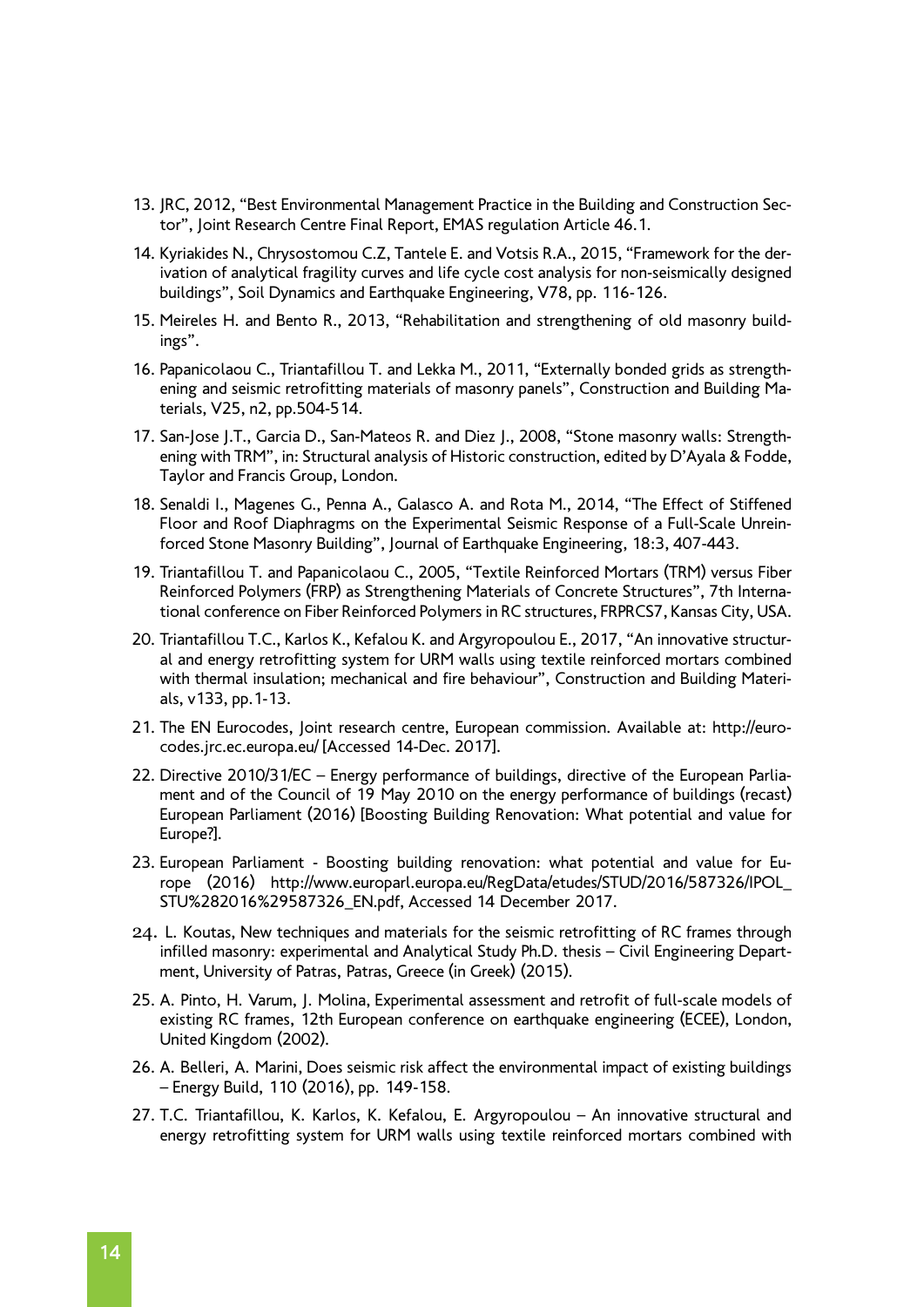

thermal insulation: mechanical and fire behaviour, Constr Build Mater, vol. 133 (2017), pp. 1-13.

- 28. G.M. Calvi, L. Sousa, C. Ruggeri, Energy efficiency and seismic resilience: a common approach, P. Gardoni, J.M. La Fave **(Eds.), Multi-hazard approaches to civil infrastructure engineering, Springer International Publishing, Basel, Switzerland (2016),** pp. 165-208.
- 29. M.N. Fardis, T.B. Panagiotakos, Seismic design and response of bare and infilled reinforced concrete buildings – Part II: infilled structures, J. Earthquake Eng., 1 (3) (1997), pp. 473-503.
- 30. D. D'Ayala, A. Meslem, D. Vamvastikos, K. Porter, T. Rossetto, H. Crowley, V. SilvaGuidelines for analytical vulnerability assessment of low/mid-rise Buildings—Methodology, Vulnerability Global Component Project (2014), Available from[:www.nexus.globalquake](http://www.nexus.globalquakemodel.org/gem-vulnerability/posts/)[model.org/gem-vulnerability/posts/](http://www.nexus.globalquakemodel.org/gem-vulnerability/posts/).
- 31. CEN European standard EN 1998–1: Eurocode 8: design of structures for earthquake resistance—part 1: general rules, seismic actions and rules for buildings, European Committee for Standardization, Brussels (2004).
- 32. BPIE (Building Performance Institute Europe), Europe's Buildings Under the Microscope (2011).
- 33. Directive 2010/31/EU of the European Parliament and of the Council, Energy Performance of Buildings (2010).
- 34. M. DE Vita, A. Manella, A. Sabino, A. Marchetti, Seismic Retrofit Measures of Masonry Walls of Historical Buildings, from an Energy Saving Perspective, Sustainability, 10(4). (2018).

## 7. ABBREVIATIONS

- 3S Safe, Sound, Sustainable
- BPIE Buildings Performance Institute Europe
- DL Damage Limitations
- EPBD Energy Performance of Buildings Directive
- EPS Expanded Polystyrene
- ECC Engineered Cementitious Composite
- GFP Gas Filled Panels
- LLLR Lateral Load Resisting System
- NC Near Collapse
- PCM Phase Change Materials
- PUR Polyurethane
- SSD Sustainable Structural Design
- SD Significant Damage
- TRM Textile Reinforced Mortar
- UHPFRC Ultra-High-Performance Fibre-Reinforced Concrete
- VIP Vacuum Insulation Panels
- XPS Extruded polystyrene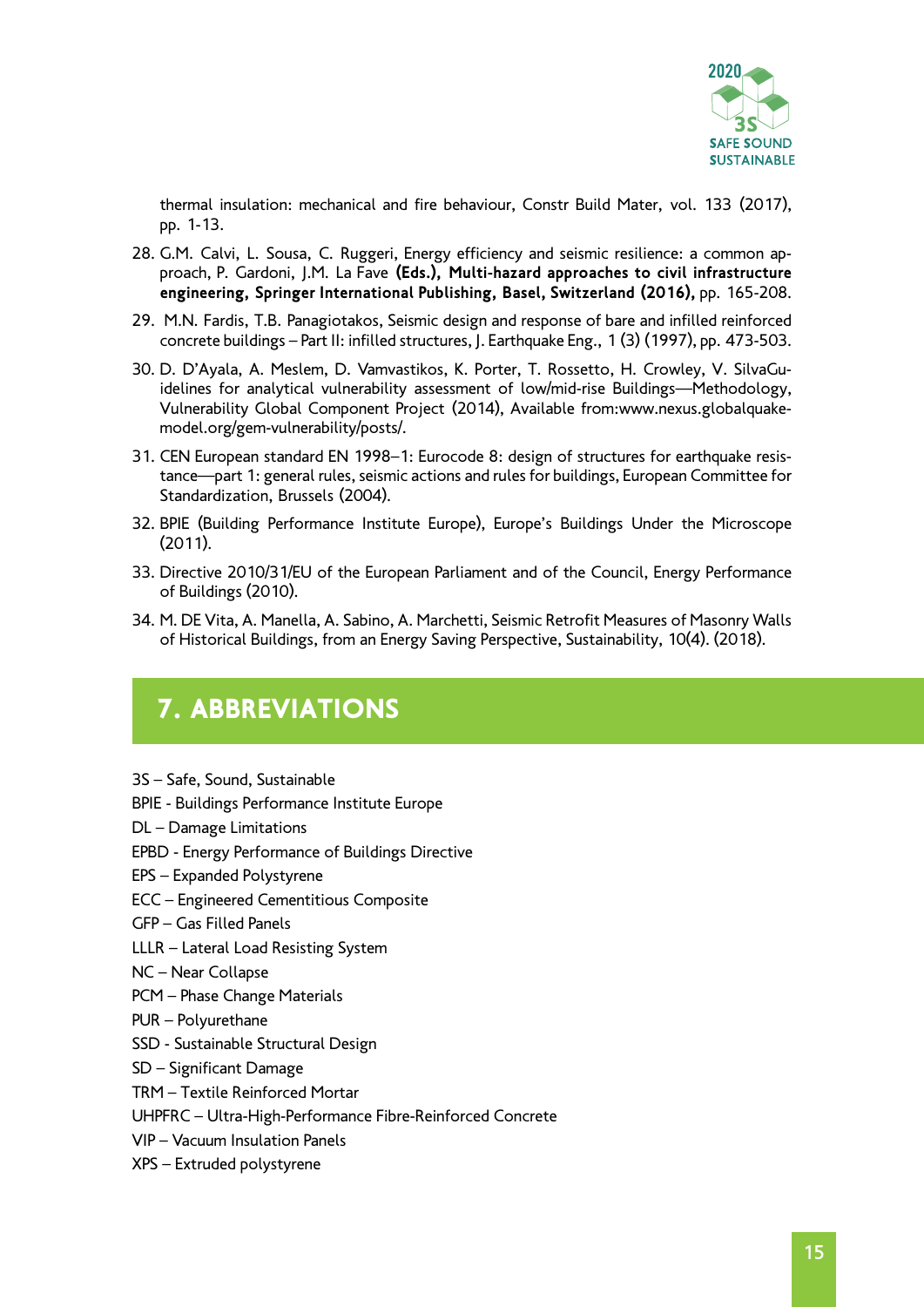## B. APPENDICES

## Ba. The 3S Approach Manifesto

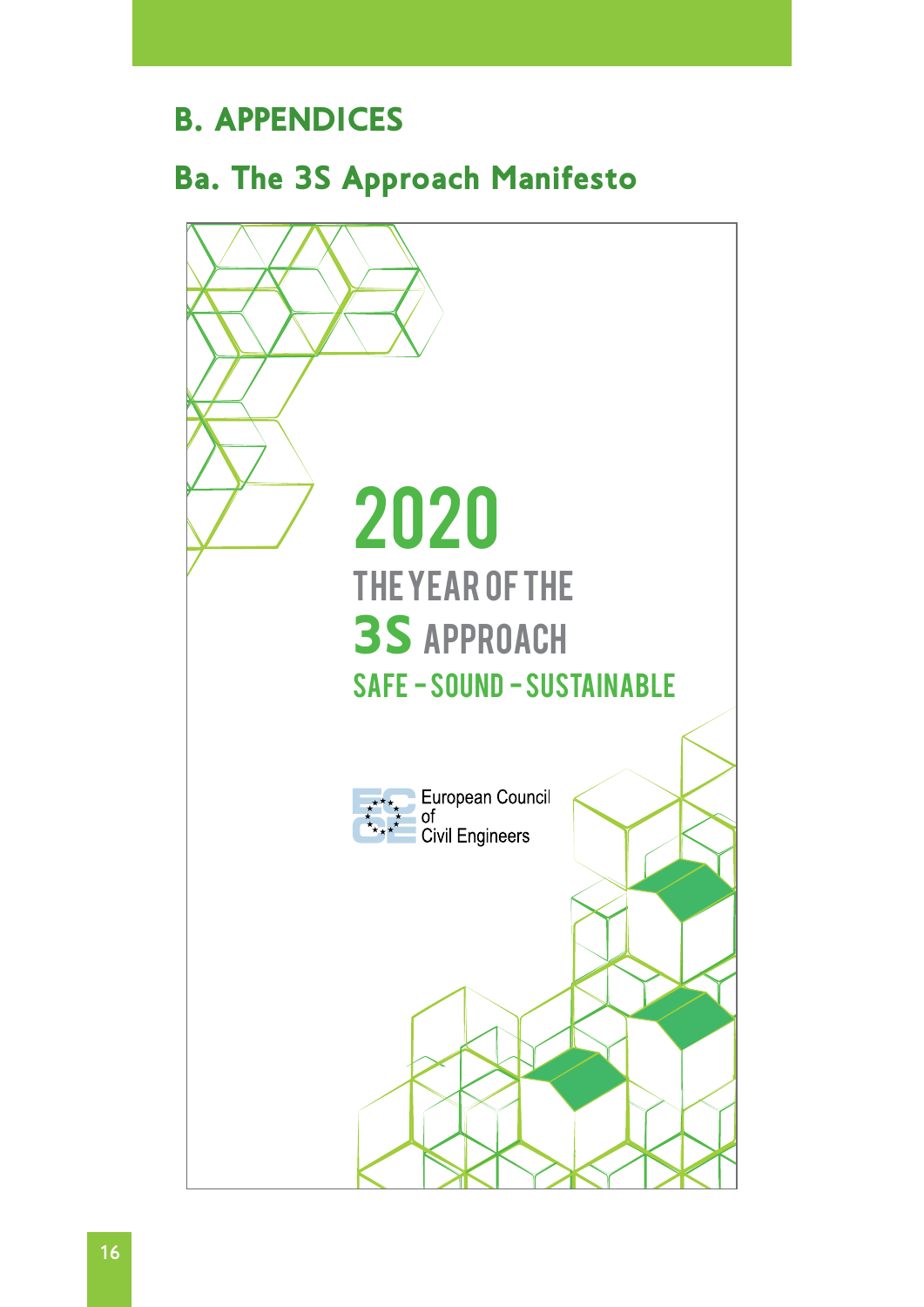

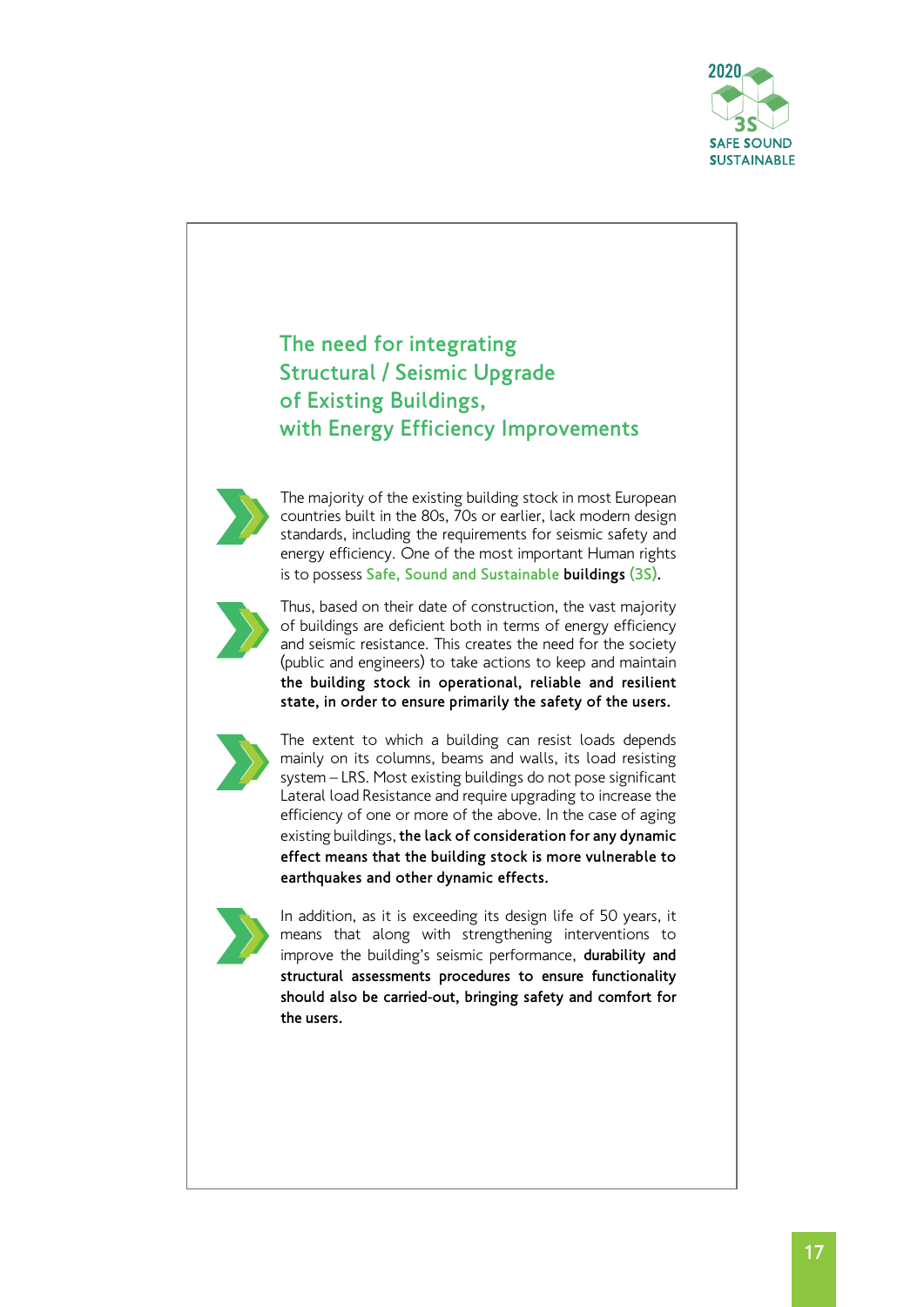

In the last decade, the importance on the energy front has been highlighted enough; increased energy consumption lead to adverse environmental impact (e.g. climate change). Therefore, the building sector introduced the energy efficiency concept, highlighted by Europe's goal to reduce the Greenhouse gas emissions by 20% and achieve 20% energy savings by 2020. The building sector accounts for large energy consumption in EU with the European households consuming nearly the 70% of the energy demand in the form of electrical energy. Unfortunately, the importance of safety has not been highlighted or considered likewise.



Currently, from a sustainability perspective, emphasis has been placed on developing an integrated structural and energy design methodology for new buildings to override individual actions to ensure a Sustainable Structural Design (SSD).



However, in older existing buildings, the issue of structural, seismic and energy inefficiency becomes of primary importance and a similar overarching concept approach is required to provide upgrading on both fronts and if possible, in an integrated common holistic approach.

The new trend nowdays is…

smart financing for smart buildings. But a building can only be called smart... once it fulfills the 3S approach "safe, sound and sustainable".

So, as ECCE we declare year 2020 as…

*ECCE Moto for 2020* The Year of the **3S** Approach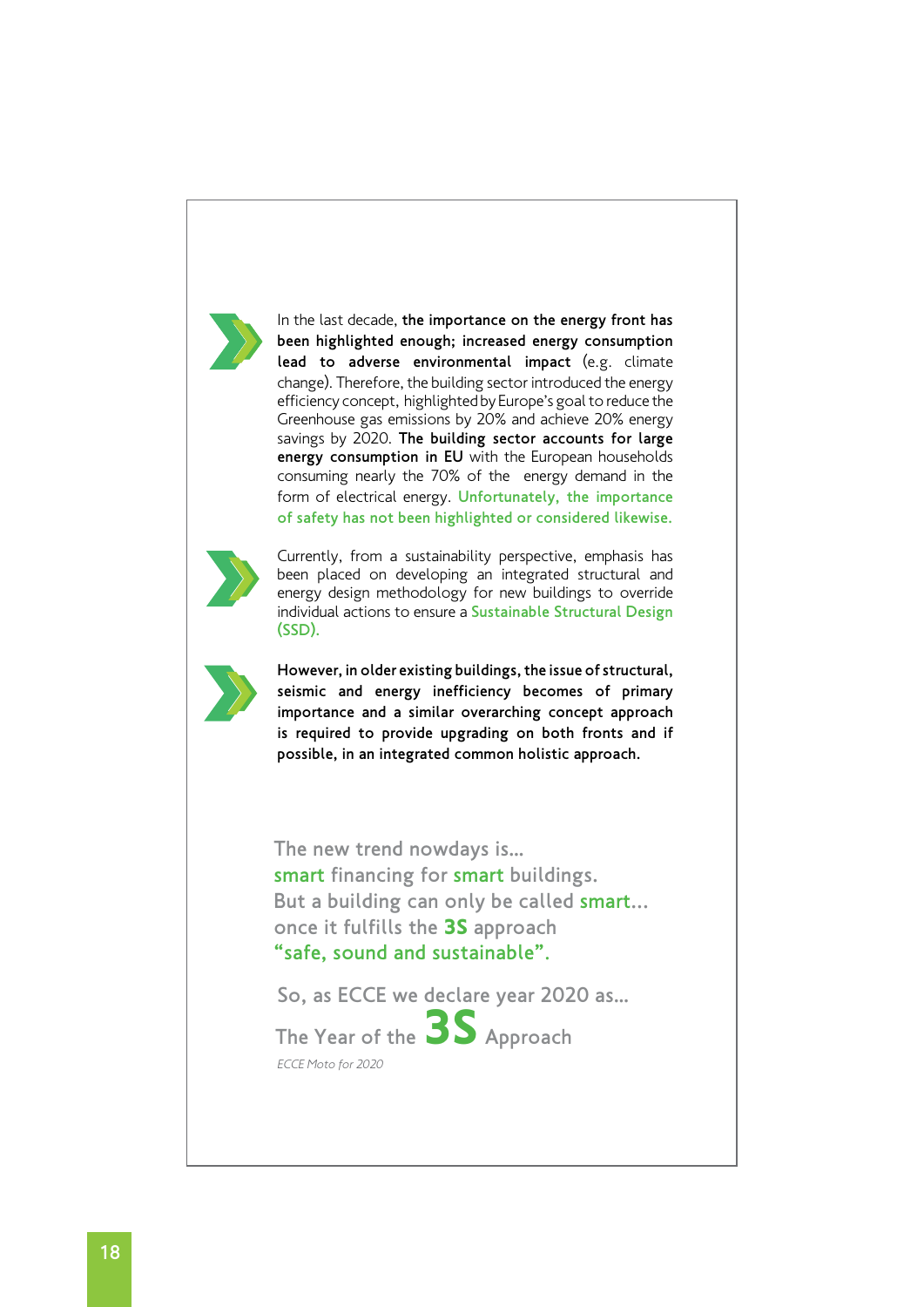

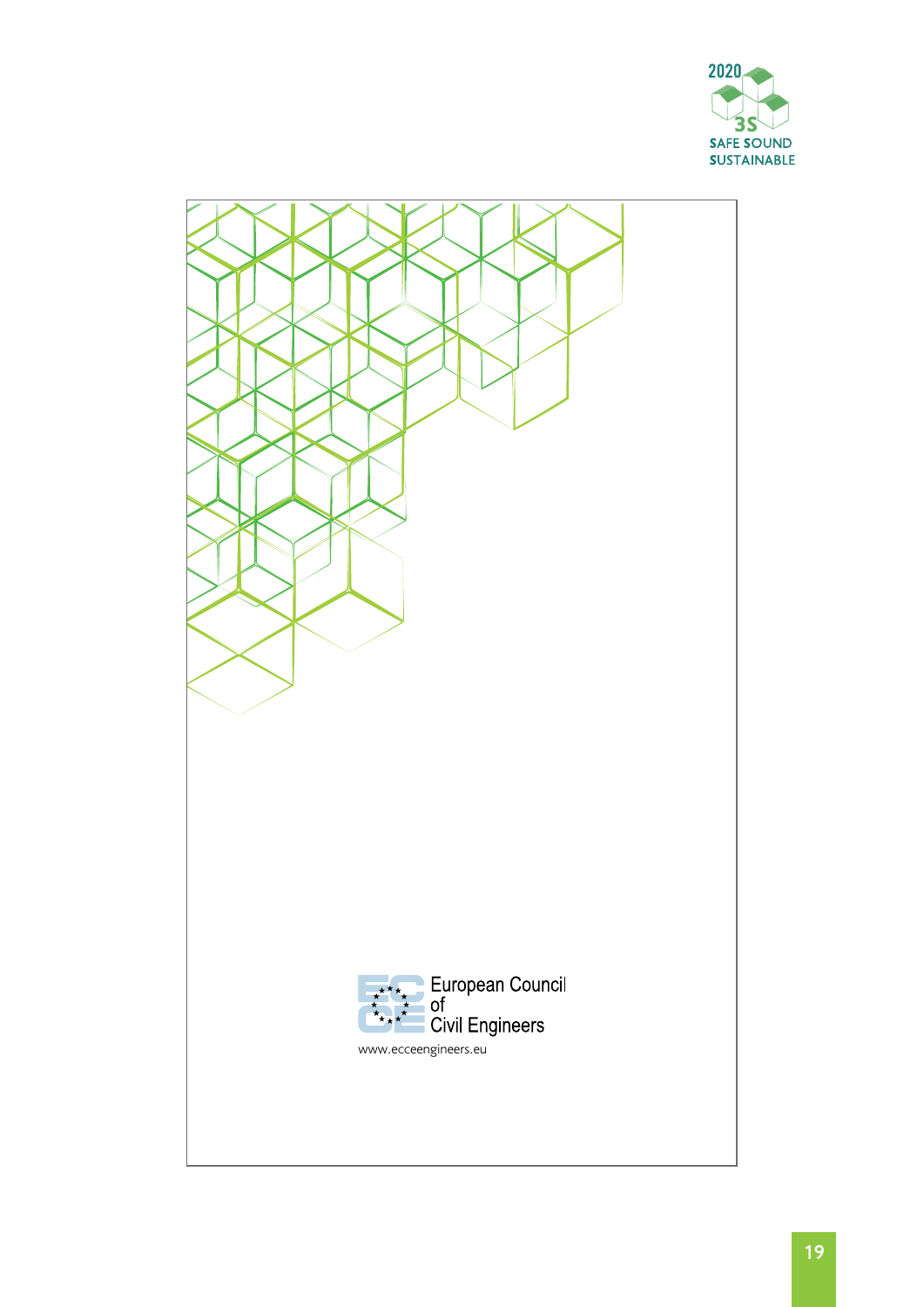## Bb. Seismic Risk Chart



Figure 1 - Hierarchical Earthquake Risk Assessment of Buildings (Platonas Stylianou 2020)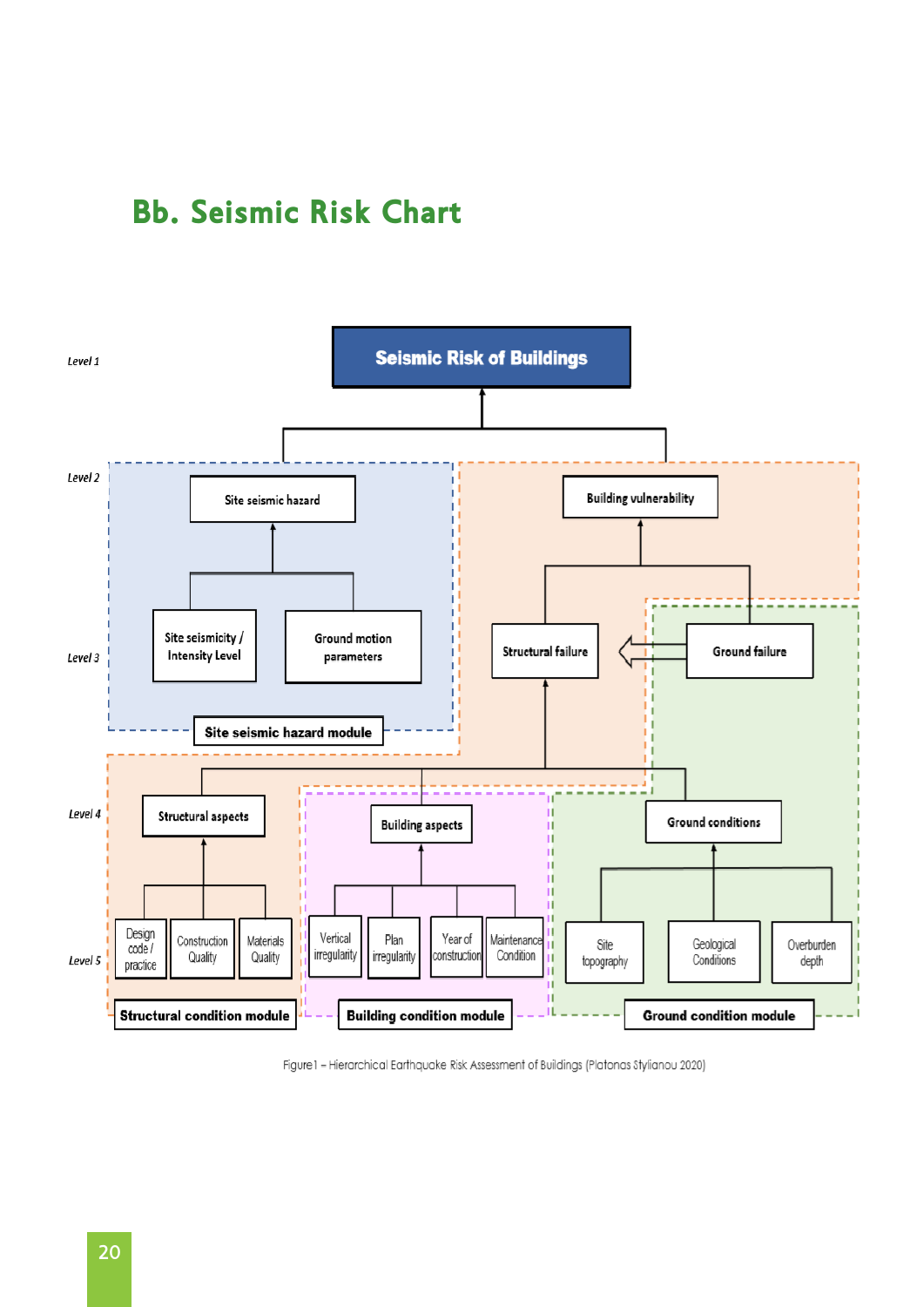

## Bc. Material Gathered

(QUESTIONNAIRE FROM VARIOUS COUNTRIES)

### CYPRUS - 1

#### **OUESTIONNAIRE**

#### "The need for integrating Structural / Seismic Upgrade of Existing Buildings, with Energy Efficiency Improvements"

Name and Surname: Dr Nicholas Kyriakides (Cyprus University of Technology) Email: nicholas.kyriakides@cut.ac.cy

## **OUESTIONS**

### I. General

1. Does your Country suffer from earthquake or other dynamic loading problem or other combination of dynamic loadings and if yes approximately how frequently –Please attach historical records, if possible.

 $\boxtimes$  Yes  $\Box$  No

Cyprus lies in a region of moderate seismicity. Significant earthquakes (with magnitude ≥4 Richter) occur very often, approximately 3-5 per year. Major earthquakes (with magnitude ≥5 Richter) occur regularly, approximately 1 every 3 years. An earthquake of »6.5 occurs approximately every 40 years.

2. When was the last major / serious earthquake or other dynamic event that took place in your Country that affected the stability of buildings and civil works? What was the intensity?

The major earthquakes of the last 20 years that affected the stability of buildings and civil works are shown in the table below.

| <b>Date</b> | Location | Magnitude          | <b>MMI</b> | <b>Deaths</b> | <b>Injuries</b> |
|-------------|----------|--------------------|------------|---------------|-----------------|
| 1896-06-29  | Limassol |                    |            |               |                 |
| 1953-09-10  | Paphos   | 6.5 M              | X          | 40            | 100             |
| 1995-02-23  | Paphos   | 5.9 $M_{\text{w}}$ | VII        | 2             |                 |
| 1996-10-09  | Limassol | 6.8 $M_{\text{w}}$ | VII        | 2             | 20              |
| 1999-08-11  | Yerasa   | 5.6 $M_{\text{w}}$ | VII        |               | 15              |

**3.** Were the affected buildings or civil works repaired?

Do you know what was the amount of money needed in order to repair the above?

 $\overline{\mathsf{X}}$  Yes  $\overline{\mathsf{N}}$  Yes  $\overline{\mathsf{N}}$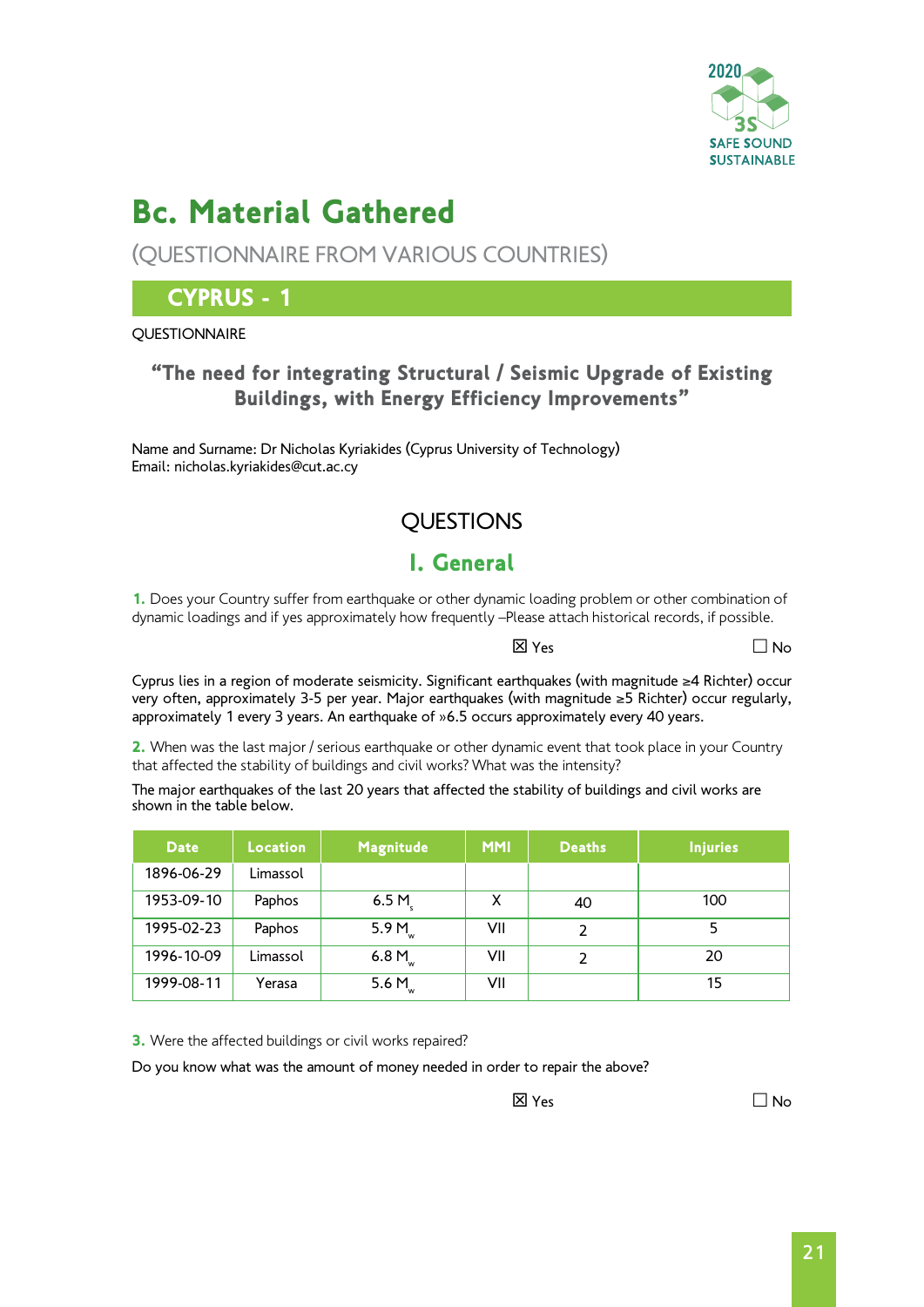The most disastrous recent earthquake was the 1996 Limassol earthquake. Very strong earthquake in the southwest of Cyprus. It caused panic in the districts of Paphos, Lemesos, Lefkosia, Larnaca and Ammochostos. Two people lost their lives and 20 were lightly injured. There were damage reports from especially Pafos and Lemesos. The reported data were taken from the Rehabilitation and Reconstruction Services, Town Planning Department of the Ministry of Interior and they were evaluated by the Geological Survey department. The total cost for restoration reached the amound of 6.5 million Euros. In 1995, a destructive earthquake in the district of Pafos caused the death of 2 people. Several houses collapsed in the villages of Pano Arodes and Miliou. Some damage was caused to buildings in the villages of Peristerona, Steni, Gialia, Argaka, Pomos, Pyrgos, Lefka, Neo Chorio Akama, Latsi and Poli Chrysochous. The total cost of restoration provided by the Rehabilitation and Reconstruction Services was close to 7 million Euros. In 1999 a Strong earthquake with epicenter near Gerasa village in Lemesos, strongly felt across the entire island. It caused damage to buildings in Lemesos and the north part of the district. Forty people were lightly injured mainly because of panic. A large number of aftershocks continued for months.

4. Please briefly explain what damages it caused (with regard to buildings, roads, bridges, etc.)

Both the 1995 and 1996 earthquakes have caused severe structural damages to a few buildings (10-20) with 3-5 storeys, moderate damage to approximately 100 low rise RC and masonry buildings and slight damage to a few hundred low rise.

**5.** Where there any fatalities or serious injuries?

 $\overline{X}$  Yes  $\overline{X}$  Yes  $\overline{X}$ 

#### There were 2 fatalities both during the 1995 and 1996 earthquakes and 20 to 40 injuries respectively

6. What was the time needed in order to fix the damages and to reinstate smoothly operation?

#### A few months

7. Are you aware of any special measures or others means applied, to mitigate/prepare for these events in your Country?

 $\boxtimes$  Yes  $\Box$  No

- ❏ Eurocodes 8-1 and 8-3 for the seismic design of new buildings and assessment and retrofitting of existing ones.
- ❏ Informative material and Educational Programs addressed to many target groups (teachers, students, volunteers, people with disabilities, tourists) for self- protecting measures.
- ❏ Guidelines and Procedures for earthquake disaster management by Civil Defense (Emergency Plan Egelados).
- ❏ Educational seminars for pre-earthquake inspection/assessment of existing buildings addressed to engineers.
- ❏ Operational exercises for seismic disaster management by the Civil Defense.

#### II. State regulations/legislations and concrete experiences.

8. Is there a legal or technical guide/regulation on Energy Efficiency Upgrading of existing buildings in your Country?

 $\overline{X}$  Yes  $\overline{X}$  Yes  $\overline{X}$ 

The last revised edition of the Building Energy Efficiency Regulation was put into force in 2017 (Government Gazette 2367/B/12-7-2017)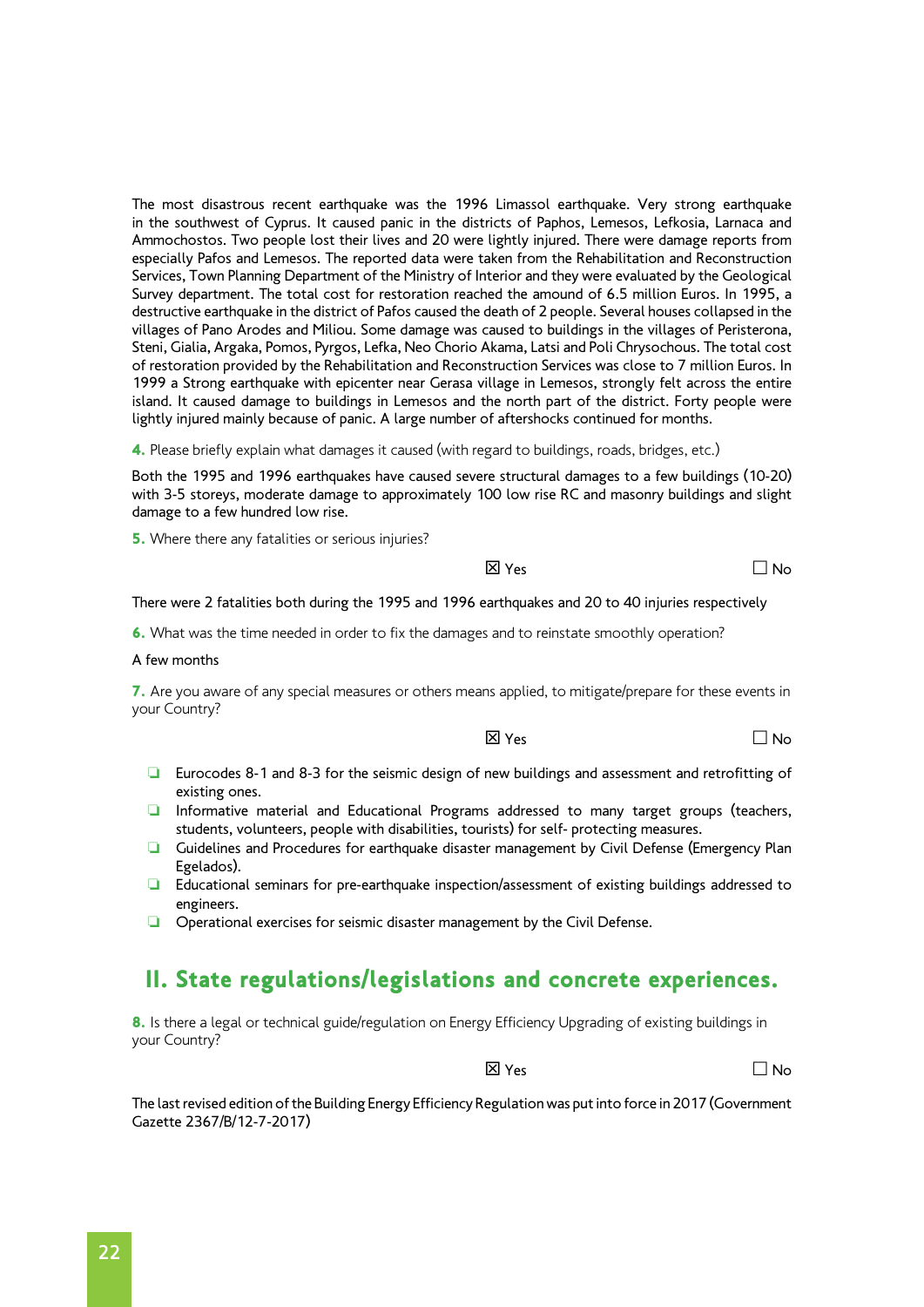

| upgrades in your Country?                                                                                                                         |              |             |
|---------------------------------------------------------------------------------------------------------------------------------------------------|--------------|-------------|
|                                                                                                                                                   | <b>⊠ Yes</b> | ⊿ No        |
| In 2011 the Eurocodes have been enforced as obligatory for the assessment and retrofitting of existing<br>structures                              |              |             |
| 10. Are the Eurocodes applied for seismic assessments and seismic/structural strengthening of existing<br>buildings in your country?              |              |             |
|                                                                                                                                                   | 区 Yes        | $\Box$ No   |
| The implementation and use of Eurocodes become mandatory in 2011                                                                                  |              |             |
| 11. Are there incentives provided by the government, to individuals, for structural upgrades / renovations<br>/ seismic upgrades in your Country? |              |             |
|                                                                                                                                                   | <b>区 Yes</b> | $\sqcup$ No |
| 12. Have you received any training related to seismic and energy efficiency upgrading?                                                            |              |             |
|                                                                                                                                                   | <b>区</b> Yes | $\Box$ No   |
| Most engineers in Cyprus have the opportunity to attend seminars, conferences and training programs<br>relevant to the above issues.              |              |             |
| Additionally, the energy efficiency assessment is carried out by engineers, certified energy inspectors.                                          |              |             |
| <b>13.</b> Have you participated in a workshop/conference on the above topics?                                                                    |              |             |

9. Are there any legal or technical regulations/codes related to Seismic or Structural strengthening or

 $\boxtimes$  Yes  $\Box$  No

The last related Conferences was hosted in Greece:

The 16th European Conference on Earthquake Engineering "Recent Advances in Earthquake Engineering in Europe", Thessaloniki, 2018.

#### III. From practice

14. What are the most common building categories in your Country, regarding existing buildings built before 2000 and how many storeys are they?

According to the database kept in Earthquake Planning and Protection Organization (E.P.P.O.), the building categories/types are:

- ❏ Reinforced concrete structures
- ❏ Masonry structures
- ❏ Steel structures

15. What is the most widely used construction material for those buildings?

Concrete is by far the most widely used construction material (approximately 70%)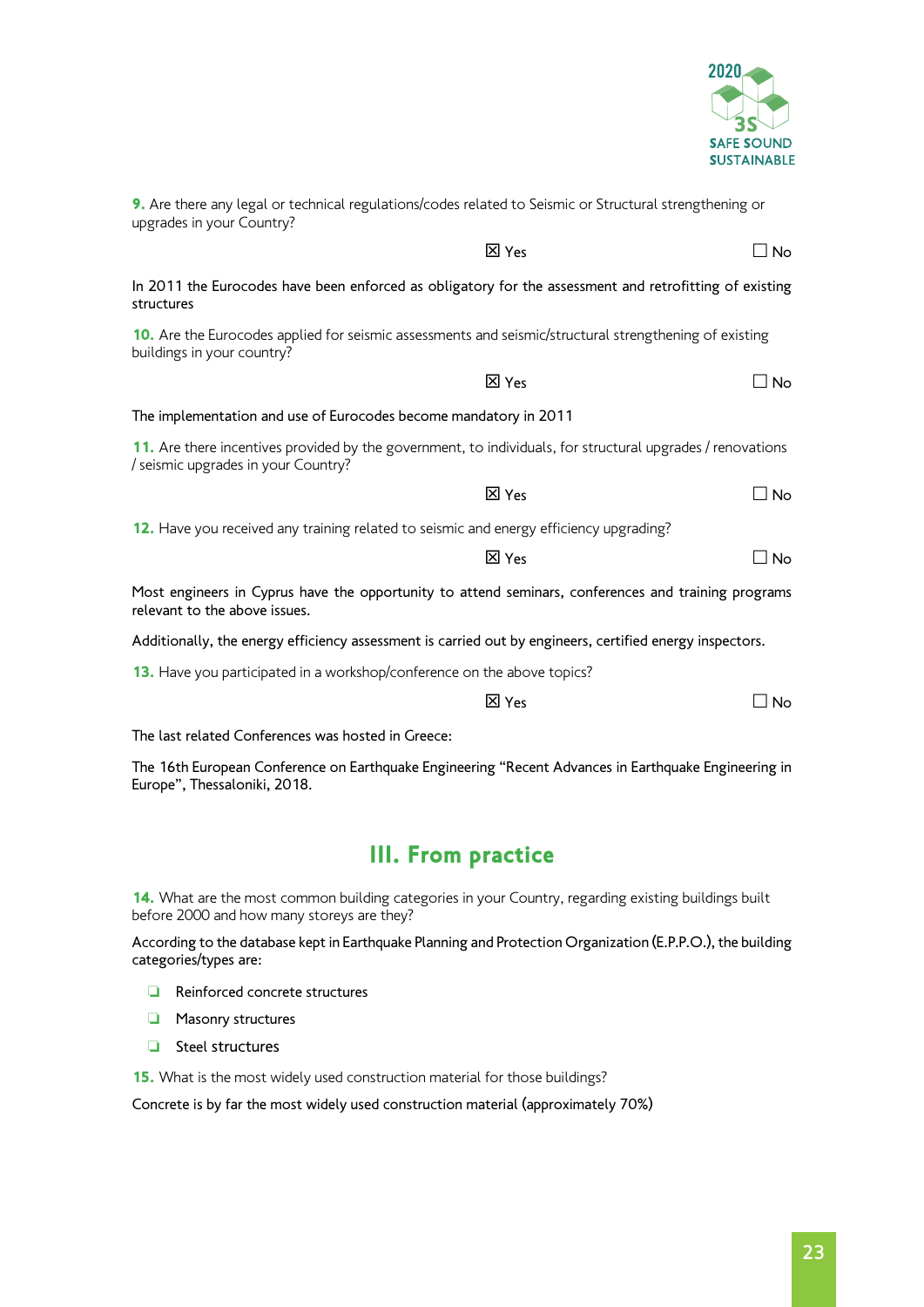16. What is the common technique/material used for energy efficiency upgrading of existing buildings?

Thermal rigid insulation, thermal insulating plaster, renovation of thermal mechanical equipment.

17. What are the most widely used techniques/applications for seismic strengthening of existing buildings?

#### Concrete structures:

Construction of concrete jackets (shotcrete or cast concrete) Construction of new lateral shear walls Addition of bonded steel laminates Addition of FRP fabrics

Masonry structures:

Rigid diaphragm adding Infusion of grouting Shotcrete jacket Metal ties and fastenings New plastering

18. Do you have unmaintained, deteriorated or abandoned buildings that suffer structural deficiencies/ material degradation in your Country?

| $\boxtimes$ Yes | $\Box$ No |
|-----------------|-----------|
|-----------------|-----------|

### CYPRUS – 2

#### **QUESTIONNAIRE**

#### "The need for integrating Structural / Seismic Upgrade of Existing Buildings, with Energy Efficiency Improvements"

Name and Surname: Loucas Hadjinicolas Email: [lhadjinicolas@limda.moi.gov.cy](mailto:lhadjinicolas@limda.moi.gov.cy)

#### **OUESTIONS**

#### I. General

1. Does your Country suffer from earthquake or other dynamic loading problem or other combination of dynamic loadings and if yes approximately how frequently –Please attach historical records, if possible.

 $\boxtimes$  Yes  $\Box$  No

The last Earthquake with important damages was in 1999. Also another Earthquake was held in 1995 with 2 human losses.

2. When was the last major / serious earthquake or other dynamic event that took place in your Country that affected the stability of buildings and civil works? What was the intensity?

The last Earthquake with important damages was in 1999 in Limassol (magnitude 5.6)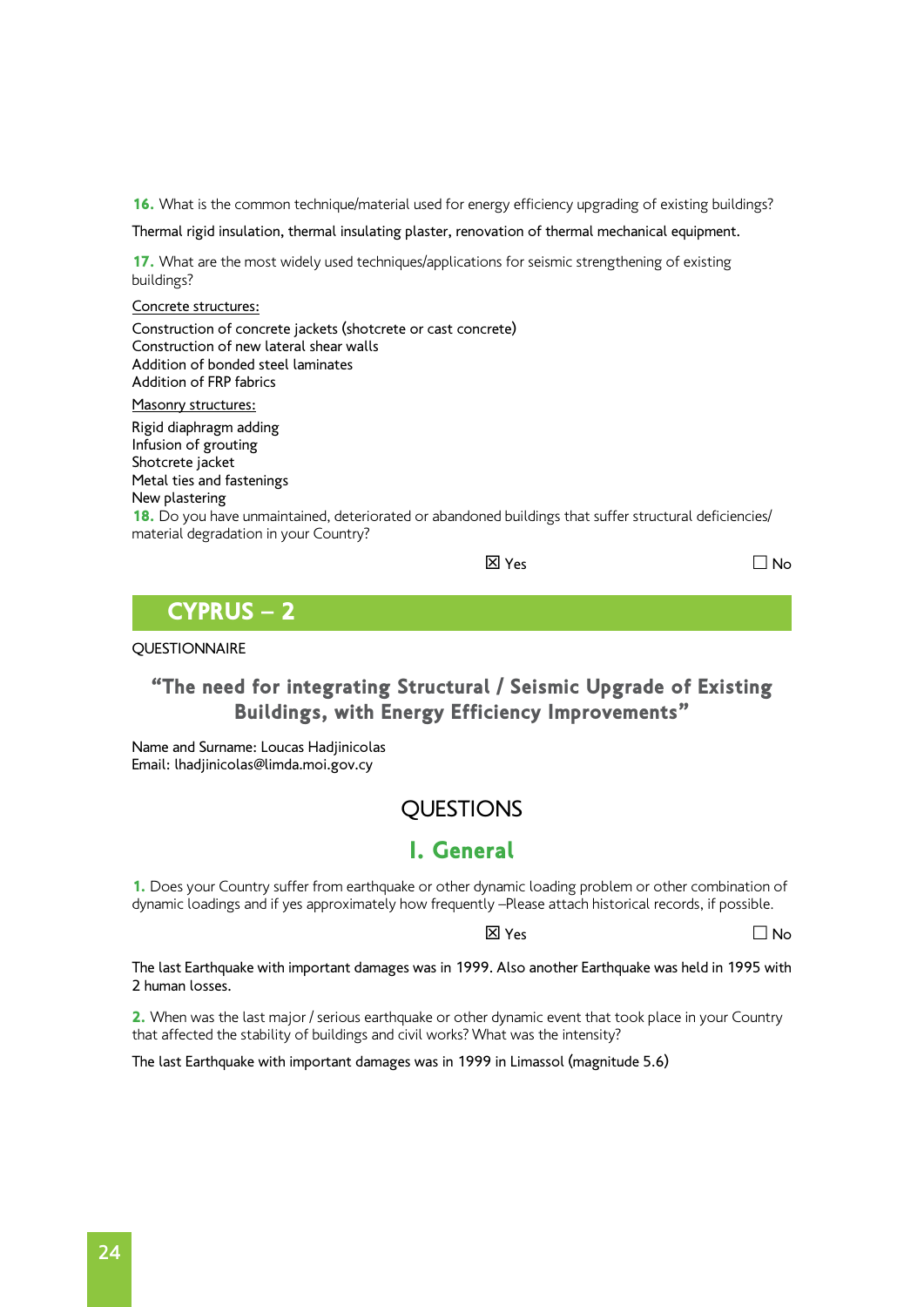

2020

| <b>SAFE SOUND</b><br><b>SUSTAINABLE</b>                                                                                                                                                                     |
|-------------------------------------------------------------------------------------------------------------------------------------------------------------------------------------------------------------|
| 3. Were the affected buildings or civil works repaired?                                                                                                                                                     |
| Do you know what was the amount of money needed in order to repair the above?                                                                                                                               |
| <b>区</b> Yes<br>$\Box$ No                                                                                                                                                                                   |
| They were repaired but we do not have information about the cost to repair them.                                                                                                                            |
| 4. Please briefly explain what damages it caused (with regard to buildings, roads, bridges, etc.)<br>Collapse of 2-3 old masonry buildings in 1995 Earthquake in Paphos. Damages on old concrete buildings. |
| 5. Where there any fatalities or serious injuries?                                                                                                                                                          |
| $\boxtimes$ Yes<br>∃ No                                                                                                                                                                                     |
| 2 human losses in 1995 Earthquake in Paphos after the collapse of a masonry building roof.                                                                                                                  |
| 6. What was the time needed in order to fix the damages and to reinstate smoothly operation?                                                                                                                |
| 2 years. The time needed in order to fix the damages depends from the type of the damages. Sometimes<br>a building permission is required.                                                                  |
| 7. Are you aware of any special measures or others means applied, to mitigate/prepare for these events in<br>your Country?                                                                                  |
| <b>区 Yes</b><br>$\Box$ No                                                                                                                                                                                   |
| Cyprus Earthquake Designing Code since 1994.<br>Eurocodes since 2012.<br>u                                                                                                                                  |
| II. State regulations/legislations and concrete experiences.                                                                                                                                                |
| 8. Is there a legal or technical guide/regulation on Energy Efficiency Upgrading of existing buildings in<br>your Country?                                                                                  |
| <b>区 Yes</b><br>⊿ No                                                                                                                                                                                        |
| There is a technical guide on Energy Efficiency Upgrading of existing building in Cyprus, but is not<br>mandatory the Energy Efficiency Upgrading of existing building in our Country.                      |
| 9. Are there any legal or technical regulations/codes related to Seismic or Structural strengthening or<br>upgrades in your Country?                                                                        |
| <b>区</b> Yes<br>$\Box$ No                                                                                                                                                                                   |
| The Eurocode $8$ – Part 3 is applied in Cyprus, but the seismic strengthening of existing buildings is not<br>mandatory in our Country.                                                                     |

10. Are the Eurocodes applied for seismic assessments and seismic/structural strengthening of existing buildings in your country?

 $\boxtimes$  Yes  $\Box$  No

The Eurocode 8 – Part 3 is applied in our Country.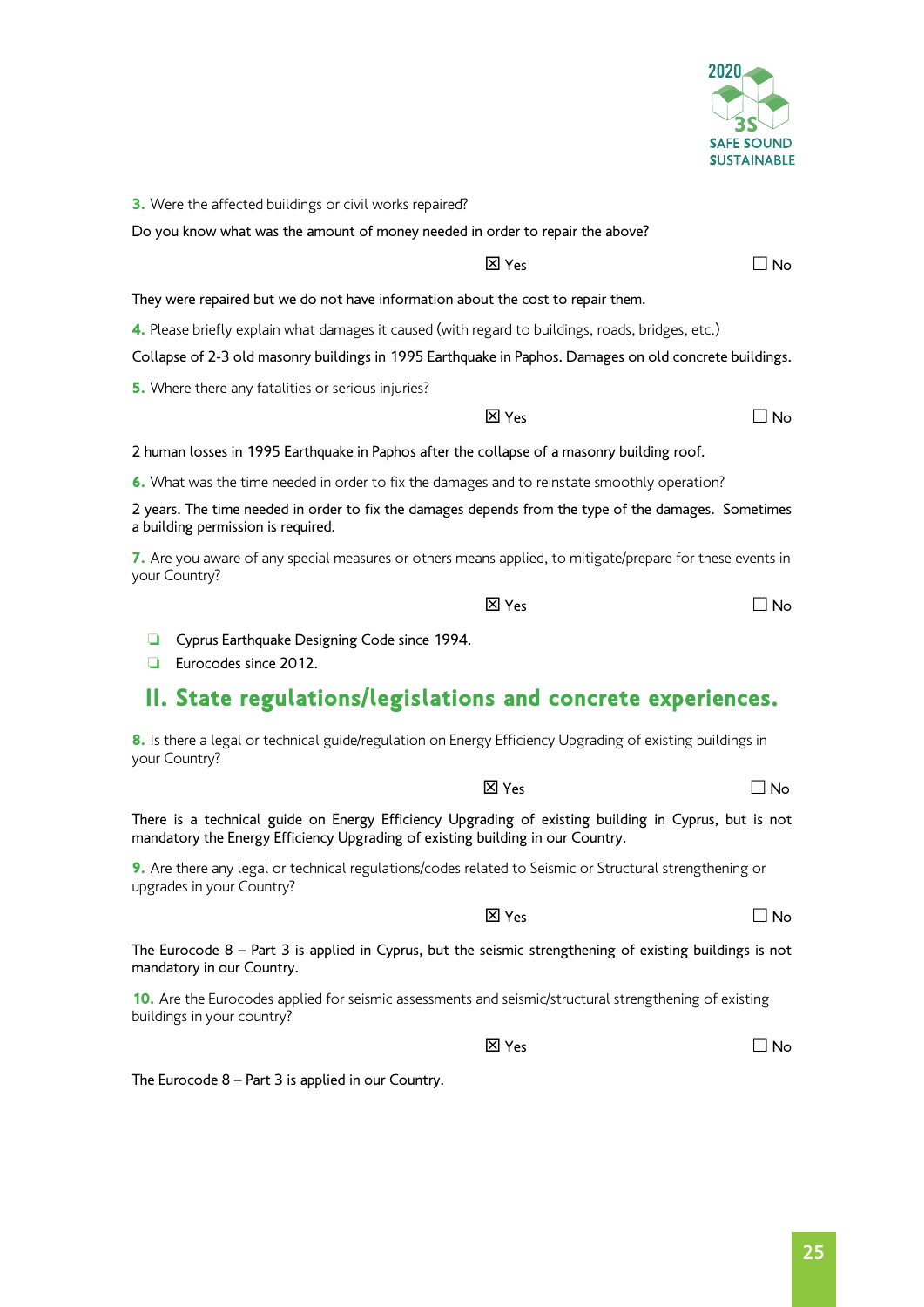11. Are there incentives provided by the government, to individuals, for structural upgrades / renovations / seismic upgrades in your Country?

 $\boxtimes$  Yes  $\Box$  No

12. Have you received any training related to seismic and energy efficiency upgrading?

 $\overline{X}$  Yes  $\overline{X}$  Yes  $\overline{X}$ 

I have received several training programs related to seismic and energy efficiency upgrading.

13. Have you participated in a workshop/conference on the above topics?

 $\boxtimes$  Yes  $\Box$  No

I was participated in several seminars/conferences about these topics.

#### III. From practice

14. What are the most common building categories in your Country, regarding existing buildings built before 2000 and how many storeys are they?

Most existing buildings were made from reinforced concrete. Most of them have 2-3 storeys.

15. What is the most widely used construction material for those buildings?

Reinforced concrete

16. What is the common technique/material used for energy efficiency upgrading of existing buildings?

Fixation of thermal insulation panels are glued to existing concrete members and walls.

17. What are the most widely used techniques/applications for seismic strengthening of existing buildings?

There are several techniques which are used to strengthen reinforced concrete buildings in our country. The most widely used technique is reinforced concrete jacketing.

18. Do you have unmaintained, deteriorated or abandoned buildings that suffer structural deficiencies/ material degradation in your Country?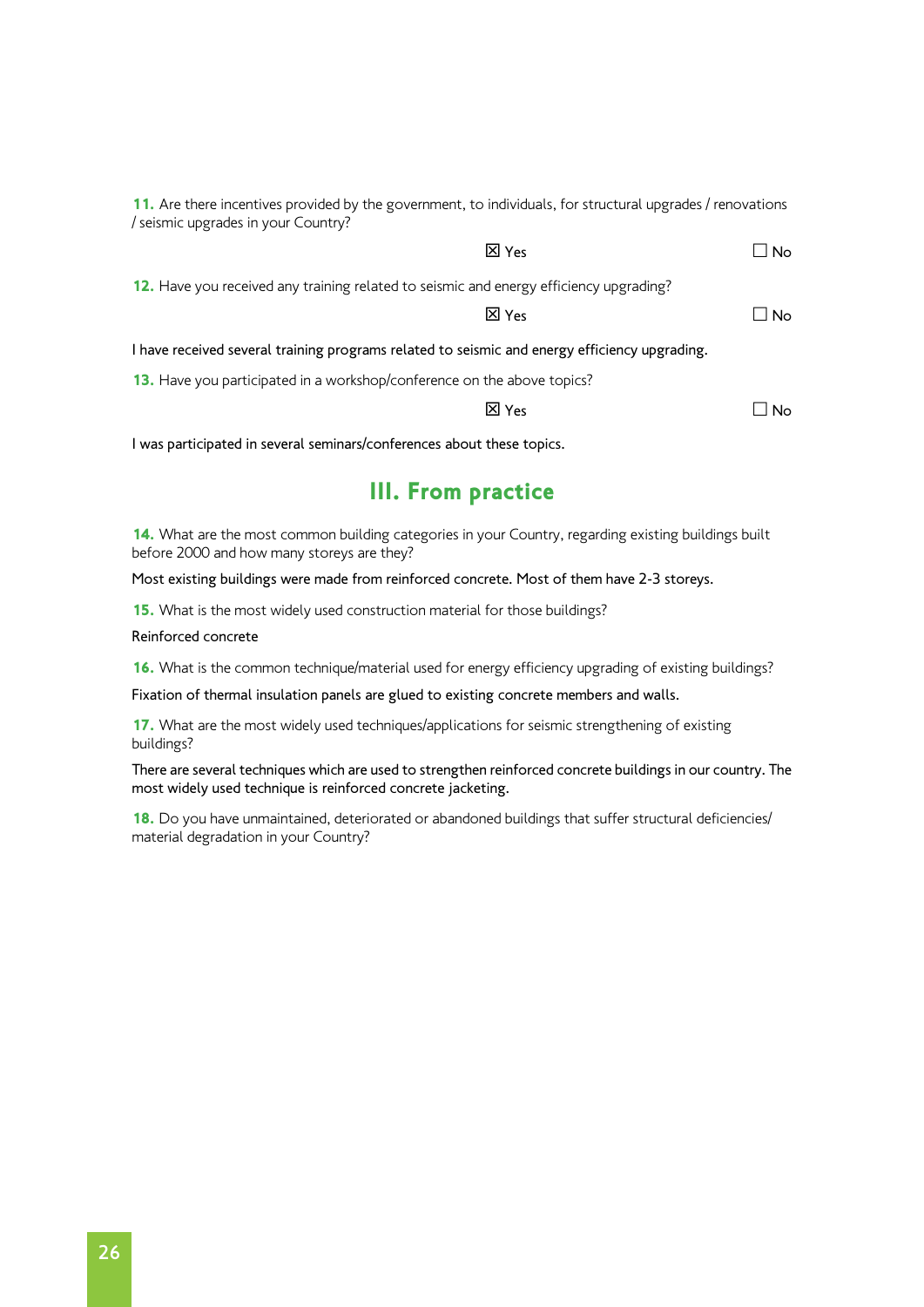

#### **GREECE**

**QUESTIONNAIRE** 

#### "The need for integrating Structural / Seismic Upgrade of Existing Buildings, with Energy Efficiency Improvements"

Name and Surname: Dionyssia Panagiotopoulou MSc Civil Engineer, E.P.P.O., Katerina Tarnava MSc Civil Engineer, E.P.P.O., Gabriela Zagora MSc Civil Engineer, E.P.P.O. Email: info@oasp.gr

### **OUESTIONS**

#### I. General

1. Does your Country suffer from earthquake or other dynamic loading problem or other combination of dynamic loadings and if yes approximately how frequently –Please attach historical records, if possible.

 $\boxtimes$  Yes  $\Box$  No

The seismicity of Greece is the highest in Europe and the 6th globally. Significant earthquakes (with magnitude ≥4 Richter) occur very often, approximately 110 per year. Major earthquakes (with magnitude ≥5 Richter) occur regularly, approximately 11 per year. Please see attached files "Events4\_5Greece. docx" and "Events5Greece.docx" with historical records for the last decade, according to the Institute of Geodynamics of Greece.

1. When was the last major / serious earthquake or other dynamic event that took place in your Country that affected the stability of buildings and civil works? What was the intensity?

The major earthquakes of the last 20 years that affected the stability of buildings and civil works are shown in the table below.

| Location  | <b>Date</b> | Magnitude | Intencity | Pick ground Acceleration (g) |
|-----------|-------------|-----------|-----------|------------------------------|
| Athens    | 07-09-1999  | 5.9       | IX        | 0.30                         |
| Lefkada   | 14-08-2003  | 6.2       | VIII      | 0.42                         |
| Andravida | 08-06-2008  | 6.5       | VIII      | 0.19                         |
| Kefalonia | 26-01-2014  | 5.8       | VI        | 0.38                         |
| Lesvos    | 12-06-2017  | 6.1       | IX        | 0.20                         |

**3.** Were the affected buildings or civil works repaired?

Do you know what was the amount of money needed in order to repair the above?

 $\overline{\mathsf{X}}$  Yes  $\overline{\mathsf{N}}$  Yes

The most disastrous earthquake was the Athens' earthquake in 1999. The vast majority of the damaged buildings have been repaired. The total cost of public expenses and fundings exceeded the amount of 1 billion Euros, in 1999 values. For repairs and reconstructions for the structural damages the amount was up to 450 million Euros. Private spending is difficult to estimate but it must have been more than twice the public.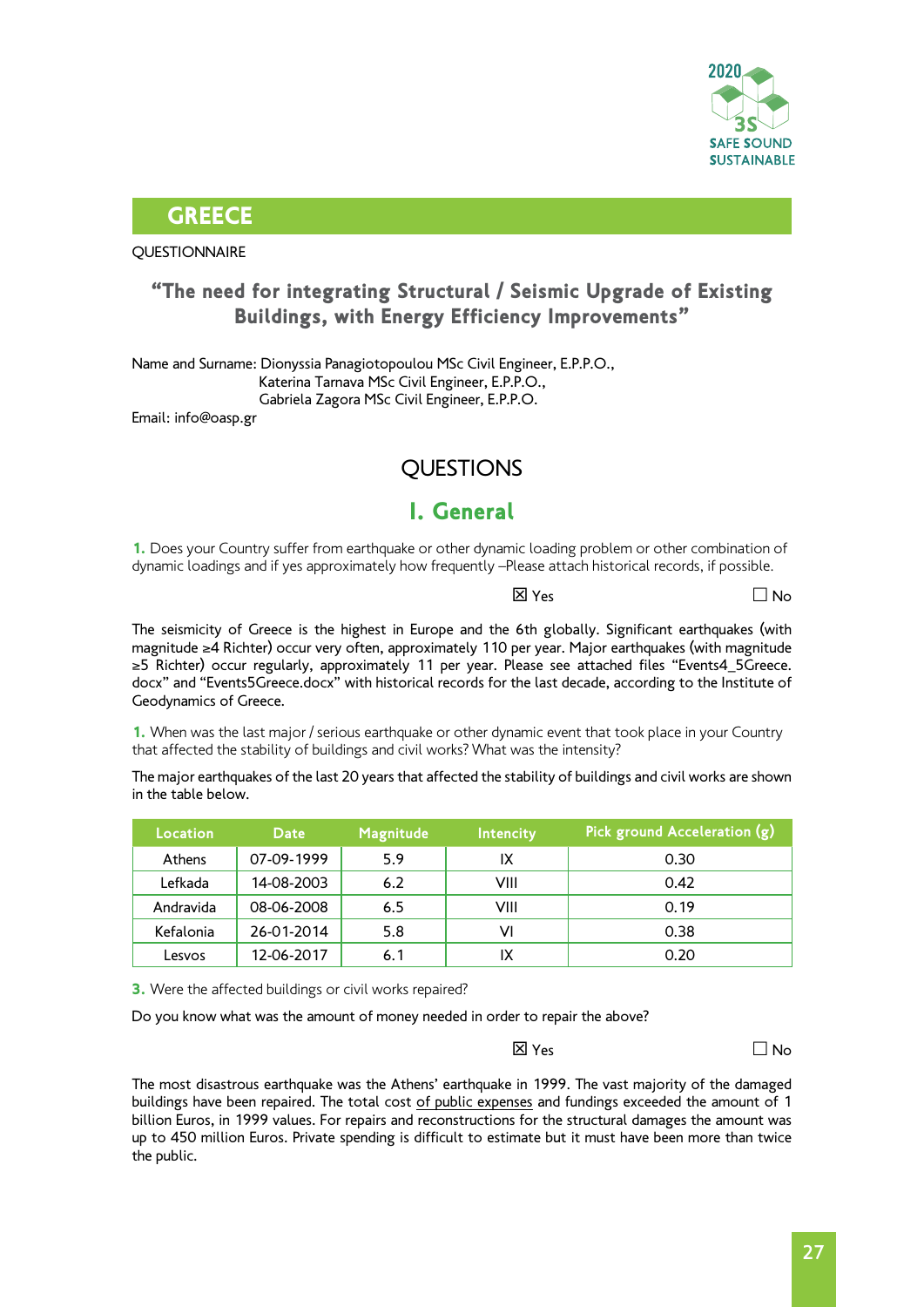4. Please briefly explain what damages it caused (with regard to buildings, roads, bridges, etc.)

As long as the Athens' earthquake is considered, the results of the post-earthquake inspections have shown that out of 60,812 inspected buildings (residential, commercial and industrial establishments), 17,965 were marked as "GREEN" (suitable to use), 38,165 were marked as "YELLOW" (temporarily not suitable to use) and 4,682 were marked as "RED" (dangerous to use).

The results of the post-earthquake inspections (where available) for the most destructive earthquakes of the last 20 years, are listed in the table below.

| Location  | <b>Date</b> | Magnitude |                                                                                                           | <b>Damages</b>                                                                                                              |             |     |                                                                     |       |                                 |  |  |  |       |     |                                 |  |  |  |   |       |
|-----------|-------------|-----------|-----------------------------------------------------------------------------------------------------------|-----------------------------------------------------------------------------------------------------------------------------|-------------|-----|---------------------------------------------------------------------|-------|---------------------------------|--|--|--|-------|-----|---------------------------------|--|--|--|---|-------|
|           |             |           |                                                                                                           |                                                                                                                             |             |     |                                                                     |       |                                 |  |  |  |       |     |                                 |  |  |  |   |       |
|           |             |           |                                                                                                           |                                                                                                                             | 17,965      | 29% | suitable to use                                                     |       |                                 |  |  |  |       |     |                                 |  |  |  |   |       |
|           |             |           |                                                                                                           |                                                                                                                             | 38,165      | 63% | temporarily not suitable to use                                     |       |                                 |  |  |  |       |     |                                 |  |  |  |   |       |
| Athens    | 07-09-1999  | 5.9       | inspections                                                                                               |                                                                                                                             | 4.682       | 8%  | dangerous to use                                                    |       |                                 |  |  |  |       |     |                                 |  |  |  |   |       |
|           |             |           |                                                                                                           | Σ                                                                                                                           | 60,812      |     |                                                                     |       |                                 |  |  |  |       |     |                                 |  |  |  |   |       |
|           |             |           |                                                                                                           |                                                                                                                             |             |     |                                                                     |       |                                 |  |  |  |       |     |                                 |  |  |  |   |       |
| Lefkada   | 14-08-2003  | 6.2       |                                                                                                           | Many buildings were severely damaged, problems to the road<br>network due to landslides and rockfalls, damages to the port. |             |     |                                                                     |       |                                 |  |  |  |       |     |                                 |  |  |  |   |       |
|           |             | 6.5       |                                                                                                           |                                                                                                                             | 2,141       | 22% | suitable to use                                                     |       |                                 |  |  |  |       |     |                                 |  |  |  |   |       |
|           | 08-06-2008  |           |                                                                                                           |                                                                                                                             | inspections |     | 5,630                                                               | 58%   | temporarily not suitable to use |  |  |  |       |     |                                 |  |  |  |   |       |
| Andravida |             |           |                                                                                                           |                                                                                                                             |             |     | 1,874                                                               | 19%   | dangerous to use                |  |  |  |       |     |                                 |  |  |  |   |       |
|           |             |           |                                                                                                           |                                                                                                                             |             |     |                                                                     |       |                                 |  |  |  |       |     |                                 |  |  |  | Σ | 9,645 |
|           |             |           |                                                                                                           | and rockfalls.                                                                                                              |             |     | Problems to the road and railroad network, liquefaction, landslides |       |                                 |  |  |  |       |     |                                 |  |  |  |   |       |
|           |             |           |                                                                                                           |                                                                                                                             | 1,280       | 46% | suitable to use                                                     |       |                                 |  |  |  |       |     |                                 |  |  |  |   |       |
|           |             | 5.8       |                                                                                                           |                                                                                                                             |             |     |                                                                     |       |                                 |  |  |  | 1,321 | 47% | temporarily not suitable to use |  |  |  |   |       |
| Kefalonia | 26-01-2014  |           | inspections                                                                                               |                                                                                                                             | 203         | 7%  | dangerous to use                                                    |       |                                 |  |  |  |       |     |                                 |  |  |  |   |       |
|           |             |           |                                                                                                           |                                                                                                                             |             |     | Σ                                                                   | 2,804 |                                 |  |  |  |       |     |                                 |  |  |  |   |       |
|           |             |           | port.                                                                                                     |                                                                                                                             |             |     | Problems to the road network due to landslides, damages to the      |       |                                 |  |  |  |       |     |                                 |  |  |  |   |       |
| Lesvos    | 12-06-2017  | 6.1       | The majority of masonry buildings in Vrisa, collapsed, problems to<br>the road network due to landslides. |                                                                                                                             |             |     |                                                                     |       |                                 |  |  |  |       |     |                                 |  |  |  |   |       |

Additionally, in every earthquake many historical buildings, monuments and structures of cultural value are damaged or even collapsed.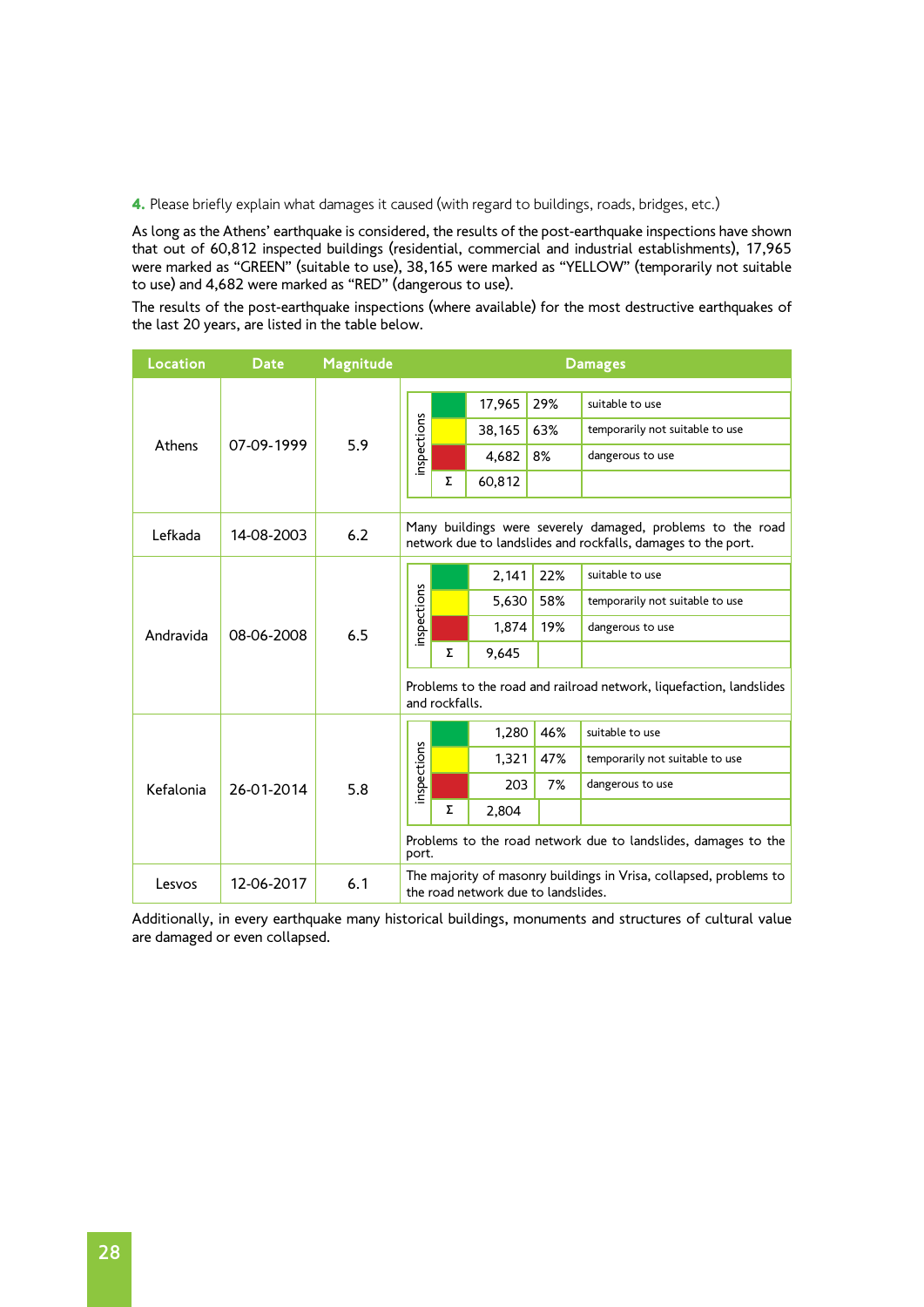

#### **5.** Where there any fatalities or serious injuries?

 $\overline{X}$  Yes  $\overline{X}$  Yes  $\overline{X}$ 

The fatalities and serious injuries of the most destructive earthquakes of the last 20 years are listed in the table below.

| Location  | <b>Date</b> | <b>Magnitude</b> | <b>Fatalities/Injuries</b> |
|-----------|-------------|------------------|----------------------------|
| Athens    | 07-09-1999  | 5.9              | 143/>700                   |
| Lefkada   | 14-08-2003  | 6.2              | - / 50                     |
| Andravida | 08-06-2008  | 6.5              | 2/200                      |
| Kefalonia | 26-01-2014  | 5.8              | -                          |
| Lesvos    | 12-06-2017  | 6.1              |                            |

6. What was the time needed in order to fix the damages and to reinstate smoothly operation?

The reinstating time varies depending on the extent of the affected area, the nature of the damages and the economic and legal terms applied on each seismic event.

In Athens, 1999, two years after the earthquake, nearly 78% of the repairable buildings were restored.

In Andravida, 2008, 2 years after the event, about 37% of the approved repairs and reconstructions were completed.

7. Are you aware of any special measures or others means applied, to mitigate/prepare for these events in your Country?

 $\overline{X}$  Yes  $\overline{X}$  Yes  $\overline{X}$ 

- ❏ Greek Code for Interventions for existing Reinforced Concrete buildings (KAN.EPE.).
- ❏ Informative material and Educational Programs addressed to many target groups (teachers, students, volunteers, people with disabilities, tourists) for self- protecting measures.
- ❏ Guidelines and Procedures for earthquake disaster management (Emergency Plans).
- ❏ Technical handbooks and guidelines.
- ❏ Educational seminars for pre-earthquake inspection/assessment of existing buildings addressed to engineers.
- ❏ Operational exercises for seismic disaster management.

#### II. State regulations/legislations and concrete experiences.

8. Is there a legal or technical guide/regulation on Energy Efficiency Upgrading of existing buildings in your Country?

 $\boxtimes$  Yes  $\Box$  No

The last revised edition of the Building Energy Efficiency Regulation was put into force in 2017 (Governement Gazette 2367/B/12-7-2017)

9. Are there any legal or technical regulations/codes related to Seismic or Structural strengthening or upgrades in your Country?

 $\boxtimes$  Yes  $\Box$  No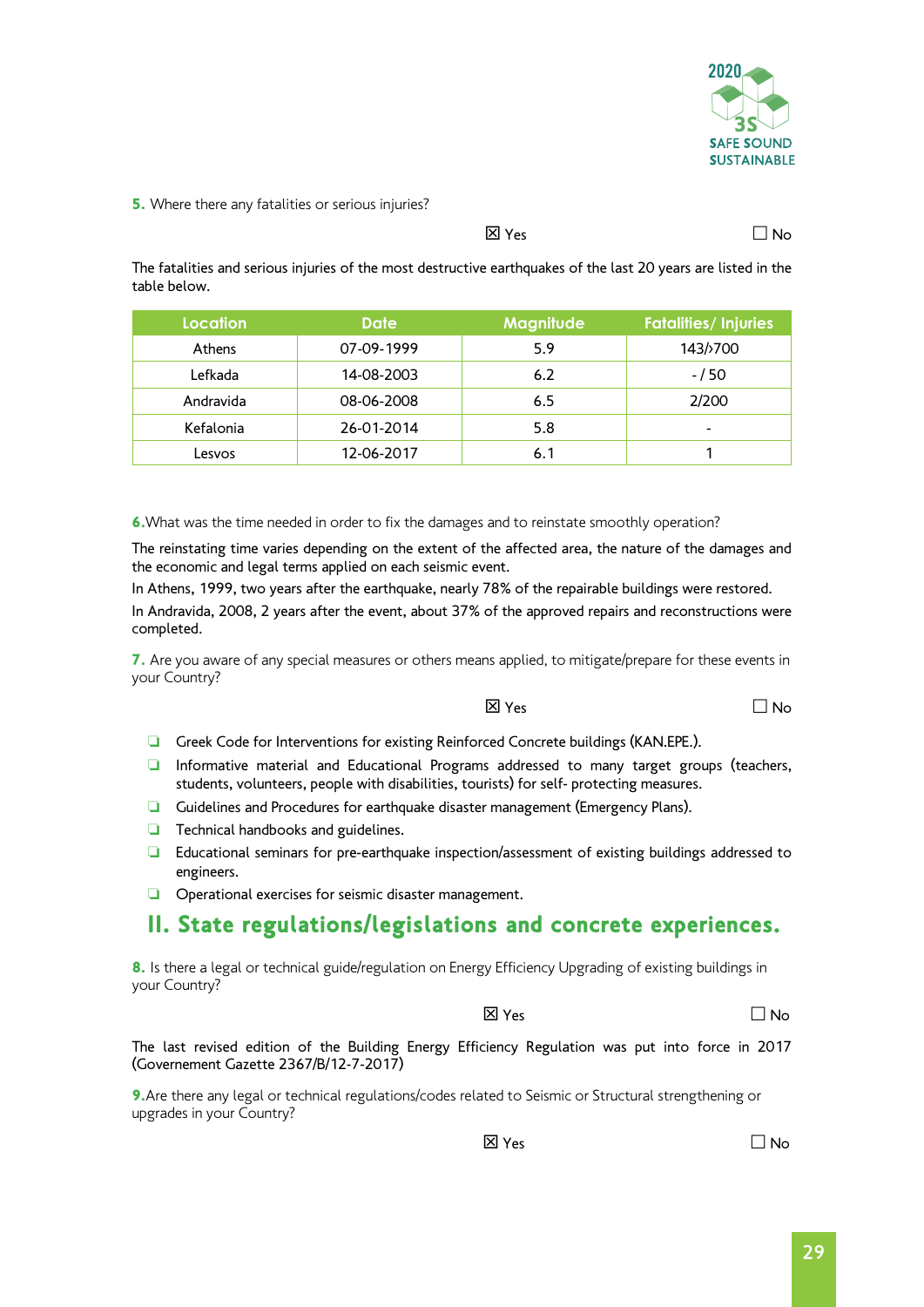In 2012 was put into force the Greek Code for Interventions for existing Reinforced Concrete buildings (KAN.EPE., Gov. Gaz. 42/B/20-1-2012, 2nd Revision Gov. Gaz. 2984/B/30-8-2017).

The Greek Code for Interventions for existing Masonry buildings is expected to be implemented soon. Find the English version of KANEPE (1<sup>st</sup> revision) in the link below:

http://ecpfe.oasp.gr/sites/default/files/files/%CE%9A%CE%91%CE%9D%CE%95%CE%A0%CE%95\_ EN2013\_FINAL(1).pdf

10. Are the Eurocodes applied for seismic assessments and seismic/structural strengthening of existing buildings in your country?

 $\overline{X}$  Yes  $\overline{X}$  Yes  $\overline{X}$ 

The implementation and use of Eurocodes combined with the corresponding National Codes began in 2014 (Gov.Gaz. 1457/B/5-6-2014).

11. Are there incentives provided by the government, to individuals, for structural upgrades / renovations / seismic upgrades in your Country?

 $\boxtimes$  Yes  $\Box$  No

12. Have you received any training related to seismic and energy efficiency upgrading?

 $\boxtimes$  Yes  $\Box$  No

Most engineers in Greece have the opportunity to attend seminars, conferences and training programs relevant to the above issues.

Additionally the energy efficiency assessment is carried out by engineers, certified energy inspectors.

13. Have you participated in a workshop/conference on the above topics?

 $\boxtimes$  Yes  $\Box$  No

The last related Conferences hosted in Greece were:

The 16th European Conference on Earthquake Engineering "Recent Advances in Earthquake Engineering in Europe", Thessaloniki, 2018.

The 5th International Conference on Civil Protection & New Technologies, "Safe Kozani 2018", Kozani.

#### III. From practice

14. What are the most common building categories in your Country, regarding existing buildings built before 2000 and how many storeys are they?

According to the database kept in Earthquake Planning and Protection Organization (E.P.P.O.), the building categories/types are:

- ❏ Reinforced concrete structures
- ❏ Precast concrete structures
- ❏ Masonry structures
- ❏ Steel structures

The distribution of buildings of Public Use according to the construction period and the building category/ type is presented on the graphs below.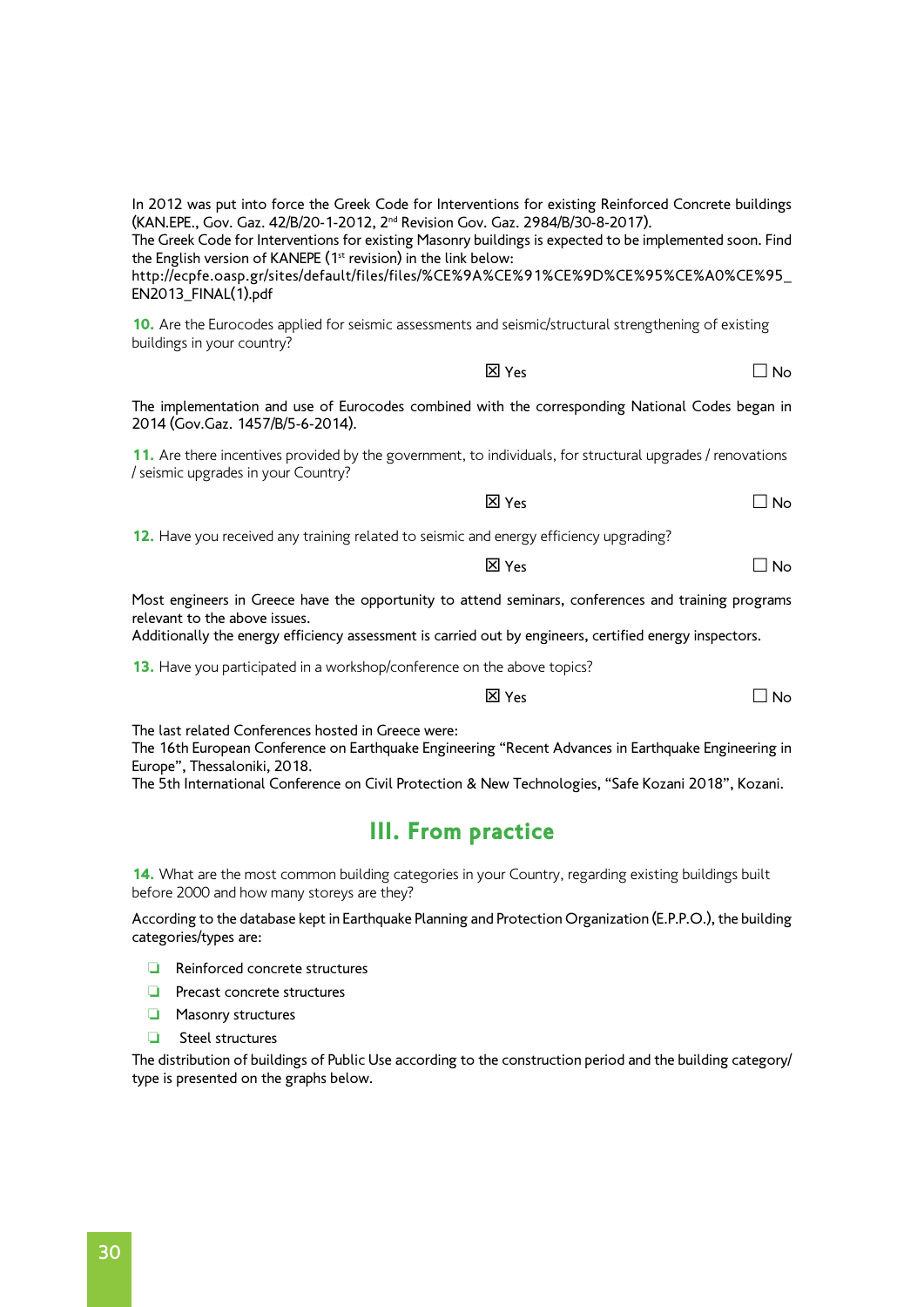



15. What is the most widely used construction material for those buildings?

The distribution of all buildings in Greece according to the construction material and the number of floors, in accordance with the 2011 Population – Housing Census of Hellenic Statistical Authority (ELSTAT), is presented in the table and graphs below.

| <b>Number</b>  |                 | <b>Basic construction material</b> |             |                           |              |        |           |
|----------------|-----------------|------------------------------------|-------------|---------------------------|--------------|--------|-----------|
| of floors      | <b>Concrete</b> | <b>Steel</b>                       | <b>Wood</b> | Brick-con-<br>crete block | <b>Stone</b> | Other  | buildings |
| 1              | 867,528         | 31,793                             | 16,722      | 709,035                   | 424,022      | 66,532 | 2,115,632 |
| $\overline{2}$ | 910,029         | 2,406                              | 2,928       | 157,274                   | 282,701      | 10,185 | 1,365,523 |
| 3              | 320,776         | 409                                | 291         | 15,281                    | 15,037       | 470    | 352,264   |
| 4              | 237,693         | 194                                | 27          | 3                         | 1,484        | 75     | 239,476   |
| $5^{\circ}$    | 32,670          | 66                                 | $\Omega$    | $\Omega$                  | 5            |        | 32,742    |
| Sum            | 2,368,696       | 34,868                             | 19,968      | 881,593                   | 723,249      | 77,263 | 4,105,637 |

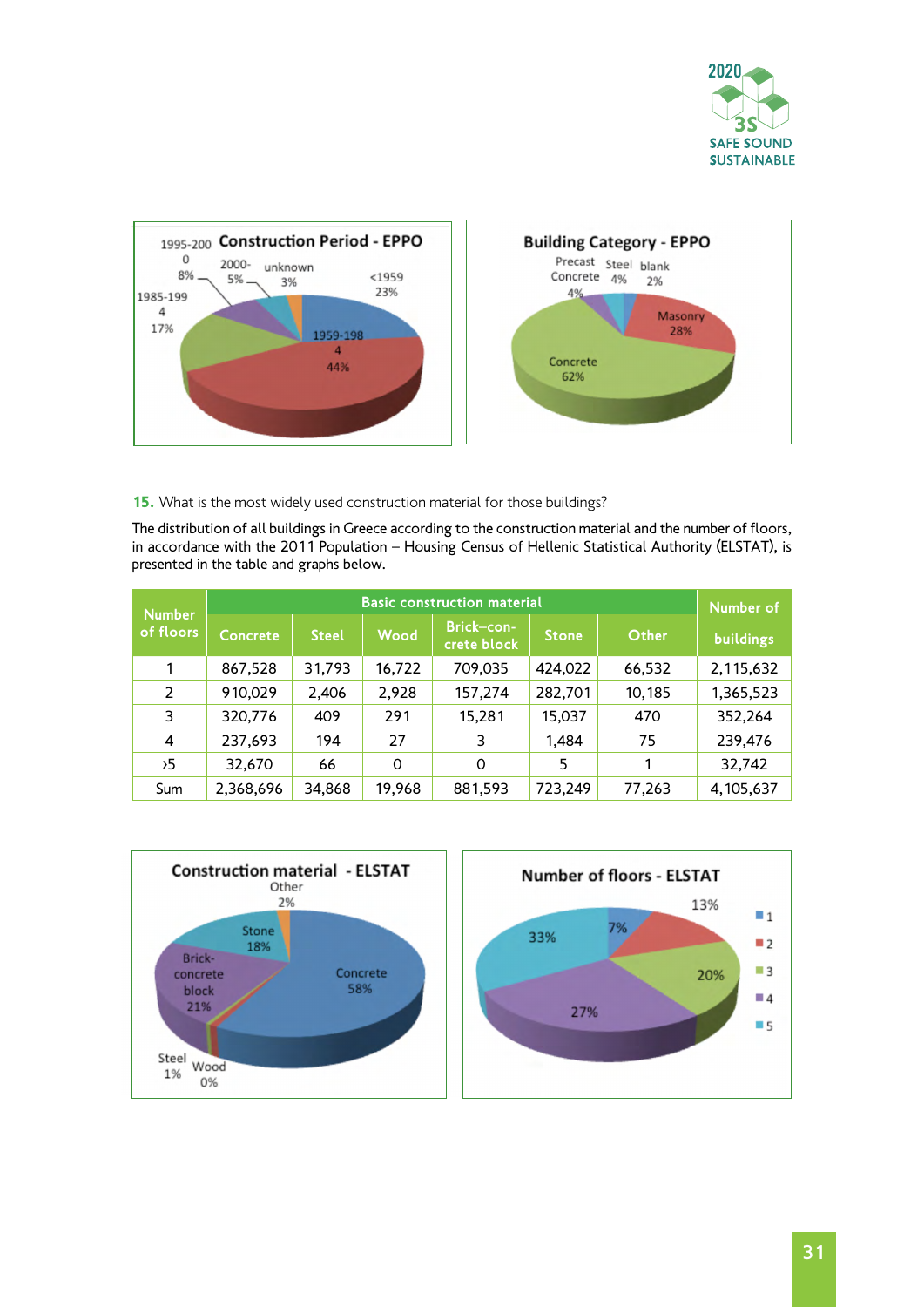16. What is the common technique/material used for energy efficiency upgrading of existing buildings?

Thermal insulation, renovation of thermal mechanical equipment.

17. What are the most widely used techniques/applications for seismic strengthening of existing buildings?

Concrete structures: Construction of concrete jackets (shotcrete or cast concrete) Construction of new lateral shear walls Addition of bonded steel laminates Addition of FRP fabrics

Masonry structures: Rigid diaphragm adding Infusion of grouting Shotcrete jacket Metal ties and fastenings New plastering

18. Do you have unmaintained, deteriorated or abandoned buildings that suffer structural deficiencies/ material degradation in your Country?

 $\overline{\mathsf{x}}$  Yes  $\overline{\mathsf{x}}$  Yes  $\overline{\mathsf{x}}$ 

Deterioration of structures constitutes a vulnerability factor and leads to unsufficient seismic behaviour. The distribution of buildings according to their seismic vulnerability and the construction period, in accordance with the results of 1<sup>st</sup> Degree Pre-earthquake Assessment of public use buildings (administered by E.P.P.O.) is shown in the graph below.



A: corresponds to buildings with the higher seismic vulnerability.

#### Sources – Bibliography

Institute of Geodynamics [www.gein.noa.gr](http://www.gein.noa.gr)

European-Mediterranean Seismological Centre (EMSC) [www.emsc-csem.org](http://www.emsc-csem.org) 

Gis Hellenic Accelerograms Database – GHEAD – E.P.P.O.

[www.oasp.gr,](http://www.oasp.gr) <http://195.251.49.25/map/>

"Cone year after the earthquake of September 7, 1999". E.P.P.O. Athens 2000 [www.oasp.gr](http://www.oasp.gr)

"[Two years after the earthquake. Hope is born again"](http://www.oasp.gr/sites/default/files/2nd%20year%20after%201999.pdf). E.P.P.O. Athens 2001 [www.oasp.gr](http://www.oasp.gr)

1<sup>st</sup> Degree Pre-earthquake Inspection of public use buildings. E.P.P.O.'s Methodology and Database [www.oasp.gr](http://www.oasp.gr)

Zagora G., 2018. "Post Earthquake Procedures: Comparison of the 2008 (Greece) and the 2009 (Italy) Seismic Events". 16th European Conference on Earthquake Engineering, Thessaloniki 2018.

Oikonomou A.D. et al., 2018. "A Comparative Analysis of Prevention, Response and Recovery Procedures of Thessaloniki (1978) and Kefalonia (2014) Earthquakes". 16<sup>th</sup> European Conference on Earthquake Engineering, Thessaloniki 2018.

Panagiotopoulou D., Tarnava K., Zagora G., 2018. "First Degree Pre – Earthquake Inspection: E.P.P.O.'s Training Program for Engineers". 5th International Conference on Civil Protection & New Technologies, "Safe Kozani 2018", Kozani.

Stylianides K. et al., 2016. "1<sup>st</sup> Degree Pre-earthquake Inspection of public use buildings". 3rd International Conference on Civil Protection & New Technologies, "Safe Evros 2016".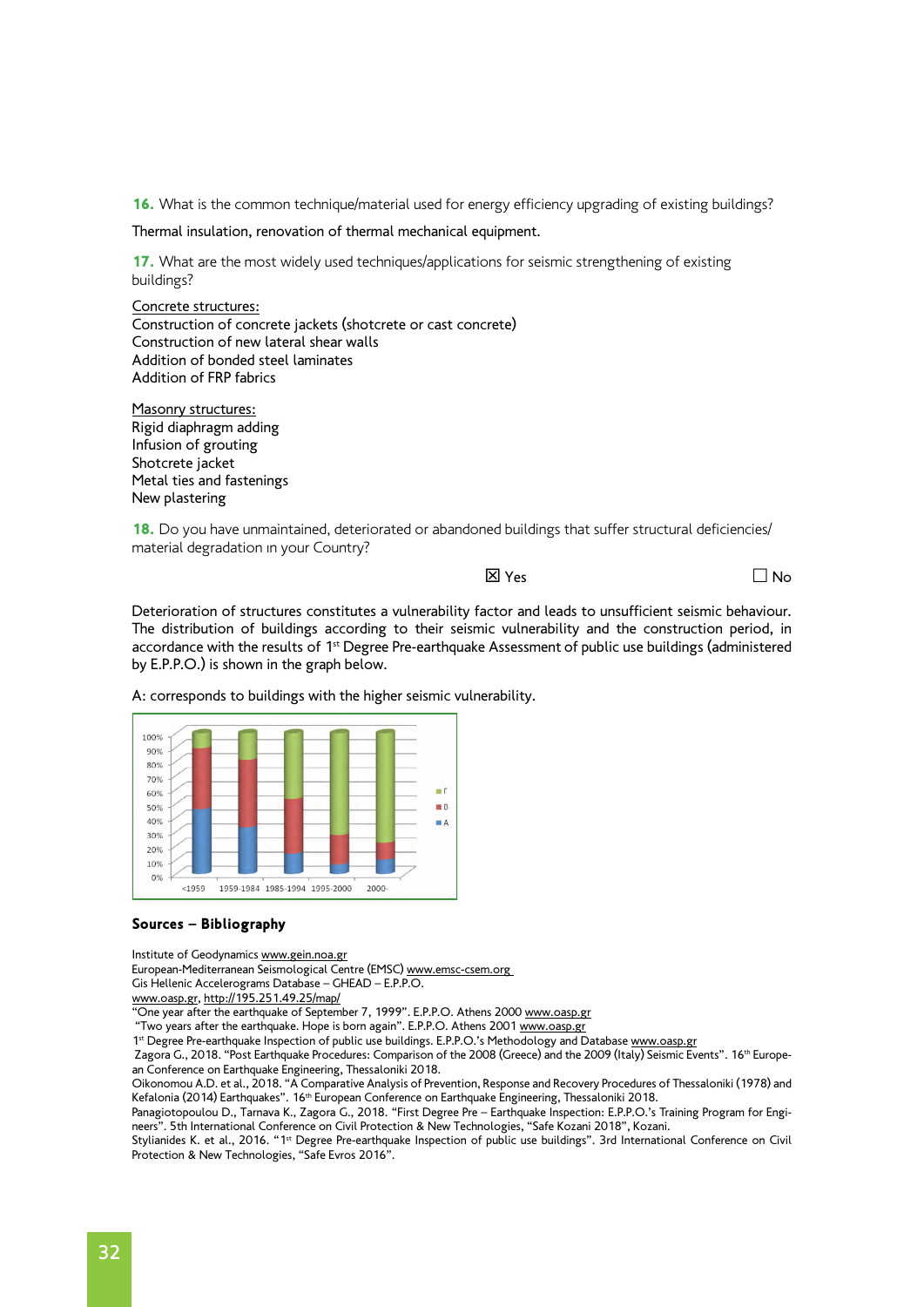

#### MALTA

#### **QUESTIONNAIRE**

#### "The need for integrating Structural / Seismic Upgrade of Existing Buildings, with Energy Efficiency Improvements"

Name and Surname: Jeanette Mireille Muñoz Abela obo Kamra Tal-Periti, MALTA Email: jmabela@gmail.com

#### **OUESTIONS**

### I. General

1. Does your Country suffer from earthquake or other dynamic loading problem or other combination of dynamic loadings and if yes approximately how frequently –Please attach historical records, if possible.

 $\overline{X}$  Yes  $\overline{X}$  Yes  $\overline{X}$ 

Occurrence for low grade tremors (less than 3 Richter) is common and occurs around 2 to 3 times a year. Significant earthquakes (greater than 5.5 Richter) are very infrequent and occur every 150 years.

2. When was the last major / serious earthquake or other dynamic event that took place in your Country that affected the stability of buildings and civil works? What was the intensity?

Last major earthquake was in 1693; 6.3 Richter.

**3.** Were the affected buildings or civil works repaired?

Do you know what was the amount of money needed in order to repair the above?

 $\boxtimes$  Yes  $\Box$  No

Important buildings such as churches and palazzos are noted to have been affected. There is not much historical data for smaller/domestic buildings.

The amount of funds required to repair is hard to access but would run into the tens of millions of Euros in today's currency.

4. Please briefly explain what damages it caused (with regard to buildings, roads, bridges, etc.)

Effected buildings were mainly church dome; e.g. Mdina Cathedral Dome collapsed and was never re-built. The Bishop ordered a flat roof to be built in its place which was then painted to achieve a trompe l'oeil effect. No roads or bridges were affected.

**5.** Where there any fatalities or serious injuries?

 $\overline{\mathsf{x}}$  Yes  $\overline{\mathsf{x}}$  Yes  $\overline{\mathsf{x}}$ 

None recorded in Malta. However, since the epicenter was in Messina, there were several fatalities in Sicily.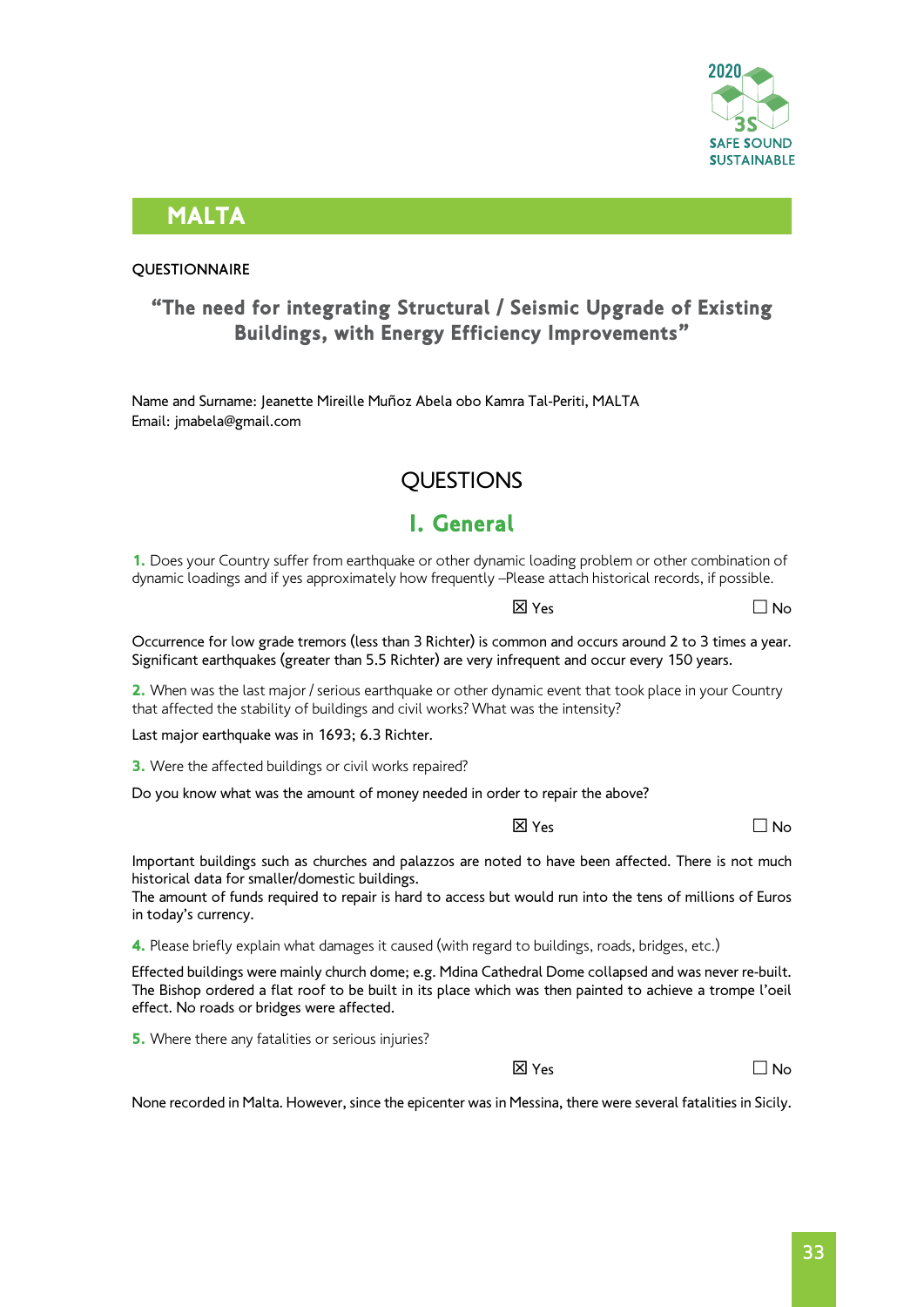6. What was the time needed in order to fix the damages and to reinstate smoothly operation?

There is insufficient historical record about post-earthquake repair works.

7. Are you aware of any special measures or others means applied, to mitigate/prepare for these events in your Country?

 $\boxtimes$  Yes  $\Box$  No

 $\boxtimes$  Yes  $\Box$  No

In view of the infrequent nature of earthquakes, there appears to be a false sense of security among the local population that the Maltese Islands are immune to a seismic event. Hence, if any, seismic resistant measures are applied.

## II. State regulations/legislations and concrete experiences.

8. Is there a legal or technical guide/regulation on Energy Efficiency Upgrading of existing buildings in your Country?

Legal Notice 376 of 2012 Energy Performance of Buildings Regulations, 2012Legal Notice 47 of 2018 Energy Performance of Buildings Regulations, 2018

The energy performance certificate (EPC) is however only a statement of rating since no target efficient rating is mandatory to date.

An EPC is mandatory during the selling or renting or building a property; both residential and commercial.

9. Are there any legal or technical regulations/codes related to Seismic or Structural strengthening or upgrades in your Country?

There are no official mandatory regulations/codes, however since Malta is an EU member state, EC8 applies for all EU funded public procurement projects.

EC8 part 3 deals with retrofitting and therefore to be used on existing buildings, but this is seldom used.

10. Are the Eurocodes applied for seismic assessments and seismic/structural strengthening of existing buildings in your country?

In the past decade, EC8 has been applied mainly for important buildings; example, hospitals, airport terminals and high-rise buildings. However, its use is not wide spread for structure of other uses.

11. Are there incentives provided by the government, to individuals, for structural upgrades / renovations / seismic upgrades in your Country?

 $\boxtimes$  Yes  $\Box$  No

12. Have you received any training related to seismic and energy efficiency upgrading?

 $\overline{X}$  Yes  $\overline{X}$  Yes  $\overline{X}$ 

Several engineers in Malta are trained in the use of  $EC^*$  and some are also certified assessors of the Energy Performance Certificate.

 $\overline{X}$  Yes  $\overline{X}$  Yes  $\overline{X}$ 

 $\overline{X}$  Yes  $\overline{X}$  Yes  $\overline{X}$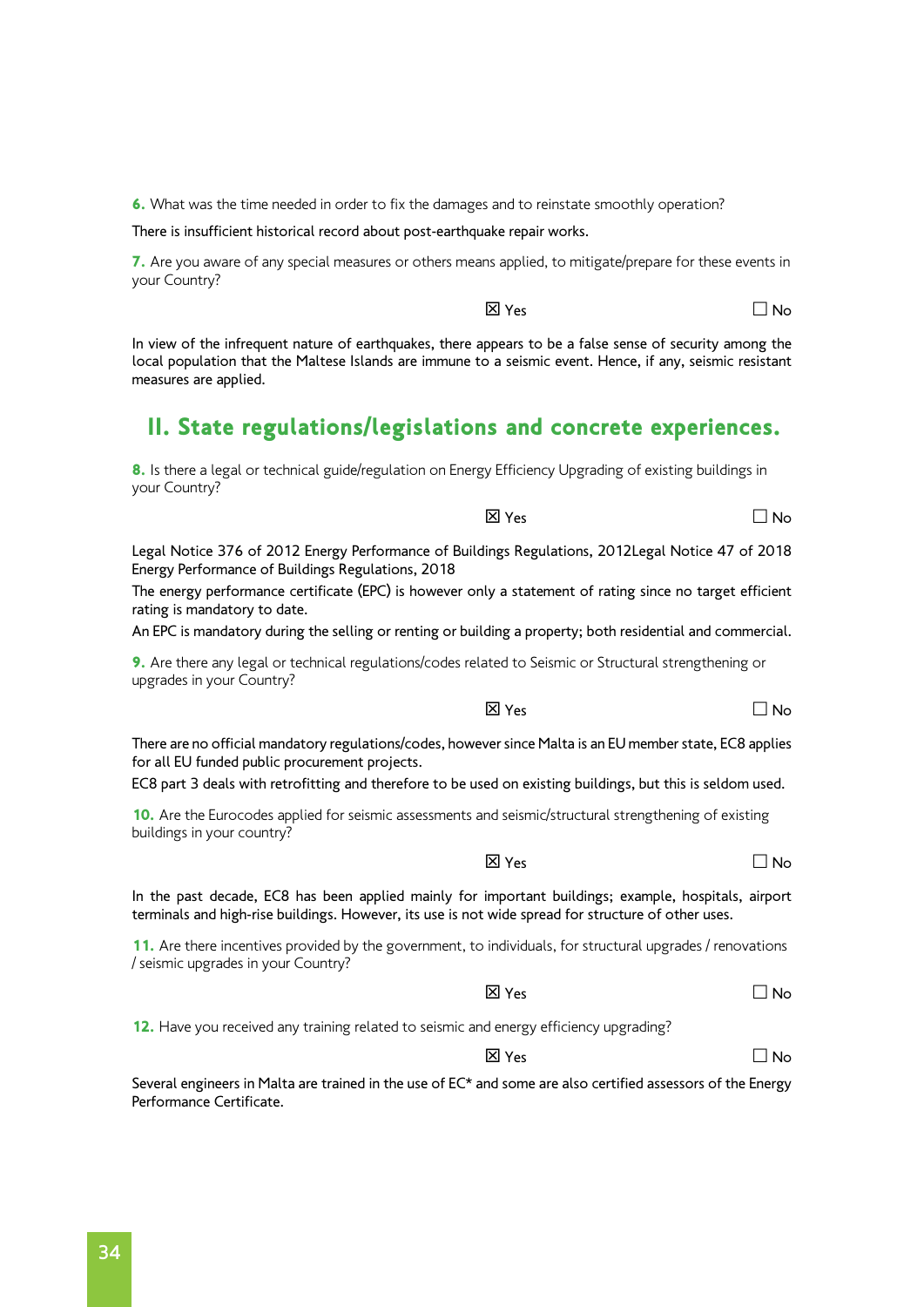

13. Have you participated in a workshop/conference on the above topics?

 $\overline{\mathsf{X}}$  Yes  $\overline{\mathsf{N}}$  Yes  $\overline{\mathsf{N}}$ 

Two conferences have been hosted recently on earthquakes:

July 2015 Georisks in the Mediterranean and their mitigation (this was focused on seismology rather than by seismic engineering)

September 2018 European Seismic Committee was held in Malta

### III. From practice

14. What are the most common building categories in your Country, regarding existing buildings built before 2000 and how many storeys are they?

Most structures in Malta are used as apartment blocks or offices. These are typically maximum 10 storeys high.

15. What is the most widely used construction material for those buildings?

The vast majority of the buildings in Malta built prior to 2000 are load-bearing unreinforced masonry construction with concrete slabs; generally with a soft-storey basement. There are also a number of reinforced concrete and steel frame buildings. One 25 storey tower was built of reinforced concrete. There are no reinforced masonry buildings in Malta.

16. What is the common technique/material used for energy efficiency upgrading of existing buildings?

Thermal insulation in the form of expanded polystyrene and gypsum boarding.

17. What are the most widely used techniques/applications for seismic strengthening of existing buildings?

Insertion of steel frames and bracing. Carbon fibre wrapping has also been used, but this does not withstand impact, and attention needs to take due to the brittle nature of this material.

18. Do you have unmaintained, deteriorated or abandoned buildings that suffer structural deficiencies/ material degradation in your Country?

 $\overline{\mathsf{x}}$  Yes  $\overline{\mathsf{x}}$  Yes  $\overline{\mathsf{x}}$ 

There are several deteriorated structures mainly due to water ingress and humidity that eventually end up being abandoned.

Around 15-20% of the building stock is vacant property.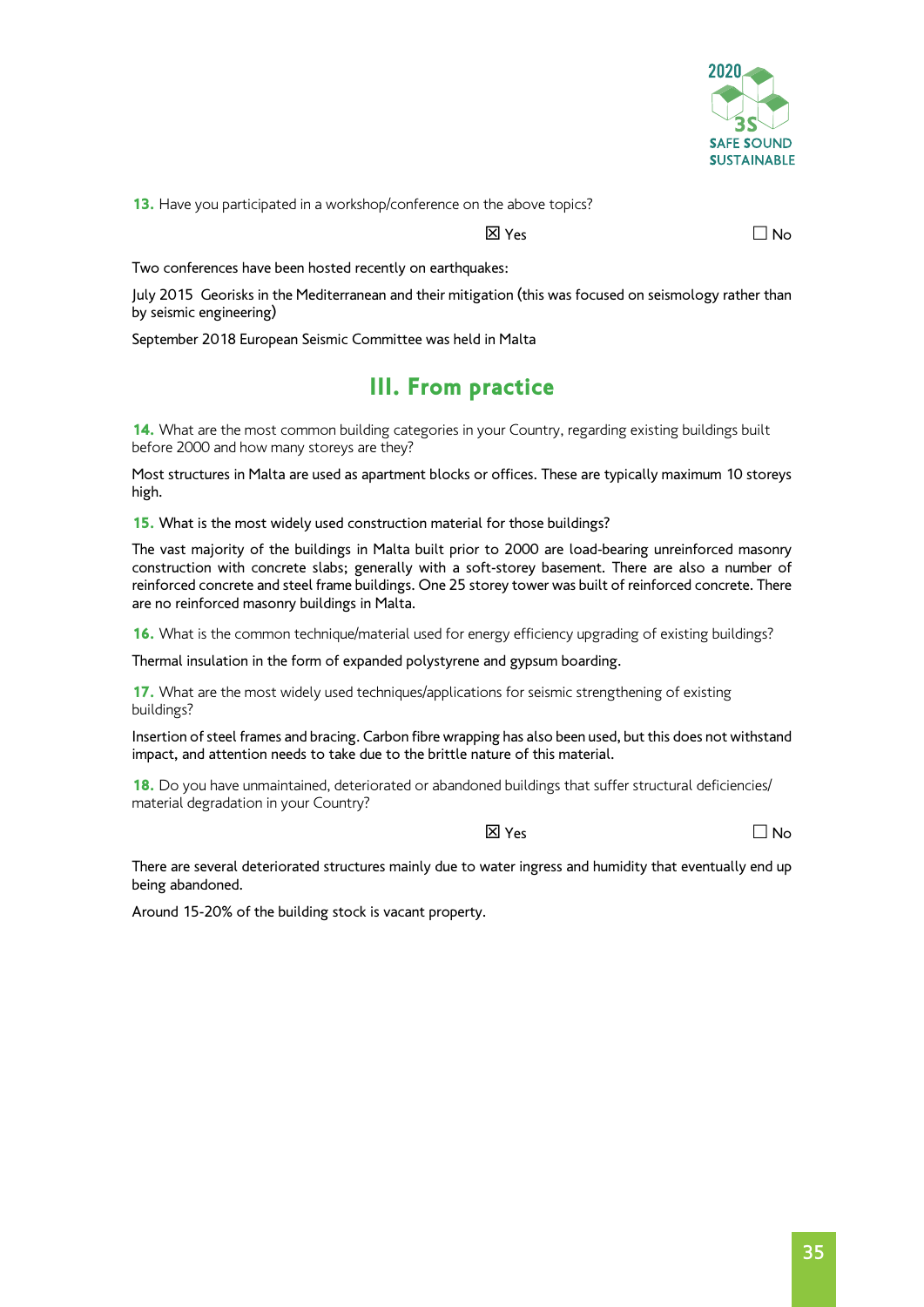#### SLOVENIA

#### *<u>OUESTIONNAIRE</u>*

#### "The need for integrating Structural / Seismic Upgrade of Existing Buildings, with Energy Efficiency Improvements"

Name and Surname: Branko Zadnik Email: branko@zadnik.si

#### **QUESTIONS**

#### I. General

1. Does your Country suffer from earthquake or other dynamic loading problem or other combination of dynamic loadings and if yes approximately how frequently –Please attach historical records, if possible.

 $\overline{\mathsf{X}}$  Yes  $\overline{\mathsf{N}}$  Yes  $\overline{\mathsf{N}}$ 

| If yes give details.                                                                                                                                                                        |              |    |
|---------------------------------------------------------------------------------------------------------------------------------------------------------------------------------------------|--------------|----|
| There is well organized system of monitoring of seismicity in Slovenia by Slovenian Environment Agency<br>(ARSO - http://www.arso.gov.si/en)                                                |              |    |
| historical known strong earthquakes in Slovenia happened in years: 1348, 1511, 1895, 1917, 1956, 1963,<br>1974, 1976, 1977, 1982, 1995, 1998, 2004.                                         |              |    |
| 2. When was the last major / serious earthquake or other dynamic event that took place in your Country<br>that affected the stability of buildings and civil works? What was the intensity? |              |    |
| July 2004, magnitude 4,9 according to EMS (European Macroseismic Scale)                                                                                                                     |              |    |
| <b>3.</b> Were the affected buildings or civil works repaired?                                                                                                                              |              |    |
| Do you know what was the amount of money needed in order to repair the above?                                                                                                               |              |    |
|                                                                                                                                                                                             | <b>区 Yes</b> | No |
| If yes give details.                                                                                                                                                                        |              |    |
| Yes, 90% of affected buildings and civil works were repaired                                                                                                                                |              |    |
| 4. Please briefly explain what damages it caused (with regard to buildings, roads, bridges, etc.)                                                                                           |              |    |

Collapse of older masonry buildings, landslides and consequently influences on roads,

**5.** Where there any fatalities or serious injuries?

 $\boxtimes$  Yes  $\Box$  No

If yes give data. 1 death, 7 injuries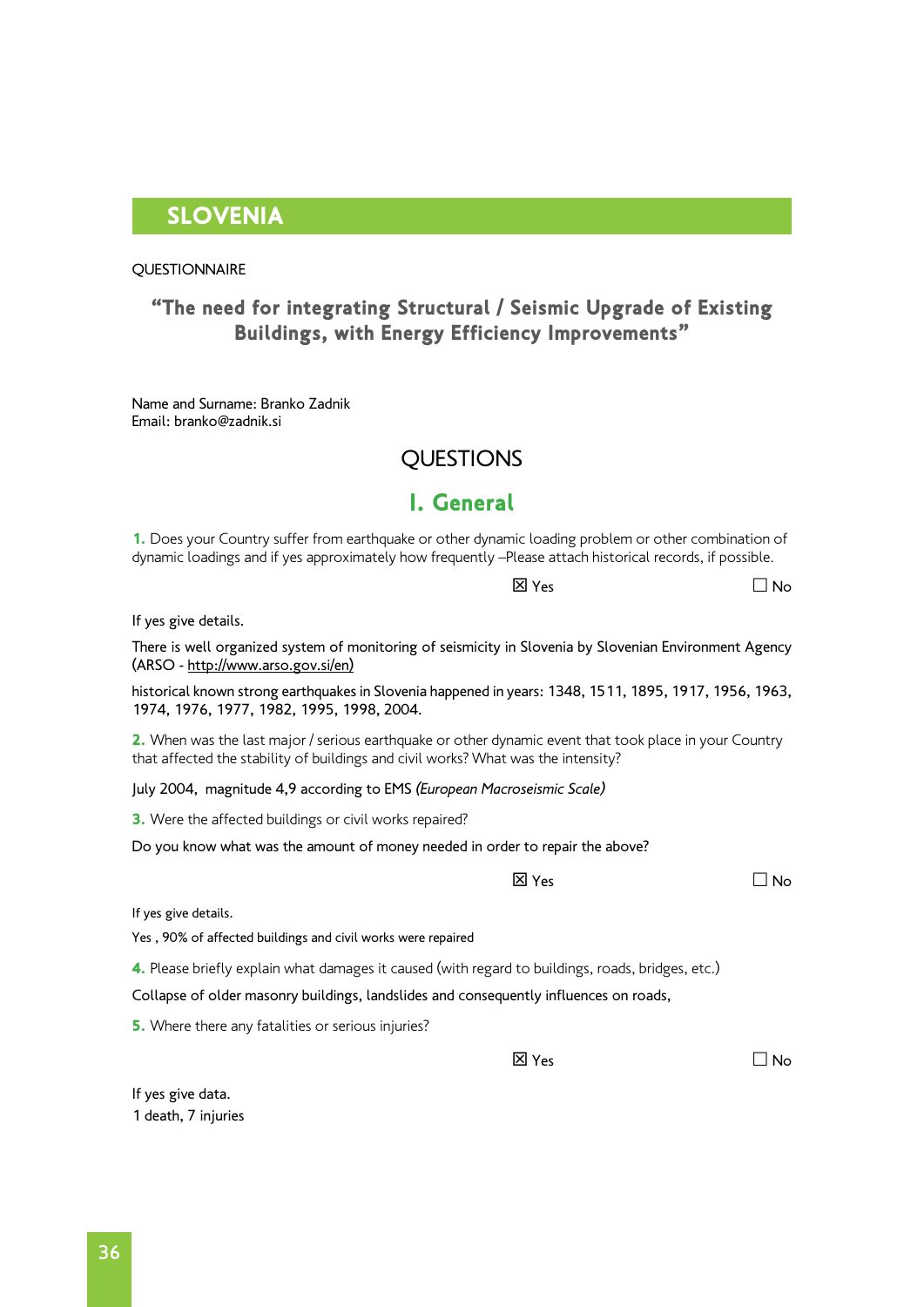

6. What was the time needed in order to fix the damages and to reinstate smoothly operation?

14 days evaluation of injuries

2 years rehabilitation of damaged buildings

7. Are you aware of any special measures or others means applied, to mitigate/prepare for these events in your Country?

 $\boxtimes$  Yes  $\Box$  No

If yes give details.

Education of population through activity of ARSO and Administration of the Republic of Slovenia for Civil Protection and Disaster Relief (ACPDR) [\(http://www.sos112.si/eng/\)](http://www.sos112.si/eng/))

### II. State regulations/legislations and concrete experiences.

8. Is there a legal or technical guide/regulation on Energy Efficiency Upgrading of existing buildings in your Country?

|                                                                              | <b>X</b> Yes | ∣No |
|------------------------------------------------------------------------------|--------------|-----|
| If yes give details (attach as well the Regulation or legislation).          |              |     |
| Energy Act (EZ-1); (http://www.pisrs.si/Pis.web/pregledPredpisa?id=ZAKO6665) |              |     |
| Building Act (Ul. RS, št. 61/17 in 72/17 - popr)                             |              |     |
| (http://www.pisrs.si/Pis.webpregledPredpisa?id=ZAKO7108)                     |              |     |

9. Are there any legal or technical regulations/codes related to Seismic or Structural strengthening or upgrades in your Country?

If yes give details (please also attach the Regulation or legislation).

Building Act (Ul. RS, št. [61/17](http://www.uradni-list.si/1/objava.jsp?sop=2017-01-2914) in [72/17 – popr\)](http://www.uradni-list.si/1/objava.jsp?sop=2017-21-3507) [\(http://www.pisrs.si/Pis.web/](http://www.pisrs.si/Pis.web/pregledPredpisa?id=ZAKO7108) [pregledPredpisa?id=ZAKO7108](http://www.pisrs.si/Pis.web/pregledPredpisa?id=ZAKO7108)

10. Are the Eurocodes applied for seismic assessments and seismic/structural strengthening of existing buildings in your country?

 $\overline{\mathsf{x}}$  Yes  $\overline{\mathsf{x}}$  Yes  $\overline{\mathsf{x}}$ 

If yes give details Building Act (Ul. RS, št. [61/17](http://www.uradni-list.si/1/objava.jsp?sop=2017-01-2914) in [72/17 – popr\)](http://www.uradni-list.si/1/objava.jsp?sop=2017-21-3507) [\(http://www.pisrs.si/Pis.web/](http://www.pisrs.si/Pis.web/pregledPredpisa?id=ZAKO7108) [pregledPredpisa?id=ZAKO7108](http://www.pisrs.si/Pis.web/pregledPredpisa?id=ZAKO7108)

11. Are there incentives provided by the government, to individuals, for structural upgrades / renovations / seismic upgrades in your Country?

 $\boxtimes$  Yes  $\Box$  No

 $\boxtimes$  Yes  $\Box$  No

If yes give details.

After the earthquake (2004) technical guidelines where prepared for reconstruction of damaged buildings, unfortunately there do not exists legislation which would obliged the investors to make the seismic strengthening of the old buildings in case of normal reconstruction.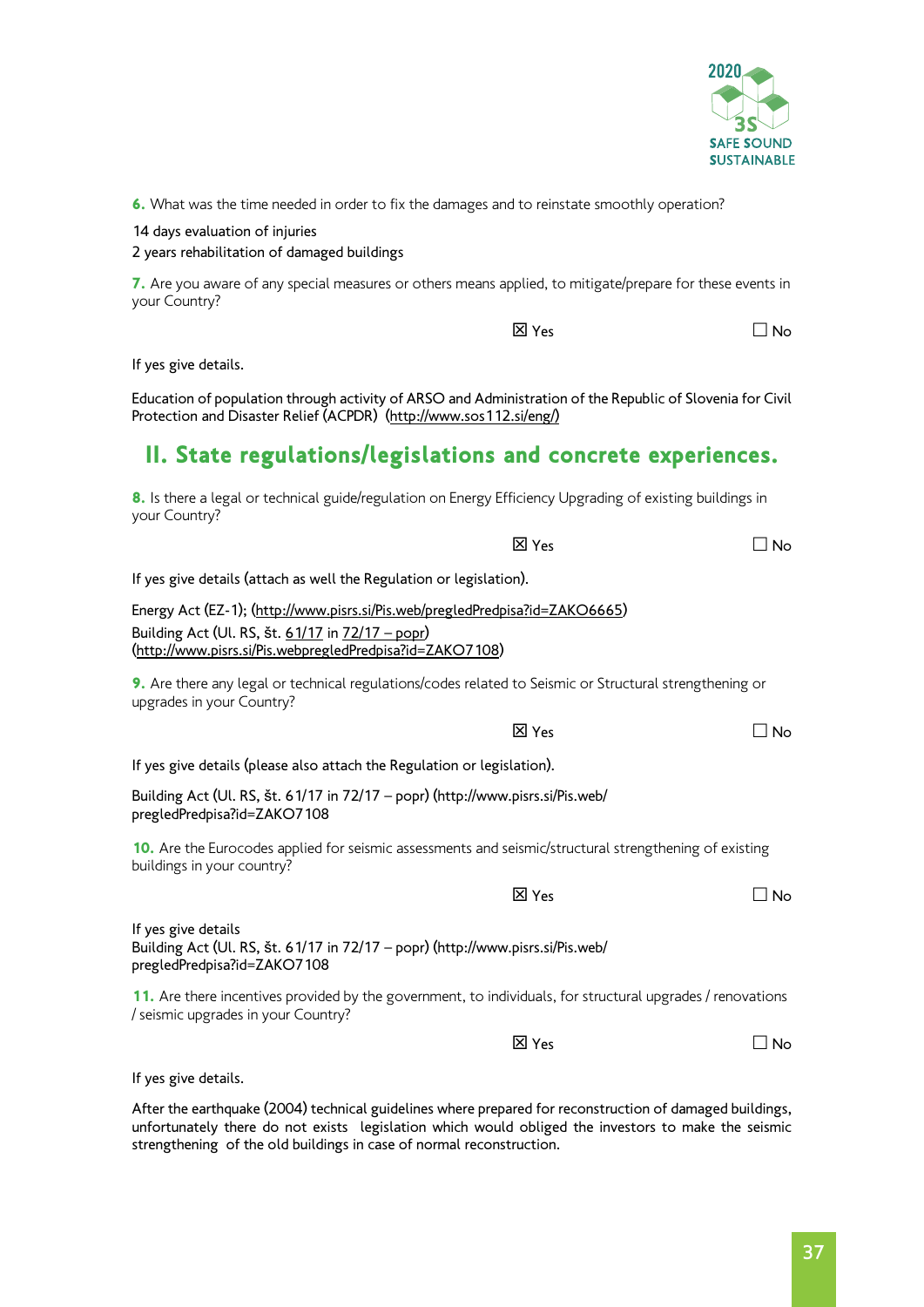12. Have you received any training related to seismic and energy efficiency upgrading?

 $\boxtimes$  Yes  $\Box$  No

If yes give details.

Idea of seismic and energy upgrading is a topical subject at meetings, congresses and symposiums of different Slovenian professional societies.

13. Have you participated in a workshop/conference on the above topics?

 $\boxtimes$  Yes  $\Box$  No

If yes give details

#### III. From practice

14. What are the most common building categories in your Country, regarding existing buildings built before 2000 and how many storeys are they?

masonry buildings up to 5 floors reinforced concrete buildings up to 90 m

15. What is the most widely used construction material for those buildings?

brick products reinforced concrete

16. What is the common technique/material used for energy efficiency upgrading of existing buildings?

thermal insulation panels are glued and further fixed to a wall.

wooden roof structure is isolated by the combination of the rigid and flexible thermal insulation elements, depends on the structure.

17. What are the most widely used techniques/applications for seismic strengthening of existing buildings?

Depending on the structural design of the building, for the brick buildings horizontal and vertical seismic ties.

18. Do you have unmaintained, deteriorated or abandoned buildings that suffer structural deficiencies/ material degradation in your Country?

 $\boxtimes$  Yes  $\Box$  No.

If yes can you please give us numbers or percentage with regard to the total? there is no official information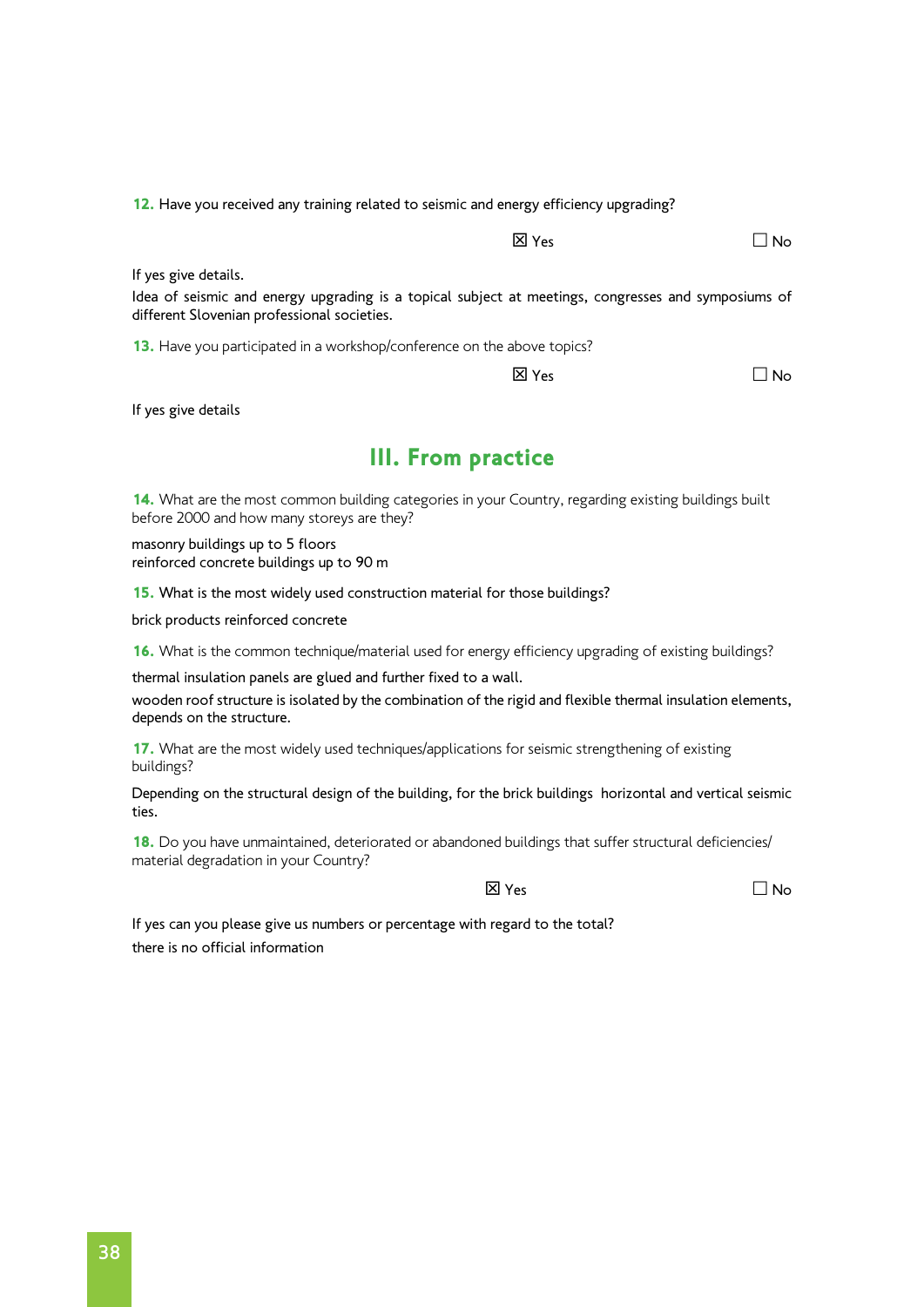

#### BULGARIA

#### **OUESTIONNAIRE**

#### "The need for integrating Structural / Seismic Upgrade of Existing Buildings, with Energy Efficiency Improvements"

Name and Surname: Dimitar Natchev, UCEB, Bulgaria Email: [bg\\_ecce@uceb.eu](mailto:bg_ecce@uceb.eu)

#### QUESTIONS

#### I. General

1. Does your Country suffer from earthquake or other dynamic loading problem or other combination of dynamic loadings and if yes approximately how frequently –Please attach historical records, if possible.

If yes give details.

According to the Bulgarian construction legislation, Bulgaria is an earthquake area.

2. When was the last major / serious earthquake or other dynamic event that took place in your Country that affected the stability of buildings and civil works? What was the intensity?

On 22nd of May 2012 an earthquake with magnitude Мs=5.8 occurred in the town of Pernik about 20 km SW from the capital Sofia causing moderate damages in a wide area including the main city.

**3.** Were the affected buildings or civil works repaired?

Do you know what was the amount of money needed in order to repair the above?

 $\boxtimes$  Yes  $\Box$  No

 $\overline{\mathsf{x}}$  Yes  $\overline{\mathsf{x}}$  Yes  $\overline{\mathsf{x}}$ 

If yes give details.

There is no precise data on state aid and personal involvement

4. Please briefly explain what damages it caused (with regard to buildings, roads, bridges, etc.)

The building stock is affected-residential buildings, houses not secured for seismic resistance

**5.** Where there any fatalities or serious injuries?

 $\overline{\mathsf{X}}$  Yes  $\overline{\mathsf{N}}$  Yes

If yes give data. Moderate damages, without human sacrifices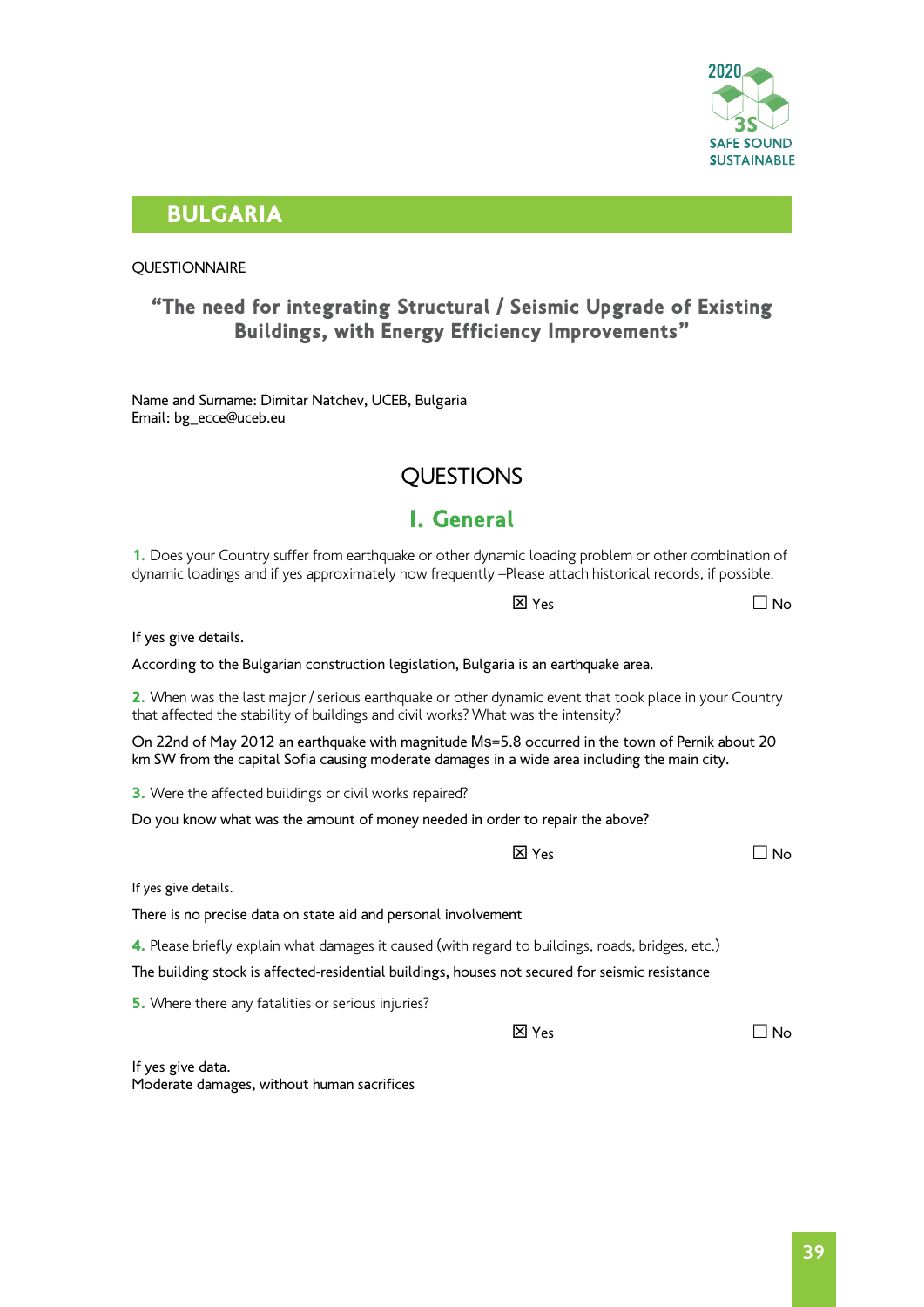6. What was the time needed in order to fix the damages and to reinstate smoothly operation?

Two months to fix the damages, two years to repair

7. Are you aware of any special measures or others means applied, to mitigate/prepare for these events in your Country?

| 区 Yes | $\Box$ No |
|-------|-----------|
|-------|-----------|

If yes give details.

your Country?

Earthquake Emergency Action Plan is prepared for some regions in Bulgaria

#### II. State regulations/legislations and concrete experiences.

8. Is there a legal or technical guide/regulation on Energy Efficiency Upgrading of existing buildings in

|                                                                                                                                                               | 区 Yes           | No        |
|---------------------------------------------------------------------------------------------------------------------------------------------------------------|-----------------|-----------|
| If yes give details (attach as well the Regulation or legislation).                                                                                           |                 |           |
| In your Country we have a full set of laws and Ordinances on Energy Efficiency Upgrading of existing<br>buildings                                             |                 |           |
| 9. Are there any legal or technical regulations/codes related to Seismic or Structural strengthening or<br>upgrades in your Country?                          |                 |           |
|                                                                                                                                                               | 区 Yes           | ∃ No      |
| If yes give details (please also attach the Regulation or legislation).                                                                                       |                 |           |
| The national construction legislation regulates the Repair and Strengthening of existing buildings.                                                           |                 |           |
| 10. Are the Eurocodes applied for seismic assessments and seismic/structural strengthening of existing<br>buildings in your country?                          |                 |           |
|                                                                                                                                                               | 区 Yes           | J No      |
| If yes give details                                                                                                                                           |                 |           |
| The Eurocodes ape applied for seismic assessments and seismic/structural strengthening of existing<br>buildings in parallel with the national norms.          |                 |           |
| 11. Are there incentives provided by the government, to individuals, for structural upgrades / renovations<br>/ seismic upgrades in your Country?             |                 |           |
|                                                                                                                                                               | $\boxtimes$ Yes | ⊿ No      |
| The legislation is restrictive - obliges the clients to strengthen the building structure when structural<br>modifications of existing building is envisaged. |                 |           |
| 12. Have you received any training related to seismic and energy efficiency upgrading?                                                                        |                 |           |
|                                                                                                                                                               | <b>区</b> Yes    | $\Box$ No |
| If yes give details.                                                                                                                                          |                 |           |

CPD training on Repair, Restoration and & Strengthening of buildings and energy efficiency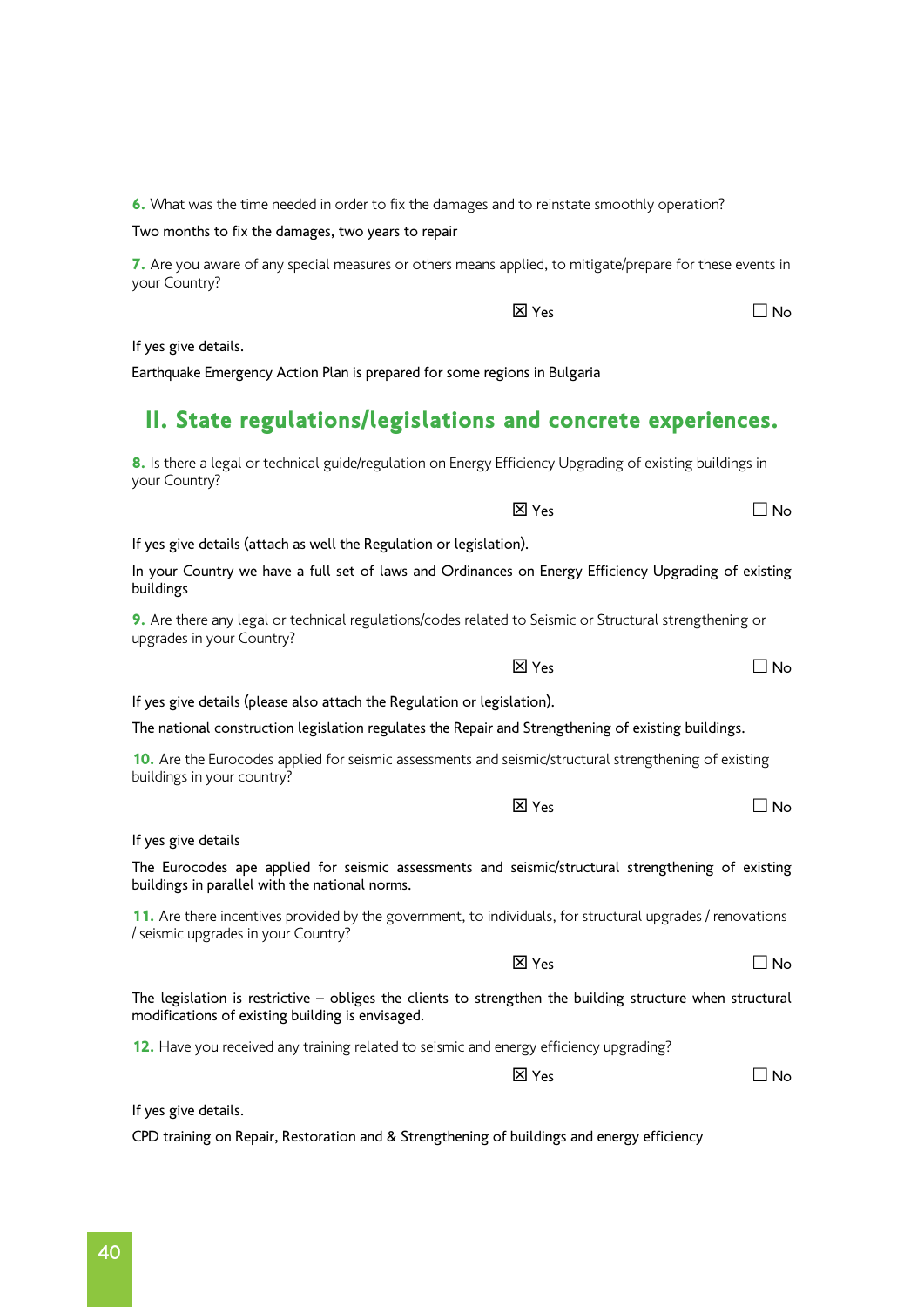

13. Have you participated in a workshop/conference on the above topics?

 $\overline{X}$  Yes  $\overline{X}$  Yes  $\overline{X}$ 

If yes give details.

Participation in National and International Workshops and Conferences

## III. From practice

14. What are the most common building categories in your Country, regarding existing buildings built before 2000 and how many storeys are they?

The buildings in Bulgaria are categorized by structural type

15. What is the most widely used construction material for those buildings?

Reinforced concrete and brick masonry

16. What is the common technique/material used for energy efficiency upgrading of existing buildings?

Application of modern thermal insulation materials on the building envelope

17. What are the most widely used techniques/applications for seismic strengthening of existing buildings?

Strengthening with reinforced concrete structures and steel structures

18. Do you have unmaintained, deteriorated or abandoned buildings that suffer structural deficiencies/ material degradation in your Country?

 $\overline{\mathsf{x}}$  Yes  $\overline{\mathsf{x}}$  Yes  $\overline{\mathsf{x}}$ 

If yes can you please give us numbers or percentage with regard to the total? No data available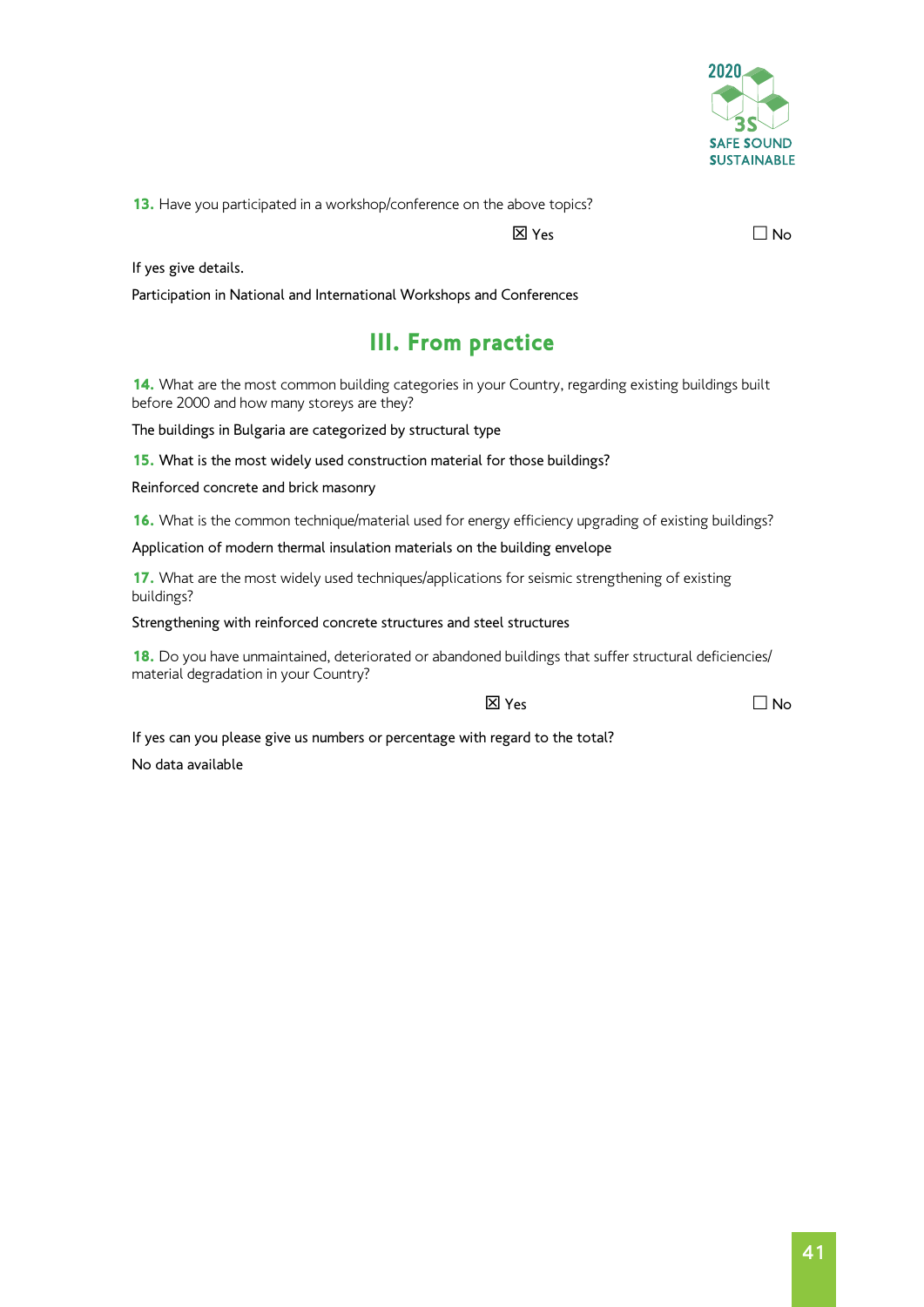POLAND

#### "The need for integrating Structural / Seismic Upgrade of Existing Buildings, with Energy Efficiency Improvements"

Name and Surname: Andrzej Wasilewski, Zygmunt Meyer Email: [a.wasilewski@maz.piib.org.pl](mailto:a.wasilewski@maz.piib.org.pl), [meyer@zut.edu.pl](mailto:meyer@zut.edu.pl) 

### **OUESTIONS**

#### I. General

1. Does your Country suffer from earthquake or other dynamic loading problem or other combination of dynamic loadings and if yes approximately how frequently –Please attach historical records, if possible.

 $\overline{\mathsf{x}}$  Yes  $\overline{\mathsf{x}}$  Yes  $\overline{\mathsf{x}}$ 

Seismic earthquakes are in Poland very rarely. In upper Silesia, the mining region, we can register few because of rockburst in coal mines. This year it happened 3 times.

2. When was the last major / serious earthquake or other dynamic event that took place in your Country that affected the stability of buildings and civil works? What was the intensity?

It was 10 December 2017 in Olza, near Wodzislaw Slaski. Magnitude 3,4. No affected the buildings stability, and civil works

**3.** Were the affected buildings or civil works repaired?

Do you know what was the amount of money needed in order to repair the above?

 $\boxtimes$  Yes  $\Box$  No

If yes give details.

4. Please briefly explain what damages it caused (with regard to buildings, roads, bridges, etc.)

Buildings, depends of force, specially the old buildings are seriously damage. Some of them need to be destroyed as the are not able to reside in. For infrastructure there are not serious damages.

**5.** Where there any fatalities or serious injuries?

Because of rockburst one miner died in 2012 and two died in 2015,

 $\boxtimes$  Yes  $\Box$  No

6. What was the time needed in order to fix the damages and to reinstate smoothly operation?

First decision to protect people was done immediately, maximum in hours. Reinstate operation as soon as possible, Action is provided continuously.

7. Are you aware of any special measures or others means applied, to mitigate/prepare for these events in your Country?

 $\boxtimes$  Yes  $\Box$  No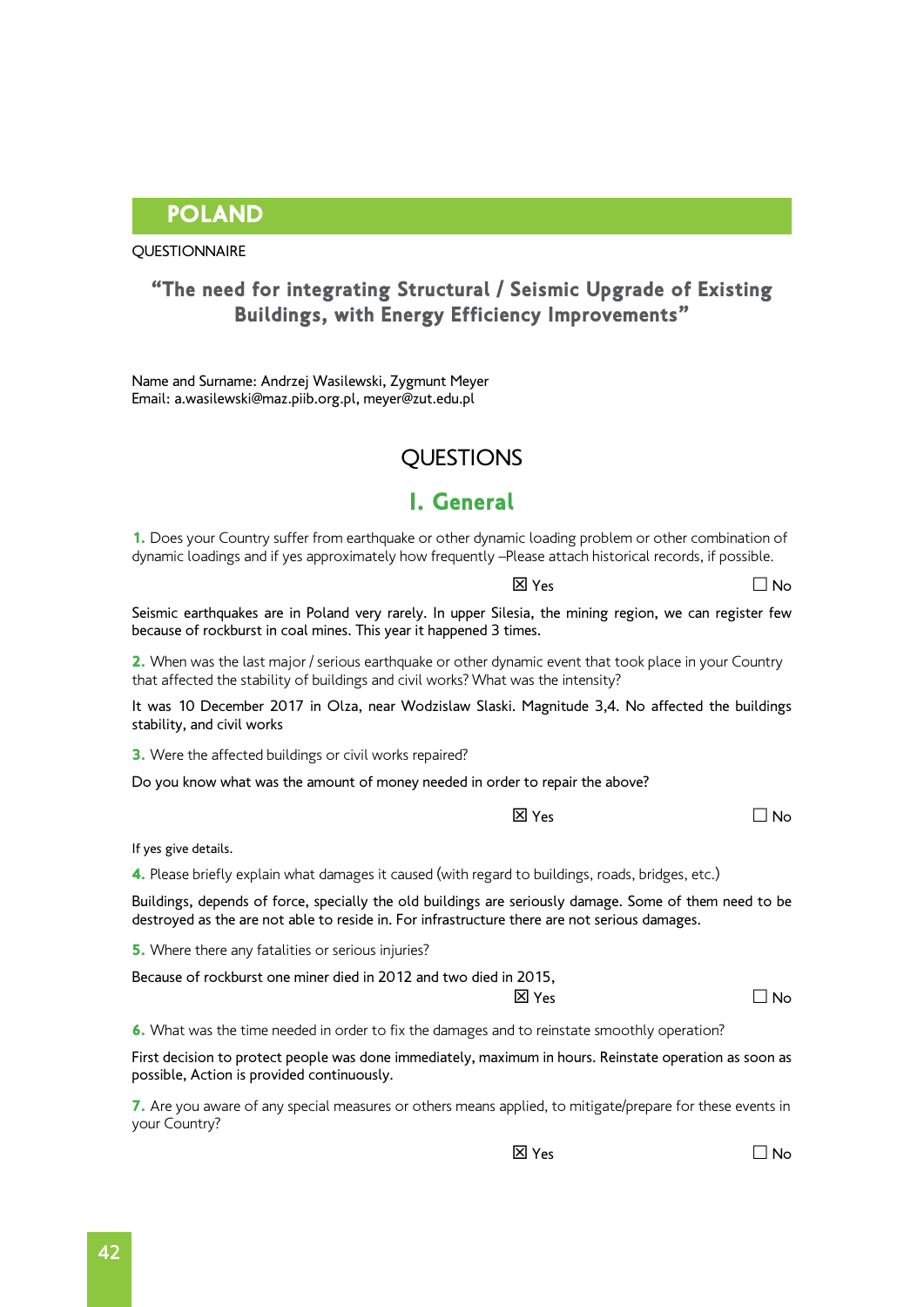

## II. State regulations/legislations and concrete experiences.

| 8. Is there a legal or technical guide/regulation on Energy Efficiency Upgrading of existing buildings in<br>your Country?                                                                                                                 |                           |           |
|--------------------------------------------------------------------------------------------------------------------------------------------------------------------------------------------------------------------------------------------|---------------------------|-----------|
|                                                                                                                                                                                                                                            | <b>区 Yes</b>              | $\Box$ No |
| If yes give details (attach as well the Regulation or legislation).<br>Preparation of such regulation are always in progress. Some technical organization gives guides to follow<br>best solutions on energy efficiency and energy saving. |                           |           |
| 9. Are there any legal or technical regulations/codes related to Seismic or Structural strengthening or<br>upgrades in your Country?                                                                                                       |                           |           |
|                                                                                                                                                                                                                                            | $X$ Yes                   | $\Box$ No |
| 10. Are the Eurocodes applied for seismic assessments and seismic/structural strengthening of existing<br>buildings in your country?                                                                                                       |                           |           |
|                                                                                                                                                                                                                                            | <b>区 Yes</b>              | $\Box$ No |
| 11. Are there incentives provided by the government, to individuals, for structural upgrades / renovations<br>/ seismic upgrades in your Country?                                                                                          |                           |           |
|                                                                                                                                                                                                                                            | <b>区 Yes</b>              | $\Box$ No |
| 12. Have you received any training related to seismic and energy efficiency upgrading?                                                                                                                                                     | <b>区</b> Yes              | $\Box$ No |
| 13. Have you participated in a workshop/conference on the above topics?                                                                                                                                                                    | <b>区</b> Yes              | $\Box$ No |
| If yes give details.<br>We participated in conferences organized in Poland by local and international organizations. During such<br>conferences generally the workshops were provided.                                                     |                           |           |
|                                                                                                                                                                                                                                            | <b>III. From practice</b> |           |
| 14. What are the most common building categories in your Country, regarding existing buildings built<br>before 2000 and how many storeys are they?                                                                                         |                           |           |
| Offices, hotels, residential and commerce. Up to 15 storeys.                                                                                                                                                                               |                           |           |
| 15. What is the most widely used construction material for those buildings?                                                                                                                                                                |                           |           |
| Reinforced concrete and steel construction.                                                                                                                                                                                                |                           |           |
| 16. What is the common technique/material used for energy efficiency upgrading of existing buildings?                                                                                                                                      |                           |           |
| Substitute windows for new made with better thermal coefficient. Changing lights source for LED. Correct<br>warming system of external walls.                                                                                              |                           |           |
| 17. What are the most widely used techniques/applications for seismic strengthening of existing buildings?                                                                                                                                 |                           |           |

Have no data.

18. Do you have unmaintained, deteriorated or abandoned buildings that suffer structural deficiencies/ material degradation in your Country?

 $\boxtimes$  Yes  $\Box$  No

If yes can you please give us numbers or percentage with regard to the total? Have no data.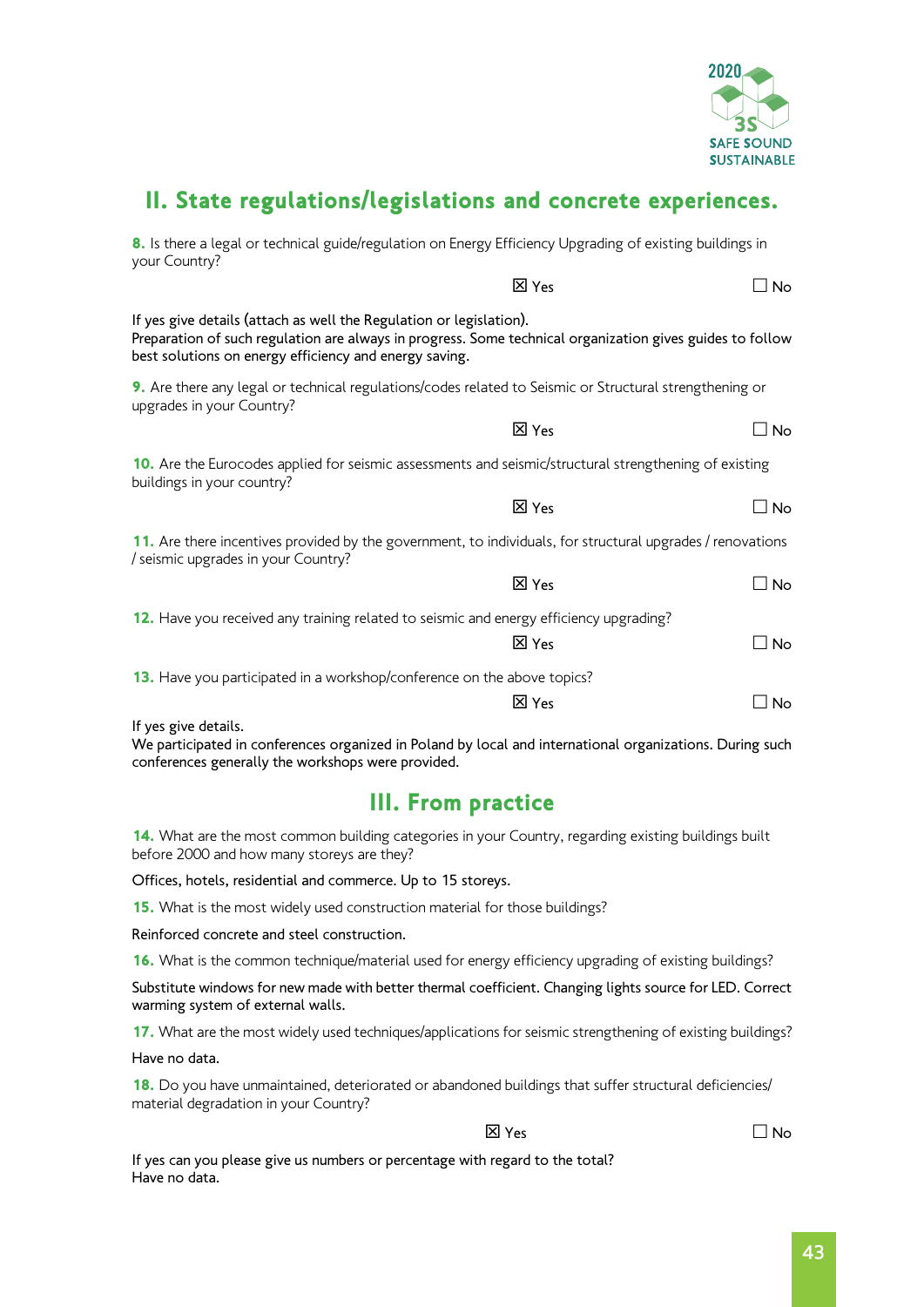#### RUSSIA

#### **OUESTIONNAIRE**

#### "The need for integrating Structural / Seismic Upgrade of Existing Buildings, with Energy Efficiency Improvements"

Name and Surname: Russian Society of Civil Engineers – Moscow Department (RSCE-MD) Email: [info@morois.ru](mailto:info@morois.ru)

#### **QUESTIONS**

#### I. General

1. Does vour Country suffer from earthquake or other dynamic loading problem or other combination of dynamic loadings and if yes approximately how frequently –Please attach historical records, if possible.

 $\boxtimes$  Yes  $\Box$  No

On the territory of Russia earthquakes usually take place in mountain regions, in tectonic plates collide places: the Caucasus, Altai, the Western and Eastern Siberia, Kamchatka. The majority of the earthquakes in Russia happen in Kamchatka and Kurile islands which quite often leads to tsunami. In 1952 the earthquake in the Pacific Ocean at the vicinity of Kamchatka coast line resulted in tsunami which destroyed town of Severo-Kurilsk – that earthquake is considered to be the most devastating on the number of victims.

| <b>Earthquake in Russia</b>       | The Richter scale, points |
|-----------------------------------|---------------------------|
| Kamchatka in 1924 and 1952        | From 7,8 upto 9           |
| Saint Petersburg in 1940 and 1977 | From 2,1 upto 3           |
| Moscow in 1986 and 1990           | From 2 upto 3             |
| Kuril islands in 1963             | 8,5                       |
| Dagestan in 1970                  | 6,7                       |
| Sakhalin island in 1995           | 7,6                       |
| Altai in 2003                     | 7,3                       |
| Saint Petersburg in 2004          | 2                         |
| Kuril islands in 2006             | 8                         |
| Kamchatka in 2006                 | 7,6                       |
| Chechnja in 2008                  | 5,8                       |
| Baikal lake in 2008               | 6,3                       |
| Kemerovo region in 2013           | 5,6                       |

2. When was the last major / serious earthquake or other dynamic event that took place in your Country that affected the stability of buildings and civil works? What was the intensity?

The latest major earthquake took place in Kemerovo region on June 19, 2013 with 5,3 – 5,6 points on the Richter scale. At the epicenter the intensity reached 7 points. That earthquake is considered to be the most severe for the last 100 years.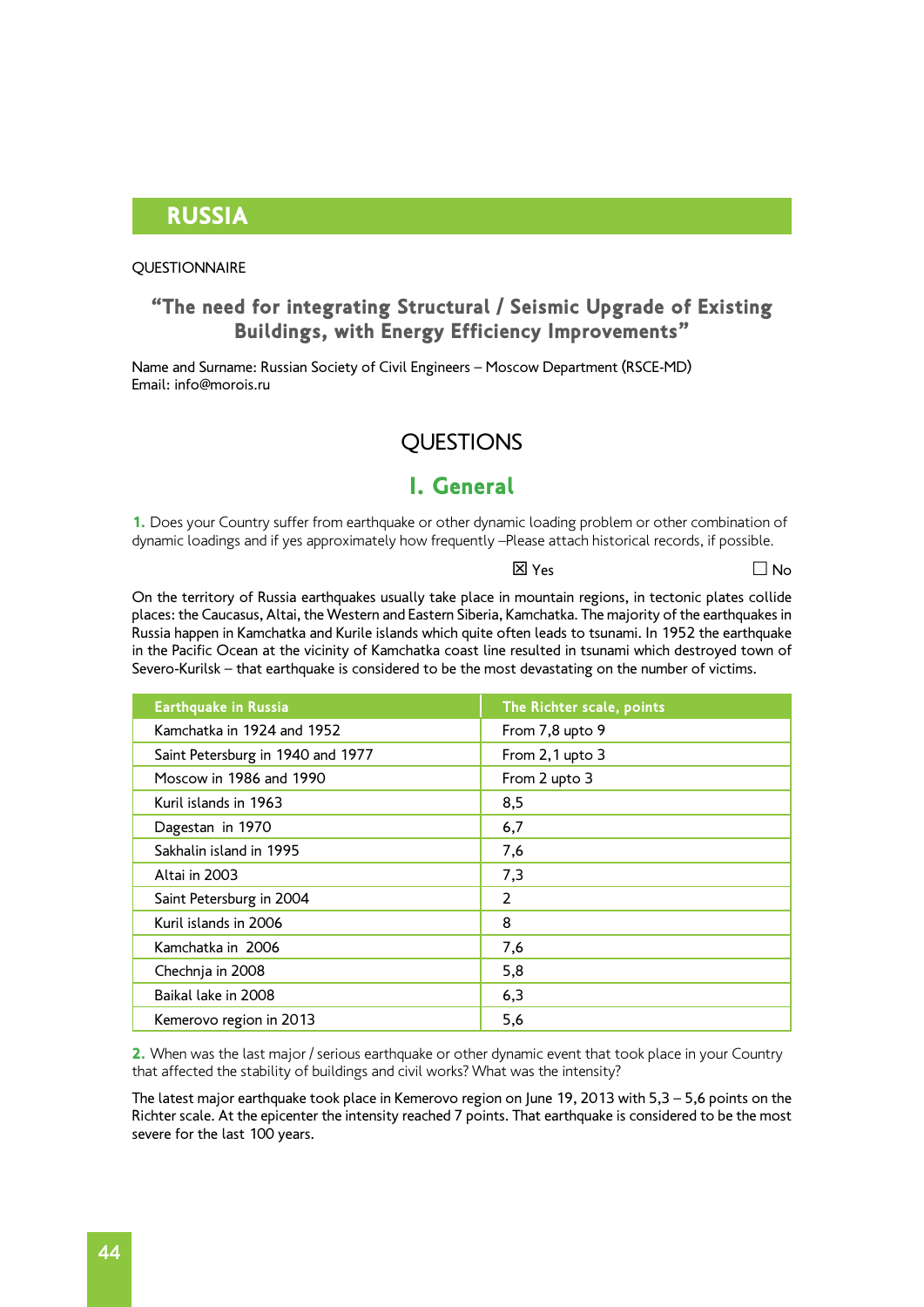

**3.** Were the affected buildings or civil works repaired?

Do you know what was the amount of money needed in order to repair the above?

 $\boxtimes$  Yes  $\Box$  No

The results of that earthquake: about 5 thousand buildings suffered, more than 350 of them were demolished. The total damage was estimated about 40,5 million euro.

4. Please briefly explain what damages it caused (with regard to buildings, roads, bridges, etc.)

After the earthquake the railway station in Belovo and some other public buildings were demolished. The earthquake affected more than 5 thousand buildings; more than 350 of them were completely demolished.

**5.** Where there any fatalities or serious injuries?

 $\boxtimes$  Yes  $\Box$  No

6. What was the time needed in order to fix the damages and to reinstate smoothly operation?

It took 5 years to eliminate the damage of buildings and infrastructure and restore normal functioning.

7. Are you aware of any special measures or others means applied, to mitigate/prepare for these events in your Country?

 $\boxtimes$  Yes  $\Box$  No

In order to be ready for such accidents and minimize the consequences of them there are 446 seismic station on the territory of Russia, which register seismic activity and more likely can determine the earthquake center, its power, distance to it and event time. The stations conduct operational data processing, notification of the governmental bodies in order to inform of the possible danger and population evacuation.

The second major measure is the enforcement of the designed buildings and engineering construction in seismic active regions of Russia. Earthquake engineering requires more finance expenditure. From technical point of view it is more rational to choose areas of rock formation, use additional measures, increase strength and rigidity of the bearing structure.

#### II. State regulations/legislations and concrete experiences.

8. Is there a legal or technical guide/regulation on Energy Efficiency Upgrading of existing buildings in your Country?

 $\overline{X}$  Yes  $\overline{X}$  Yes  $\overline{X}$ 

The energy efficiency becomes the state priority. For the first time that task was formulated and legislated by the federal law No 28-FL "On efficiency" on April 3, 1966. In 2003 the President of Russia signed the Decree "Certain measures on increase of energy and ecological efficiency of the Russian economy". In 2009 a new legislation in energy saving FL No 261 "On energy saving and increase of energy efficiency and amendments to the RF legislation" was approved.

In the same 2009 the Governmental Decree No 1830 was adopted "On approval of measures' plan on energy saving and increase of energy efficiency in the Russian Federation directed on implementation of FL No 261 "On energy saving…", the main issues of which were:

- ❏ Modernization of energy supply systems (use technology of pipe laying in FPI).
- ❏ Thermal isolation of buildings (external isolations of building walls and slabs; thermal isolation of attic space, technical floors and basements; restoration of inter-panel hermetic seams with elastic filler; more effective technologies of window and door aperture).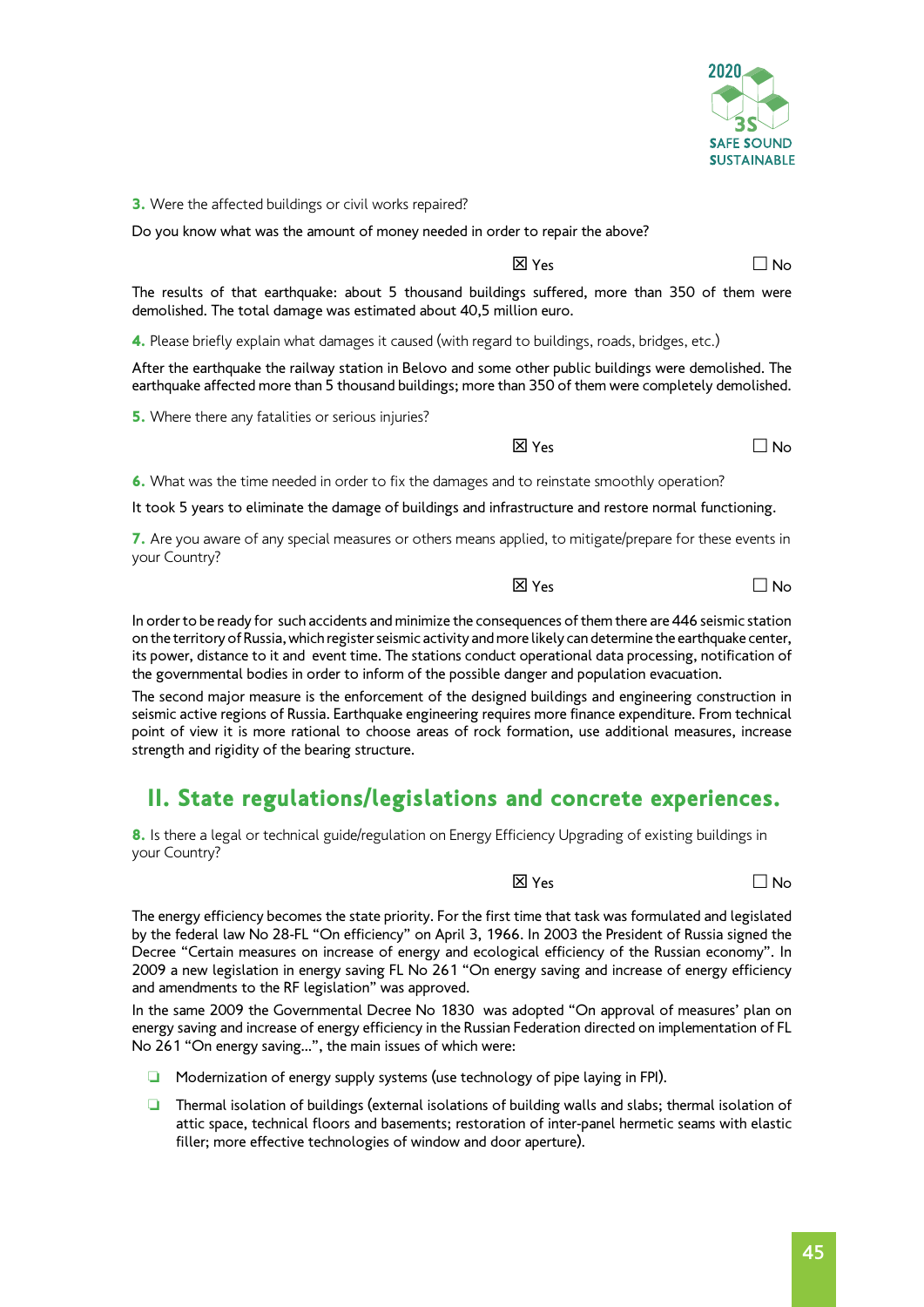- ❏ Energy saving technologies inside the buildings (use of radiators with maximum efficiency of convectional heat exchange; implementation of newest, energy saving lighting fixtures).
- ❏ Consumption accounting of the resources (use of counters of energy consumption with day/night tariff; counters of hot/cold water consumption in buildings, annual increase of energy consumption rates).

9. Are there any legal or technical regulations/codes related to Seismic or Structural strengthening or upgrades in your Country?

 $\boxtimes$  Yes  $\Box$  No

The major earthquakes which occurred in seismic dangerous regions of Russia and more detailed analysis of their aftermaths showed the necessity of new approaches (Kamchatka, Sakhalin, the Northern Caucasus, Krasnodar, etc.) The need for mass increase of seismic resistance of buildings already erected and those under construction was of high importance. For usage by design and construction organizations in projects of high seismic resistance of existing buildings and their implementation in regions with seismic activity of 7,8 and 9 points the norms and regulations (series 0.00 – 2.96c) "Increase of seismic resistance of buildings" were worked out.

- ❏ Strengthening of stone and brick buildings:
	- Structuring of concrete coating at one or both sides;
	- Structuring of metal and reinforced concrete cages.
- ❏ Strengthening of facades,
- ❏ Strengthening of separating walls with metal cages,
- ❏ Transformation of brick partition into stiffness diaphragm,
- ❏ Strengthening of frame buildings:
	- Per elements strengthening of bearing structure;
	- Strengthening of building in general.
	- Antiseismic belts.

10. Are the Eurocodes applied for seismic assessments and seismic/structural strengthening of existing buildings in your country?

It is known that 40 per cent of Russian territory covers seismic dangerous zones. The analysis has shown that costs of design and construction in seismic dangerous regions in calculations on European code EN 1998 are higher in comparison with calculations according to Russian norms SNiP II-7-81 "Construction in seismic regions". As a result of requirements comparison it was found out that the discrepancy of values of calculated seismic load according to Russian and European norms comprises 1,4.

The seismic zoning schemes of the territory of the Russian Federation according to SNiP II-7-81 "Construction in seismic regions" reflect 10 %, 5 % and 1 % probability of increase with 50 years of intensity of seismic impact and correspond to the frequency of occurrence of seismic shocks. While in European code EN 1998 there is only one scheme used and it corresponds to the average frequency of seismic shocks once in 500 years.

The comparable analysis shows that there is a major methodic and terminological differences between the Russian and European norms, as well as differences in requirements to construction materials which is determined by various climates and operating conditions.

11. Are there incentives provided by the government, to individuals, for structural upgrades / renovations / seismic upgrades in your Country?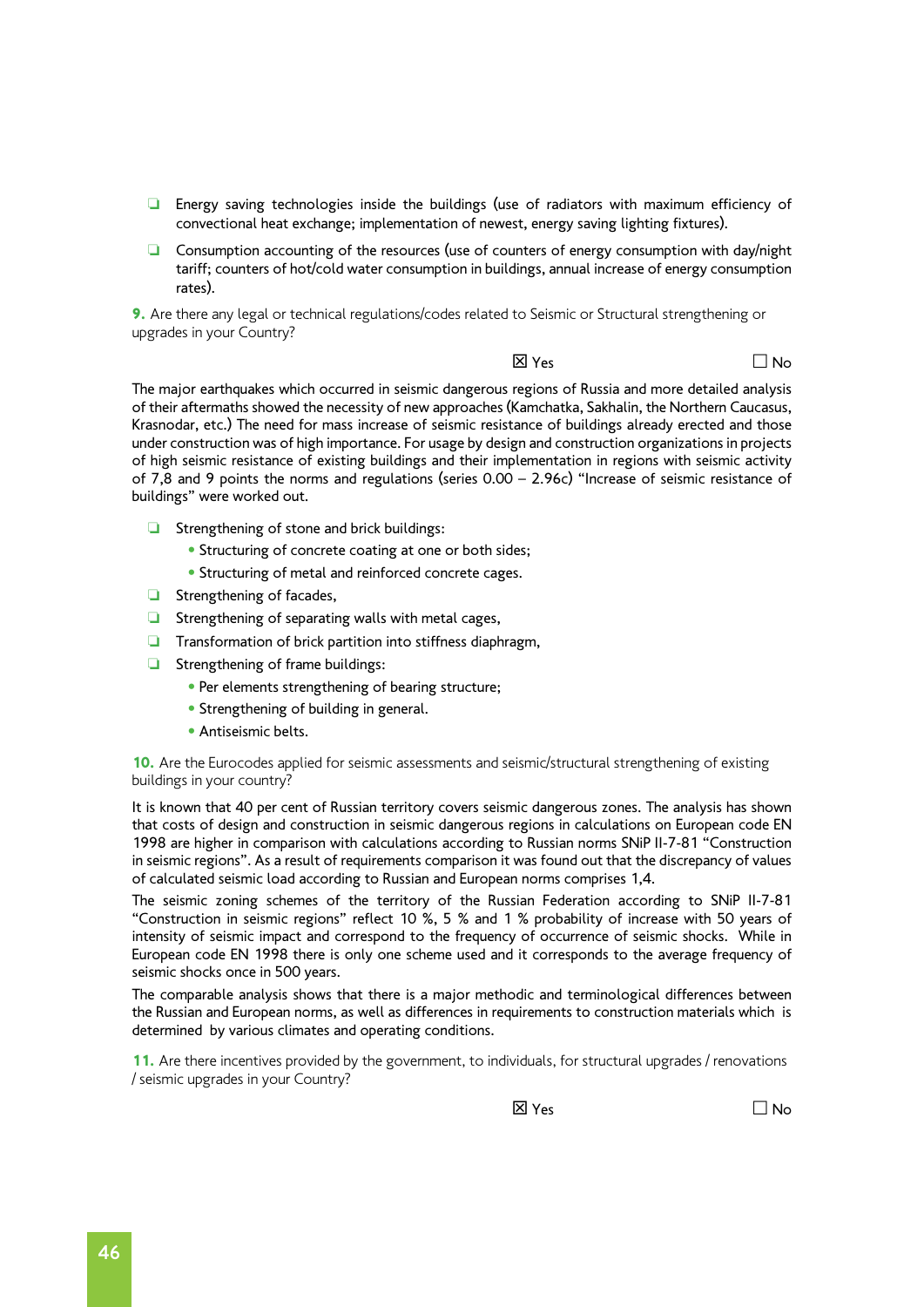

12. Have you received any training related to seismic and energy efficiency upgrading?

 $\overline{X}$  Yes  $\overline{X}$  Yes  $\overline{X}$ 

13. Have you participated in a workshop/conference on the above topics?

 $\boxtimes$  Yes  $\Box$  No

## III. From practice

14. What are the most common building categories in your Country, regarding existing buildings built before 2000 and how many storeys are they?

Categories of buildings in Russia exist only on explosion and fire safety. The seismicity is estimated in jurisdiction of the building. According to SNiP II-7-81 the calculated seismic intensity is determined on one of the third schemes (schemes OCP-97) A, B and C depending on the jurisdiction of the building.

A – All buildings, not included into B and C.

B – Schools, hospitals, theatres, buildings with huge people gathering.

C – Very important buildings (atomic electric stations).

The seismicity of construction site can be upgraded or reduced depending on category of ground seismic characteristics (I, II, III) on 1 point at scale MSK-64.

Till year 2000 mostly 2 - 16 storied buildings were built in Russia.

15. What is the most widely used construction material for those buildings?

The most widely spread materials for construction of buildings and facilities in Russia nowadays are commodity concrete and reinforcement. They are used for prefabricated reinforced concrete constructions as well as for monolithic construction. Depending on conditions sometimes brick is used.

16. What is the common technique/material used for energy efficiency upgrading of existing buildings?

To increase energy efficiency of the existing buildings capital renovation is performed, in particular thermal insulation of buildings' facades using such materials as thermoisol and foam polystyrene.

17. What are the most widely used techniques/applications for seismic strengthening of existing buildings?

Increase of load bearing capacity at expense of strengthening of building framework.

18. Do you have unmaintained, deteriorated or abandoned buildings that suffer structural deficiencies/ material degradation in your Country?

 $\overline{\mathsf{X}}$  Yes  $\overline{\mathsf{N}}$  Yes  $\overline{\mathsf{N}}$ 

No data at our disposal.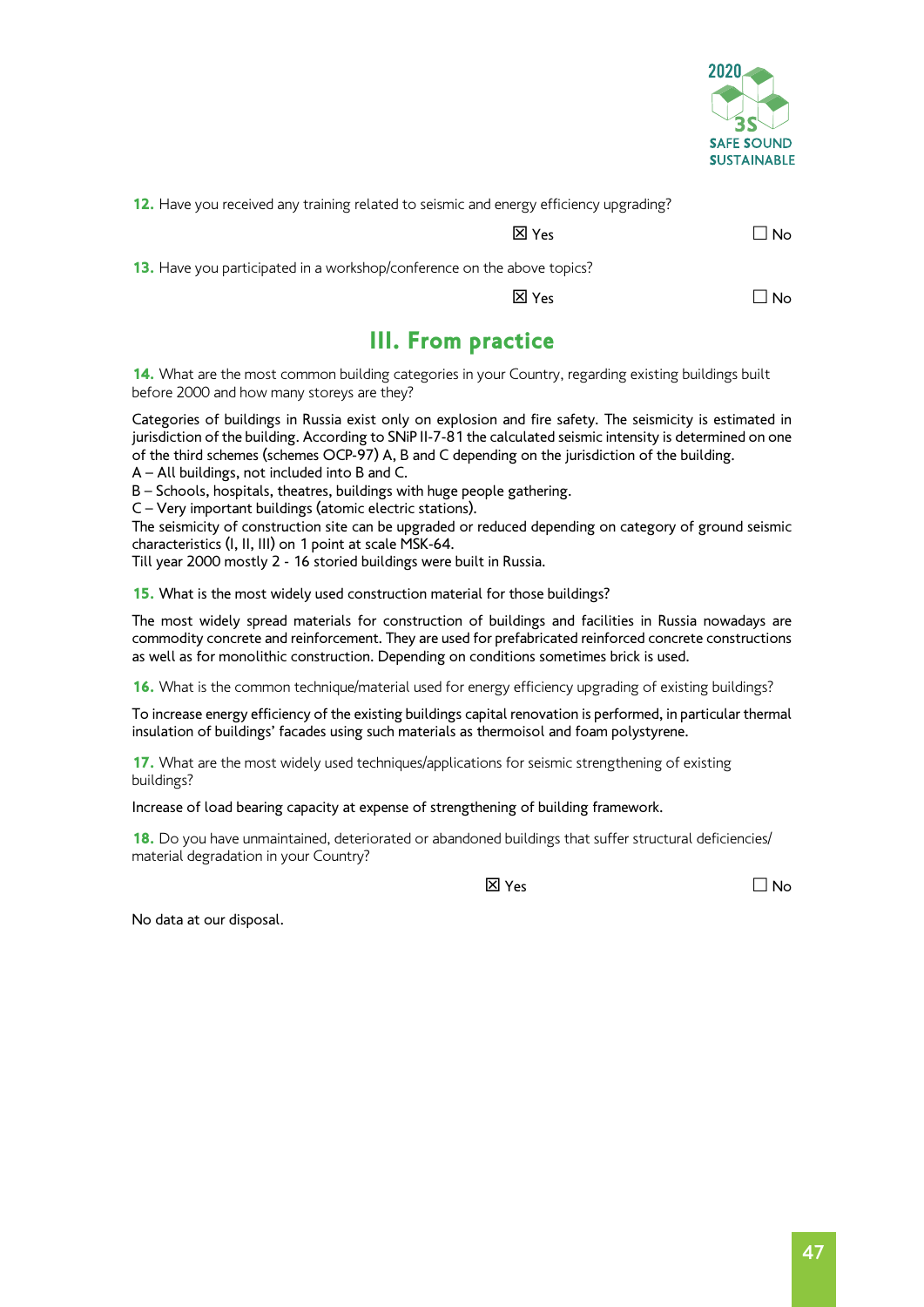#### **SERBIA**

#### **QUESTIONNAIRE**

#### "The need for integrating Structural / Seismic Upgrade of Existing Buildings, with Energy Efficiency Improvements"

Name: Serbian Chamber of Engineers Email: info@ingkomora.rs

#### **QUESTIONS**

#### I. General

1. Does your Country suffer from earthquake or other dynamic loading problem or other combination of dynamic loadings and if yes approximately how frequently –Please attach historical records, if possible.

 $\overline{\mathsf{X}}$  Yes  $\overline{\mathsf{N}}$  Yes  $\overline{\mathsf{N}}$ 

In the last 100 years, there have been ten earthquakes in the territory of Serbia of magnitude greater than 5 degrees Richter scale. In the last century, earth often shaken in the spring and autumn, and none of those earthquakes was in winter.

In Kopaonik, in Brus in 1978, a quake of 5.7 degrees per Rihter occurred.

From 1998 to 2008, there were more earthquakes across the country.

On April 30, 1999, around 12,000 buildings were damaged in a devastating earthquake in the area of the Municipality of Mionica.

On July 1, 1999, a five-degree earthquake strucked the area of Trstenik.

On February 21, 2001, the earthquake of 4.6 magnitude of the Richter scale strucked the central part of Serbia.

November 28, 2001, a four-level earthquake in the Merkali scale was recorded in the Prokuplje region, 170 kilometers south of Belgrade.

May 25, 2002 earthquake measuring 4.5 degrees Richter scale was registered in the Veliko Gradiste-Golubac region.

April 24, 2002 The earthquake of 5.1 magnitude in Rihter with the epicenter in the Binačka Morava valley, between Gnjilane and Presevo, was felt in the wider southern Balkan region.

July 8, 2002 Earthquake of a small intensity of 3.7 degrees Richter scale strucked the area of Raska.

On August 2, 2002, a 4-degree earthquake Rihter scale was felt in Belgrade and the central part of Serbia. Epicenter was in Golubac and Veliko Gradiste.

July 27, 2003 the earthquake of the 3.2-degree Richter scale was registered in the Kopaonik area.

On May 15, 2004, the earthquake measuring 3.7 degrees by Rihter strucked the Vranje area. In September of that year, the new earthquake of a lower intensity of 3.2 degrees Richter scale again hit the areas of Vranje, Bujanovac, Trgovište and Presevo.

On November 21, 2005, the earthquake measuring 3.9 degrees by Rihter strucked Kopaonik.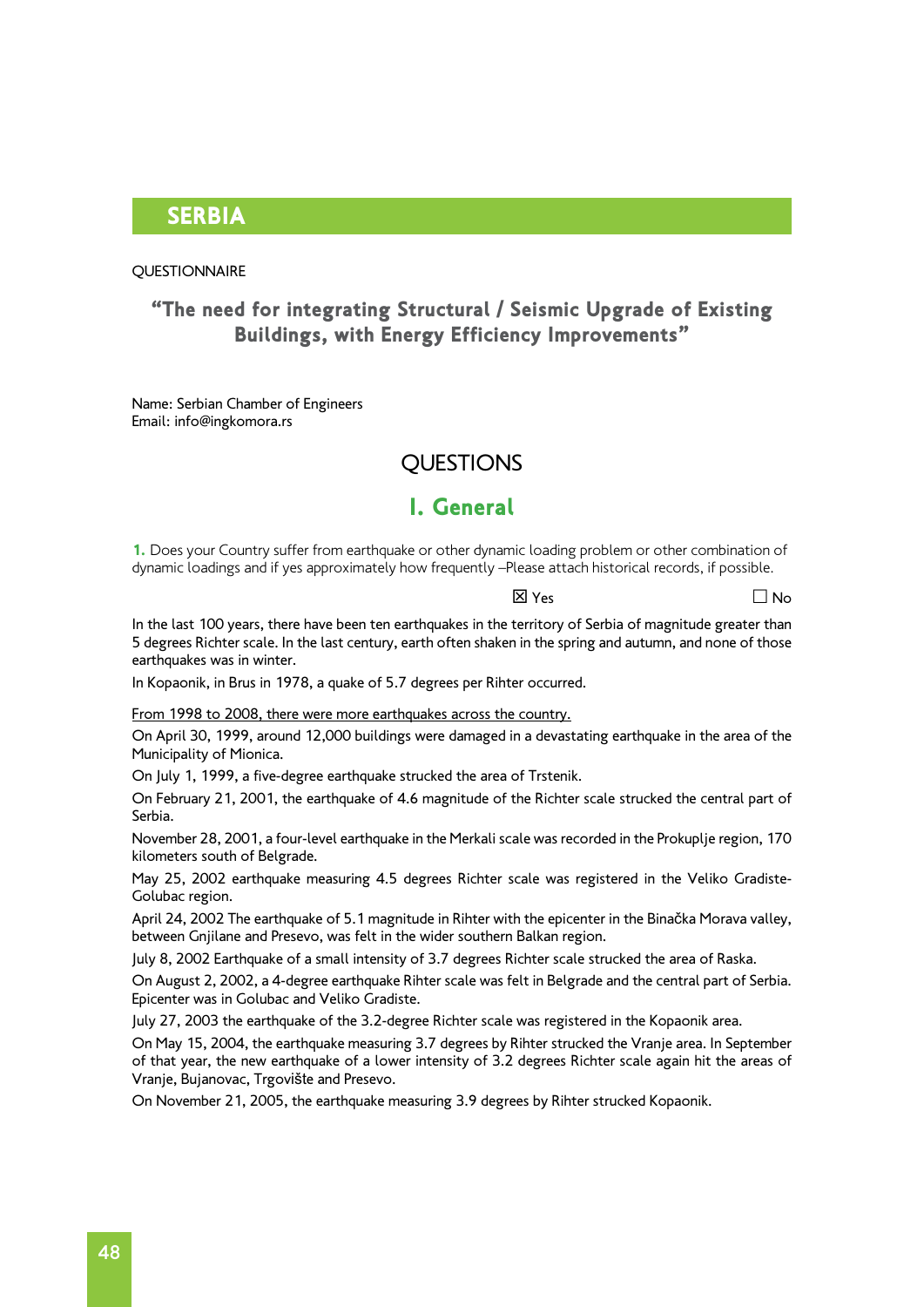

March 22, 2006 The Earthquake of 4.5 degrees Richter scale was registered in the Mionica region.

On May 11, 2006, a 4.3 magnitude earthquake in Rihter with a epicenter on the slopes of Malena, was felt in Valjevo, Belgrade and other parts of Serbia.

June 28, 2006 The earthquake of the 3.2-degree Richter scale was felt around Golubac.

On November 21, 2006, earthquake of the 4.8-degree Rihter scale, strucked the area of Paracin.

On April 8, 2007, a 3.2-degree Richter scale strucked the area southwest of Kraljevo.

February 15, 2008 the epicenter of earthquake have been in the region of Cacak, a 4.5-point magnitude according Rihter, has been felt in most parts of Serbia.

Earthquake in Kraljevo occured in November in 2010.

2. When was the last major / serious earthquake or other dynamic event that took place in your Country that affected the stability of buildings and civil works? What was the intensity?

The earthquake at Kraljevo had an intensity of about 5-6 degrees according to Rihter scale, corresponding to an acceleration of seismic waves of 250-500 mm / s. For the conditions in Serbia and the Balkans, such an earthquake is considered very strong. The earthquake of this magnitude occurs in the territory of Serbia with a frequency of about 10 years. Serbia is located in the northern peripheral area of the Mediterranean, which belongs to seismically more active areas.

The earthquake at Kraljevo occurred on November 3, 2010.

**3.** Were the affected buildings or civil works repaired?

Do you know what was the amount of money needed in order to repair the above?

 $\overline{\mathsf{x}}$  Yes  $\overline{\mathsf{x}}$  Yes  $\overline{\mathsf{x}}$ 

Within one year after the earthquake, the Government of the Republic of Serbia secured 2.3 billion dinars, 462 prefabricated houses were built, 13 thousand households were reconstructed, and 8.500 apartments. Approximately 10% of funds for the renovation of these facilities were provided by various donors, private and public companies, associations, embassies.

4. Please briefly explain what damages it caused (with regard to buildings, roads, bridges, etc.)

The Crisis Staff Commission in Kraljevo estimated that more than 12,000 objects were more or less damaged from the earthquake.

**5.** Where there any fatalities or serious injuries?

 $\boxtimes$  Yes  $\Box$  No

Two people were killed, while around 200 citizens were injured.

6. What was the time needed in order to fix the damages and to reinstate smoothly operation?

For example, after the earthquake in Kraljevo, it took 11 months to build 463 new prefabricated houses and 1500 families whose homes were severely damaged, received financial assistance and material to repair themselves.

7. Are you aware of any special measures or others means applied, to mitigate/prepare for these events in your Country?

 $\overline{\mathsf{x}}$  Yes  $\overline{\mathsf{x}}$  Yes  $\overline{\mathsf{x}}$ 

Within the City Administration, the Department of Civil Affairs works in finding a state-level solution in the field of preventive actions to address the causes of potential emergencies.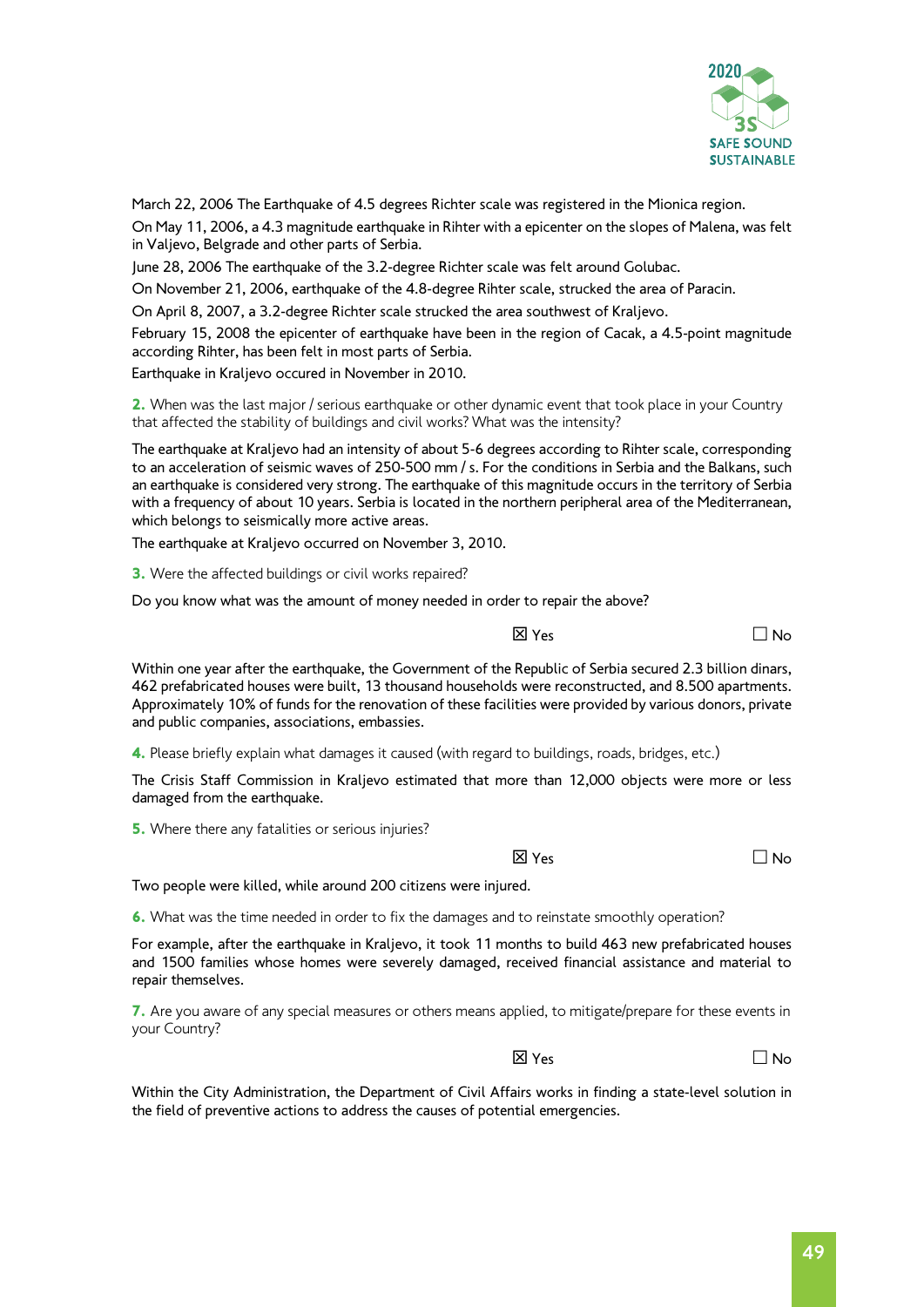#### II. State regulations/legislations and concrete experiences.

8. Is there a legal or technical guide/regulation on Energy Efficiency Upgrading of existing buildings in your Country?

 $\boxtimes$  Yes  $\Box$  No

For all buildings for which a building permit is issued, including renovation, reconstruction, The Law on Planning and Construction is applied, as well as the Rule book on the energy efficiency of buildings related to the reconstruction of existing buildings.

(Official Gazette of the Republic of Serbia No. 72/2009 / 2009-Correction, 64/2010 - Constitutional Court Decision, 24 / 2011,121 / 2012,42 / 2013-Constitutional Court Decision, 50/2013-Constitutional Court Decision, 98/2013 - the Constitutional Court's decision, 132 / 2014,145 / 2014 and 83/2018).

9. Are there any legal or technical regulations/codes related to Seismic or Structural strengthening or upgrades in your Country?

 $\overline{\mathsf{x}}$  Yes  $\overline{\mathsf{x}}$  Yes  $\overline{\mathsf{x}}$ 

Rule book of the SFRJ of 1978. regulating seismic strengthening in the Republic of Serbia.

Rule book on technical norms for the construction of high-rise buildings in seismic areas(Official Gazette of SFRJ No.31/1981-844,49/1982-1249,29/1983-869,21/1988-614,52/1990-1729).

Rule book on technical norms for rehabilitation, reinforcement and reconstruction of buildings of high-rise earthquake-damaged buildings and for the reconstruction and revitalization of buildings, Official Gazette of SFRJ No. 52/85.

The preliminary map of the seismic reionization of the territory of the Republic of Serbia contains the following basic geodynamic models: A, B, C, D, E, S1 and S2. The models were determined on the basis of data from geological, hydrogeological and engineering-geological features of the terrain, using existing seismic parameters data.

10. Are the Eurocodes applied for seismic assessments and seismic/structural strengthening of existing buildings in your country?

 $\overline{X}$  Yes  $\overline{X}$  Yes  $\overline{X}$ 

Seismics - SRPS EN 1998

- ❏ SRPS EN 1998-1: General rules, seismic actions and rules
- ❏ for buildings;
- ❏ SRPS EN 1998-2: Bridges;
- ❏ SRPS EN 1998-3: Assessment of condition and reinforcement of buildings;
- ❏ Eurocode 8: Design of structures for earthquake resistance

11. Are there incentives provided by the government, to individuals, for structural upgrades / renovations / seismic upgrades in your Country?

 $\overline{\mathsf{x}}$  Yes  $\overline{\mathsf{x}}$  Yes  $\overline{\mathsf{x}}$ 

The incentives are intended for the construction of facilities and procurement of equipment to increase the capacity of existing production, increase productivity and quality, procure equipment for production needs, increase export opportunities and expand the market for sales or improve market positioning.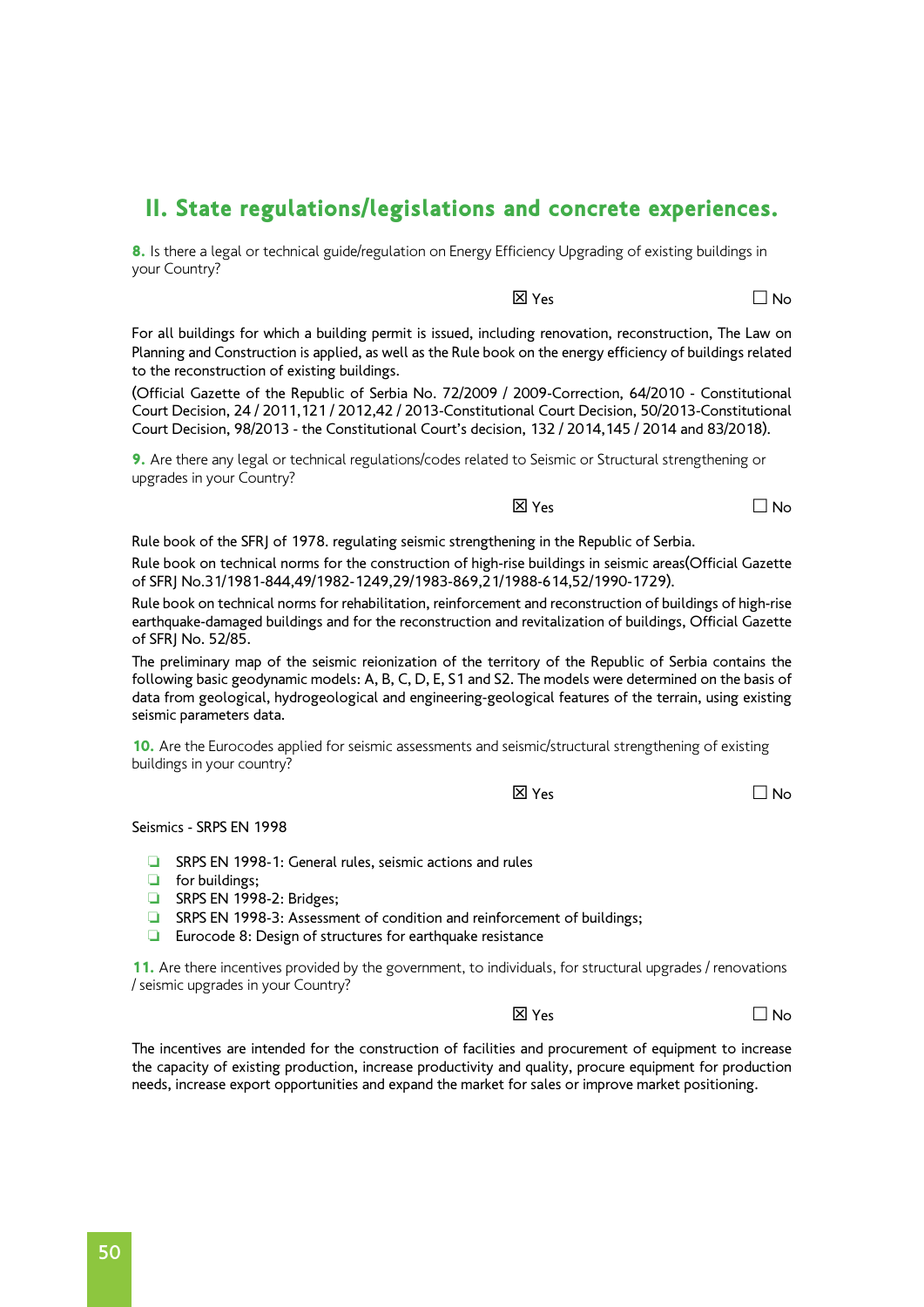

12. Have you received any training related to seismic and energy efficiency upgrading?

 $\overline{X}$  Yes  $\overline{X}$  Yes  $\overline{X}$ 

Serbian Chamber of Engineers organizes professional training through the National and European Training Program, Permanent Education, from 1.1.2015.

13. Have you participated in a workshop/conference on the above topics?

 $\overline{X}$  Yes  $\overline{X}$  Yes  $\overline{X}$ 

The Serbian Chamber of engineers in cooperation with the Association of structural Engineers of Serbia, participated in many conferences and workshops.

One of them is WG meetings and workshop 30.3.-1.4.2016. Belgrade, Serbia.

### III. From practice

14. What are the most common building categories in your Country, regarding existing buildings built before 2000 and how many storeys are they?

Masonry, Concrete (most common is 6-10 storeys), Steel structure, Brick (most common is to 6 storey);

15. What is the most widely used construction material for those buildings?

- ❏ Concrete;
- ❏ Steel;
- ❏ Brick and wood;

16. What is the common technique/material used for energy efficiency upgrading of existing buildings?

- ❏ Isolation materials (stiropor, neopor)
- ❏ Styrofoam, other insulation materials
- ❏ High efficiency windows (PVC);

17. What are the most widely used techniques/applications for seismic strengthening of existing buildings?

- ❏ -For masonry structures, strengthening by dampers and concrete walls;
- ❏ -Horizontal and vertical bolts, reinforcement of the foundation.

18. Do you have unmaintained, deteriorated or abandoned buildings that suffer structural deficiencies/ material degradation in your Country?

 $\overline{\mathsf{X}}$  Yes  $\overline{\mathsf{N}}$  Yes  $\overline{\mathsf{N}}$ 

All of them have been repaired.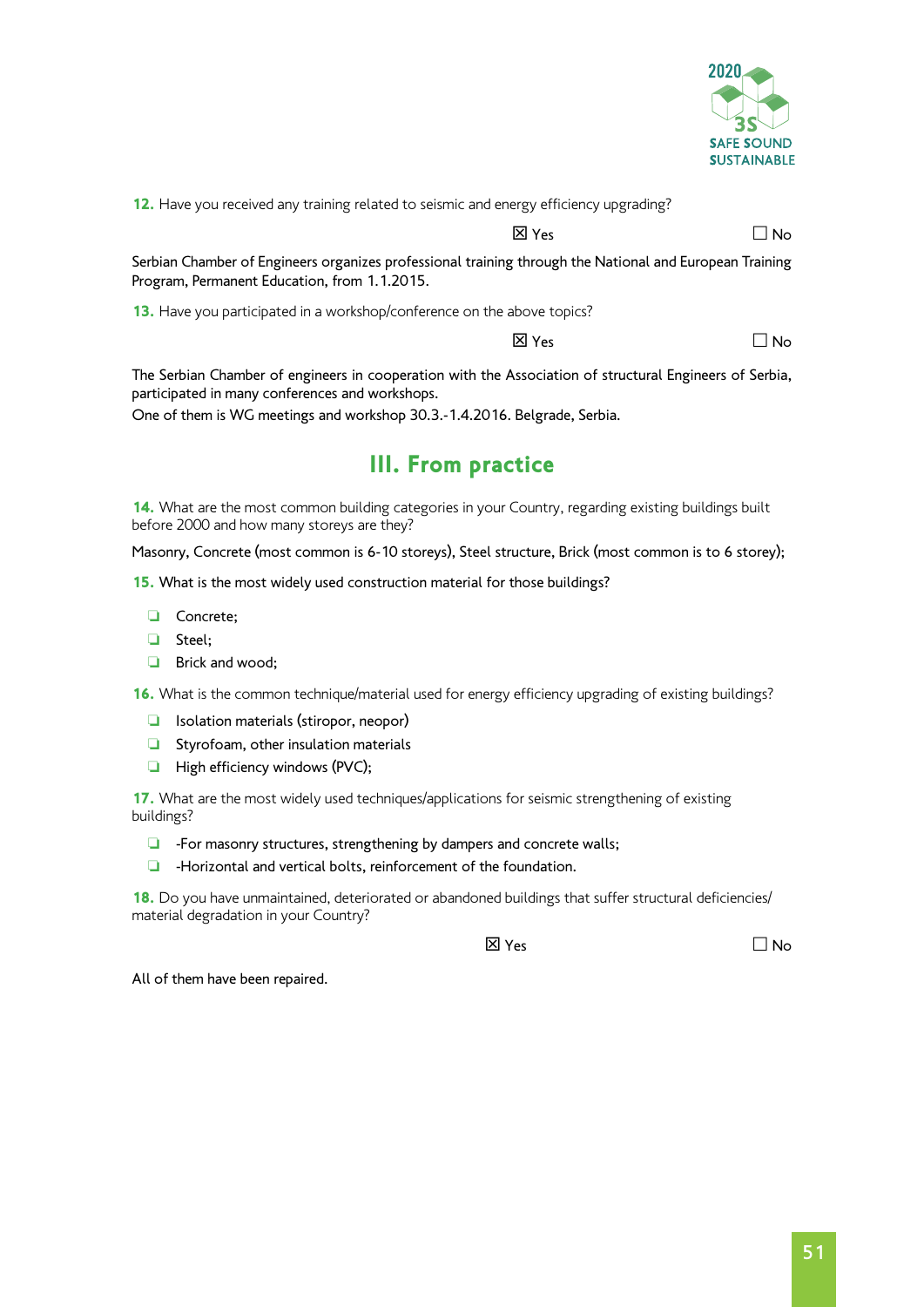#### **GERMANY**

#### **QUESTIONNAIRE**

#### "The need for integrating Structural / Seismic Upgrade of Existing Buildings, with Energy Efficiency Improvements"

Name and Surname: The Institute of German Engineers e.V. - ZDI Email: [info@zdi-ingenieure.de](mailto:info@zdi-ingenieure.de)

#### QUESTIONS

### I. General

1. Does your Country suffer from earthquake or other dynamic loading problem or other combination of dynamic loadings and if yes approximately how frequently –Please attach historical records, if possible.

 $\boxtimes$  Yes  $\Box$  No

#### Selection of significant earthquakes in Germany and immediate surroundings

| Location<br>(Federal State)                              | Year | <b>Maximum</b><br>Intensity<br>(EMS-98) | <b>Magnitudes</b><br>MI | Mw  | Dead persons, damaged<br>buildings, costs of<br>repair*                        |
|----------------------------------------------------------|------|-----------------------------------------|-------------------------|-----|--------------------------------------------------------------------------------|
| Albstadt (BW)                                            | 1911 | VIII                                    | 6,1                     | 5,7 | 6250; damaged<br>buildings<br>0.75 Mio RM                                      |
| Bad Saulgau (BW)                                         | 1835 | VII - VIII                              | 5,8                     | 5,4 |                                                                                |
| Albstadt (BW)                                            | 1943 | VII                                     | 5,6                     | 5,3 |                                                                                |
| Euskirchen (NRW)                                         | 1951 | VII - VIII                              | 5,7                     | 5,1 |                                                                                |
| Albstadt (BW)                                            | 1978 | VII - VIII                              | 5,7                     | 5,2 | 6850 damaged<br>buildings;<br>275 Mio DM                                       |
| Liège (in the east<br>of Belgium)                        | 1983 | VII                                     | 5,0                     | 4,6 | 2 dead persons, 26<br>injured, hundreds of<br>damaged buildings, 100<br>Mio DM |
| Roermond (NL)/<br>Heinsberg (NRW)                        | 1992 | VII                                     | 5,9                     | 5,3 | 1 dead person, 25<br>injured, 7200 damaged<br>buildings, 290 Mio DM            |
| <b>Rambervillers</b><br>(Northwestern<br>France, Vosges) | 2003 | $VI - VII$                              | 5,9                     | 4,8 | 10.5 Mio €                                                                     |
| Waldkirch/<br>Kandelwald (BW)                            | 2004 | VI                                      | 5,4                     | 4,6 | ca. 3 Mio $\in$                                                                |

\* Loss amount in respective currency of the time and not adjusted for inflation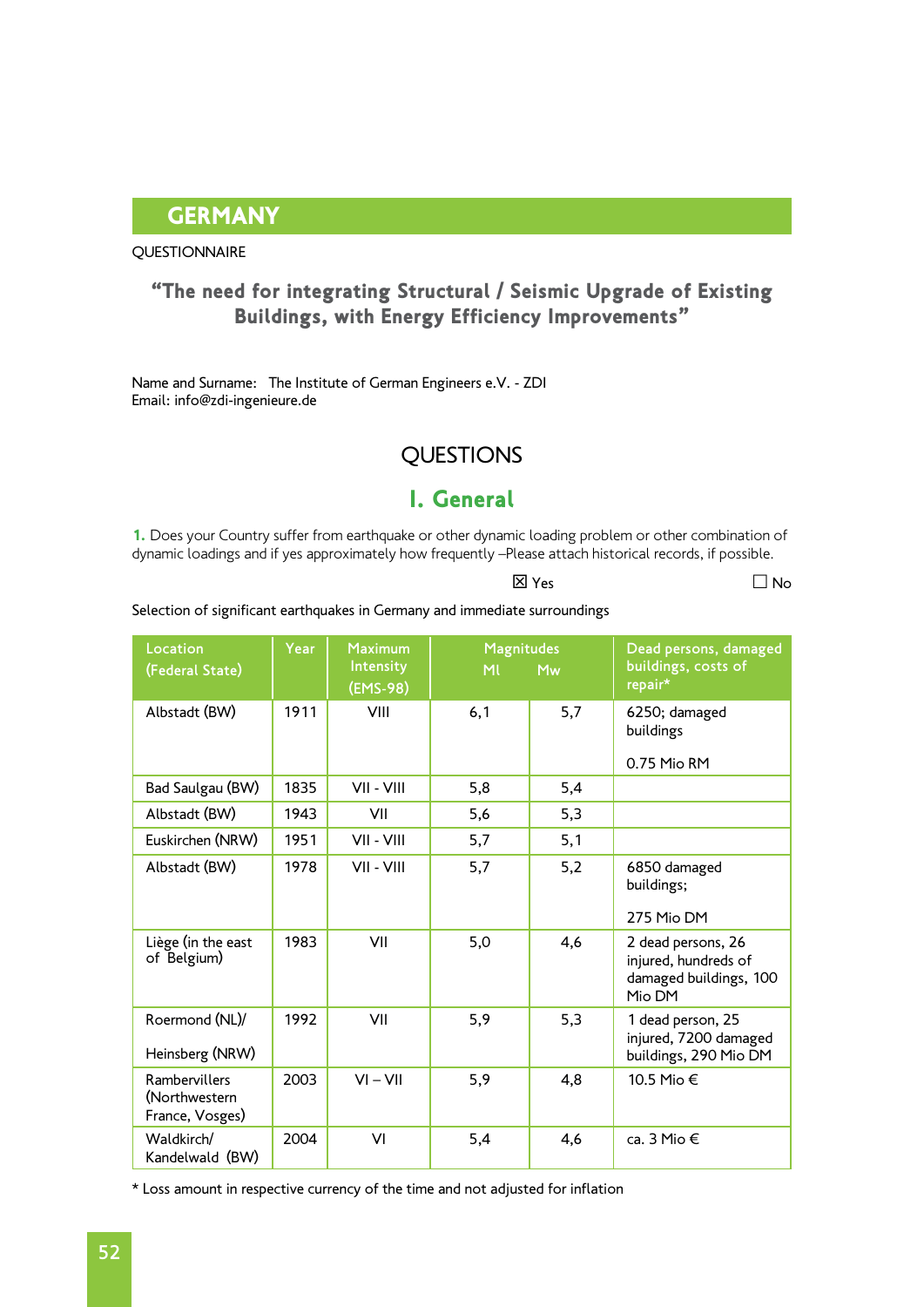

| Earthquakes with a moment magnitude of 4.5 have a mean return period (RP) of 10 years and those of<br>Mw>=5.5 a RP of about 100 years.                                                      |              |           |
|---------------------------------------------------------------------------------------------------------------------------------------------------------------------------------------------|--------------|-----------|
| 2. When was the last major / serious earthquake or other dynamic event that took place in your Country<br>that affected the stability of buildings and civil works? What was the intensity? |              |           |
| See above                                                                                                                                                                                   |              |           |
| 3. Were the affected buildings or civil works repaired?                                                                                                                                     |              |           |
| Do you know what was the amount of money needed in order to repair the above?                                                                                                               |              |           |
|                                                                                                                                                                                             | <b>区 Yes</b> | J No      |
| See above under #1.                                                                                                                                                                         |              |           |
| 4. Please briefly explain what damages it caused (with regard to buildings, roads, bridges, etc.)<br>Mostly fissures in walls, parts of walls fell out                                      |              |           |
|                                                                                                                                                                                             | <b>区</b> Yes | ⊿ No      |
| See above under #1                                                                                                                                                                          |              |           |
| 6. What was the time needed in order to fix the damages and to reinstate smoothly operation?                                                                                                |              |           |
| 7. Are you aware of any special measures or others means applied, to mitigate/prepare for these events in<br>your Country?                                                                  |              |           |
|                                                                                                                                                                                             | <b>区</b> Yes | ∃ No      |
| II. State regulations/legislations and concrete experiences.                                                                                                                                |              |           |
| 8. Is there a legal or technical guide/regulation on Energy Efficiency Upgrading of existing buildings in<br>your Country?                                                                  |              |           |
|                                                                                                                                                                                             | <b>区 Yes</b> | $\Box$ No |
| 9. Are there any legal or technical regulations/codes related to Seismic or Structural strengthening or<br>upgrades in your Country?                                                        |              |           |
|                                                                                                                                                                                             | <b>区 Yes</b> | ⊿ No      |
| Eurocodes with their National Annexes                                                                                                                                                       |              |           |
| 10. Are the Eurocodes applied for seismic assessments and seismic/structural strengthening of existing<br>buildings in your country?                                                        |              |           |
|                                                                                                                                                                                             | <b>区</b> Yes | ⊿ No      |
| 11. Are there incentives provided by the government, to individuals, for structural upgrades / renovations<br>/ seismic upgrades in your Country?                                           |              |           |
|                                                                                                                                                                                             | <b>区</b> Yes | $\Box$ No |
| 12. Have you received any training related to seismic and energy efficiency upgrading?                                                                                                      |              |           |
|                                                                                                                                                                                             | <b>区</b> Yes | ⊿ No      |
| 13. Have you participated in a workshop/conference on the above topics?                                                                                                                     |              |           |
|                                                                                                                                                                                             | 区 Yes        | No        |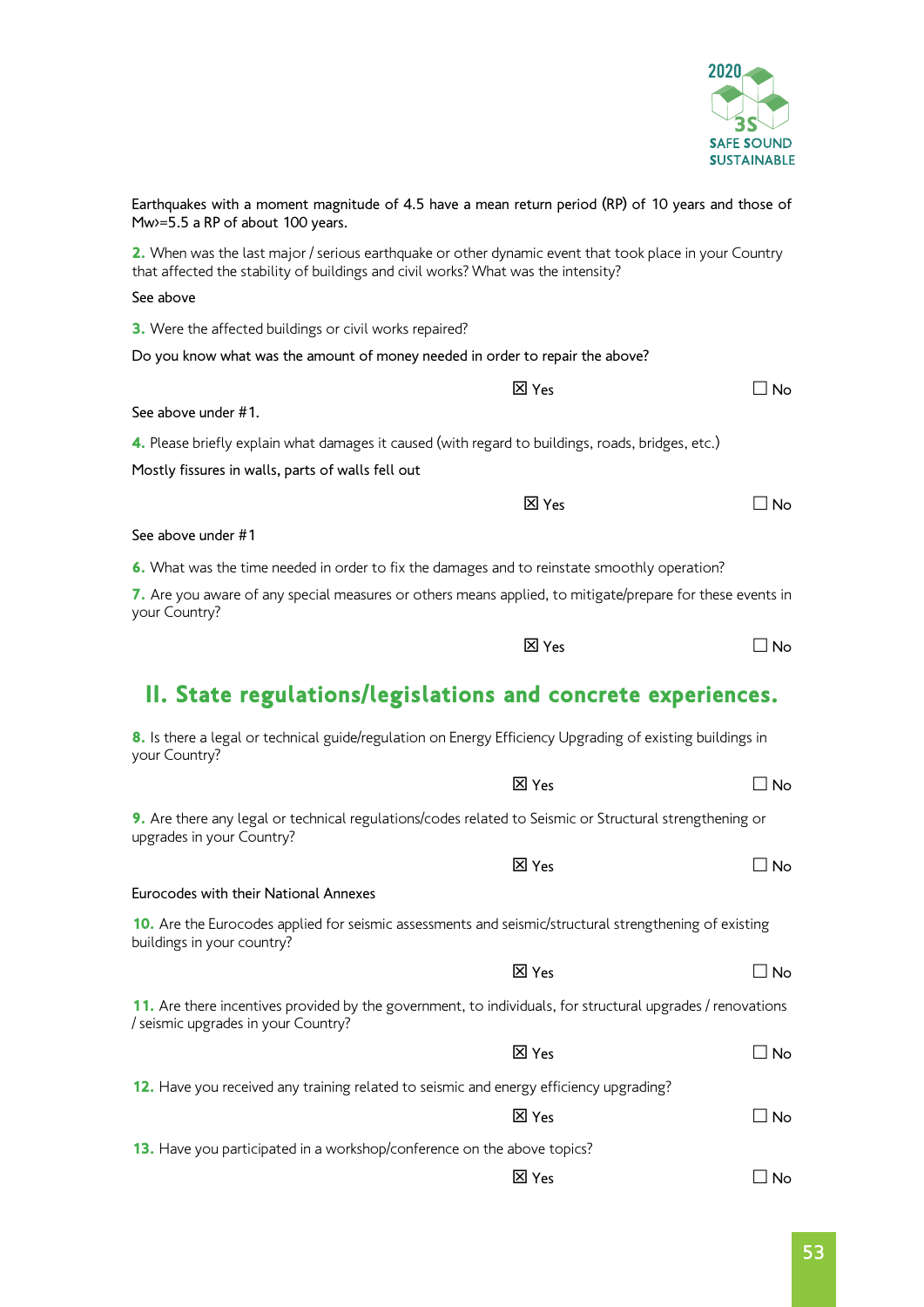#### III. From practice

14. What are the most common building categories in your Country, regarding existing buildings built before 2000 and how many storeys are they?

15. What is the most widely used construction material for those buildings?

16. What is the common technique/material used for energy efficiency upgrading of existing buildings?**1**

17. What are the most widely used techniques/applications for seismic strengthening of existing buildings?

18. Do you have unmaintained, deteriorated or abandoned buildings that suffer structural deficiencies/ material degradation in your Country?

 $\boxtimes$  Yes  $\Box$  No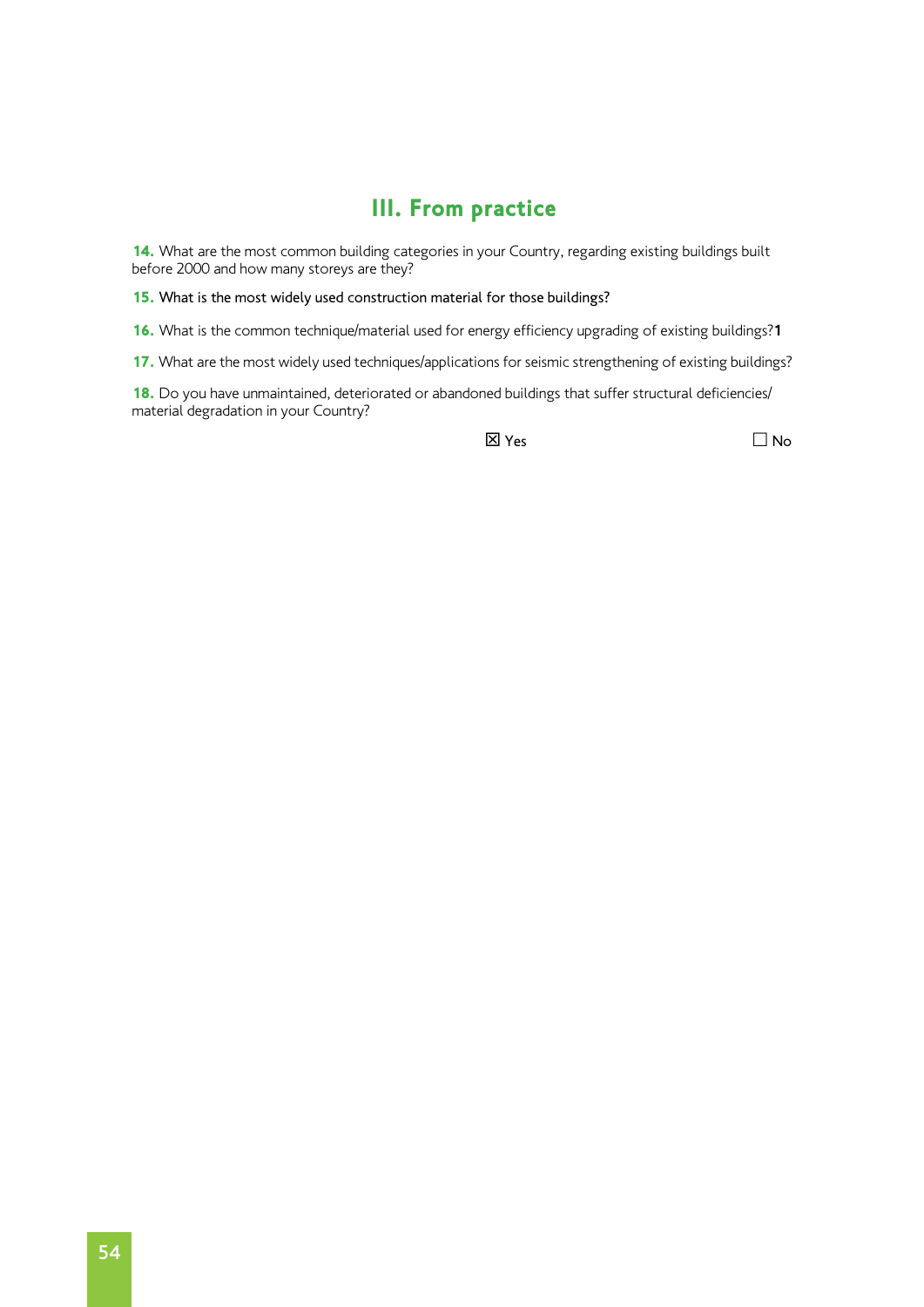

#### PORTUGAL

#### **OUESTIONNAIRE**

#### "The need for integrating Structural / Seismic Upgrade of Existing Buildings, with Energy Efficiency Improvements"

Name and Surname: Fernando de Almeida Santos Email: [fsantos@oep.pt](mailto:fsantos@oep.pt)

#### **OUESTIONS**

#### I. General

1. Does your Country suffer from earthquake or other dynamic loading problem or other combination of dynamic loadings and if yes approximately how frequently –Please attach historical records, if possible.

 $\boxtimes$  Yes  $\Box$  No

If yes give details.

Last significant earthquake happened in Azores (1998) with an intensity of 5.9 in the Richter scale and before that, a major earthquake occurred in Azores (1980) with an intensity of up to VIII in the MM scale and 7.2 in the Richter scale. In 1969, an earthquake with an MM intensity of IV and up to VII (7.5 in the Richter scale) affected mostly the southwest region of continental territory. The most severe earthquake recorded so far was in 1755 and devastated Lisbon, with an intensity of up to X in the MM scale in the south and southwest coast. These earthquakes were originated in the contact of the earth's tectonic plates, at the sea, and therefore were not originated by local seismicity. On the other hand, in 1909, in the central southwest, the Benavente earthquake, originated at a local fault, had an MM intensity of up to IX in its vicinity.

2. When was the last major / serious earthquake or other dynamic event that took place in your Country that affected the stability of buildings and civil works? What was the intensity?

Last major earthquake happened in Azores (1<sup>st</sup> January 1980) with an intensity of up to VIII in the MM scale and 7.2 in the Richter scale. Its epicenter was located at the sea (coordinates 38º 42.0′ N 27º 42.0′ W), close to the islands of Terceira, São Jorge and Graciosa.

**3.** Were the affected buildings or civil works repaired?

Do you know what was the amount of money needed in order to repair the above?

 $\overline{\mathsf{x}}$  Yes  $\overline{\mathsf{x}}$  Yes  $\overline{\mathsf{x}}$ 

If yes give details.

Many buildings collapsed and therefore new ones were built. Most of those that were damaged were repaired.

4. Please briefly explain what damages it caused (with regard to buildings, roads, bridges, etc.)

More than 12 000 infrastructures were destroyed or seriously affected. 57% of all housing buildings were affected, 1/5<sup>th</sup> of these collapsed and 10100 were damaged. It is important to stress that most of the collapsed buildings were old masonry buildings, without any structural design to cope with seismic actions. Modern buildings suffered minor damages.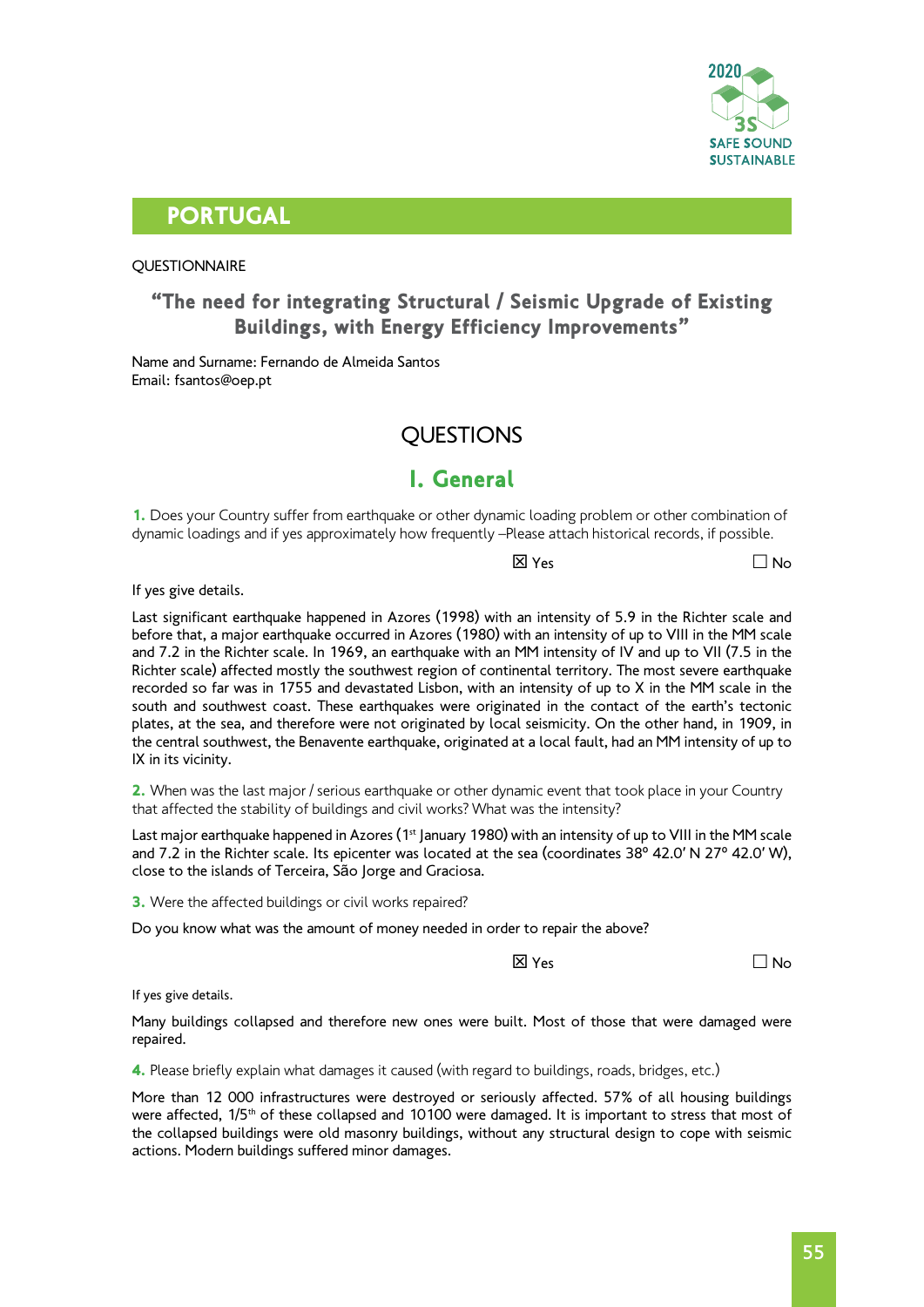If yes give details.

**5.** Where there any fatalities or serious injuries?

If yes give data.

73 fatalities and about 400 injured

6. What was the time needed in order to fix the damages and to reinstate smoothly operation?

Temporary houses were built immediately, but reconstruction of definitive buildings lasted for years.

7. Are you aware of any special measures or others means applied, to mitigate/prepare for these events in your Country?

If yes give details.

A large network of seismographic stations were built since then (19 in the Azores alone), to monitor seismic activity. Besides, since this event, all new buildings in Azores had to cope with the so-called preservation rules that were guidelines related to its structural performance under seismic loading. Furthermore, at a national level, a new seismic code was introduced in 1983.

## II. State regulations/legislations and concrete experiences.

8. Is there a legal or technical guide/regulation on Energy Efficiency Upgrading of existing buildings in your Country?

If yes give details (attach as well the Regulation or legislation).

Yes. There is a variety of legislation requiring public and private buildings to comply with energy efficiency rules (Decreto-Lei n.º 118/2013, Lei n.º [52/2018](https://www.sce.pt/wp-content/uploads/2018/09/Lei-52-2018_Legionela.pdf), [Decreto-Lei n](http://dre.pt/application/file/67123417).º 68-A/2015,)

9. Are there any legal or technical regulations/codes related to Seismic or Structural strengthening or upgrades in your Country?

10. Are the Eurocodes applied for seismic assessments and seismic/structural strengthening of existing buildings in your country?

 if yes give details The national codes or Eurocodes have to be used for the design of all new buildings, and this includes seismic design. Has far as seismic assessments and seismic/structural strengthening of existing buildings is concerned, the Eurocode 8 and/or related references have to be used, in the lack of specific national legal guidance.

11. Are there incentives provided by the government, to individuals, for structural upgrades / renovations / seismic upgrades in your Country?

 $\boxtimes$  Yes  $\Box$  No

 $\overline{X}$  Yes  $\overline{X}$  Yes  $\overline{X}$ 

 $\overline{\mathsf{X}}$  Yes  $\overline{\mathsf{N}}$  Yes

 $\overline{\mathsf{N}}$  Yes  $\overline{\mathsf{N}}$  Yes

 $Y$ es  $\Box$  No

 $\overline{\mathsf{x}}$  Yes  $\overline{\mathsf{x}}$  Yes  $\overline{\mathsf{x}}$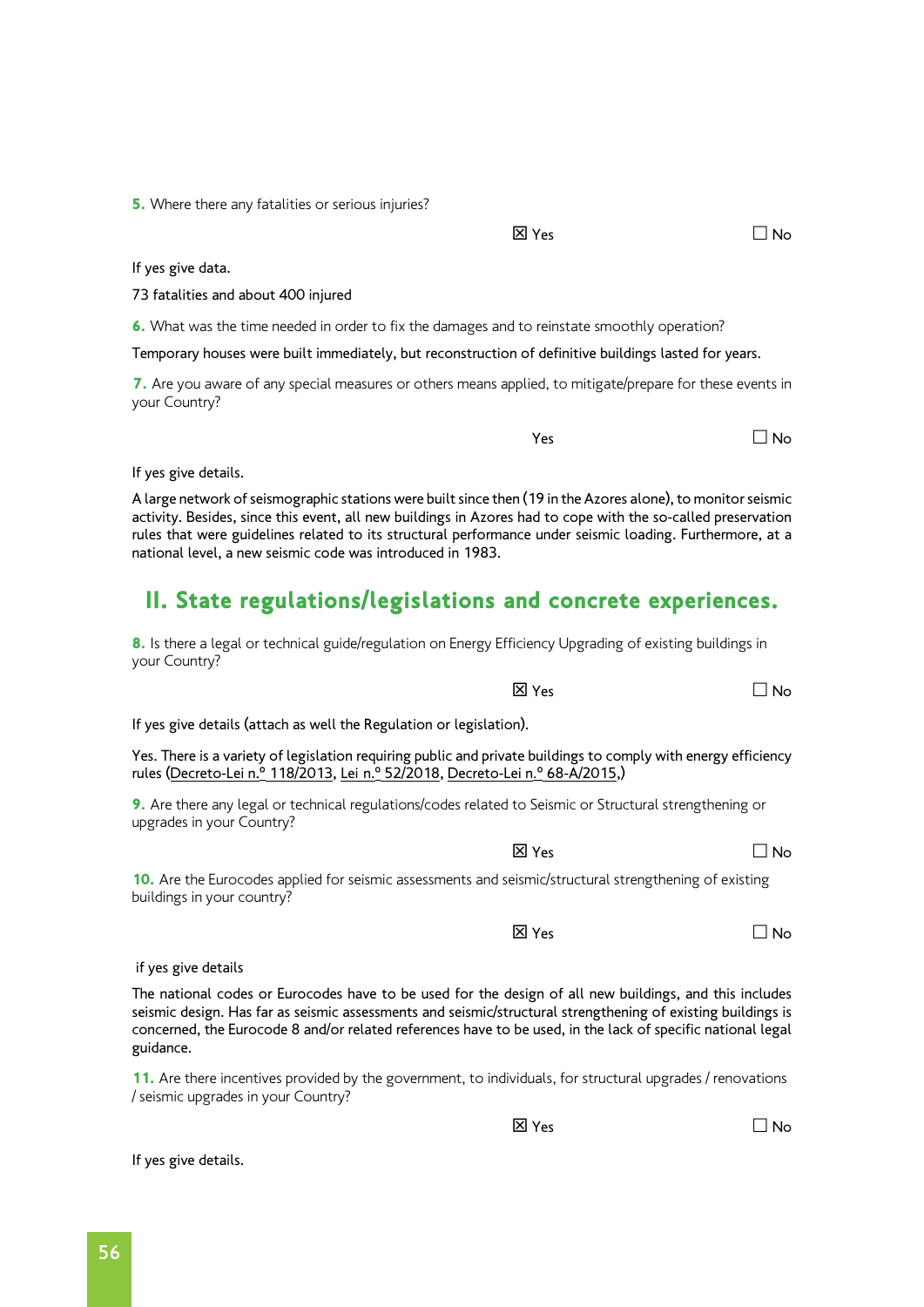

| 12. Have you received any training related to seismic and energy efficiency upgrading? |              |           |
|----------------------------------------------------------------------------------------|--------------|-----------|
|                                                                                        | <b>区 Yes</b> | <b>No</b> |
| Ilf yes give details.                                                                  |              |           |
| Throughout their life, engineers receive complementary training in these areas         |              |           |
|                                                                                        |              |           |
| 13. Have you participated in a workshop/conference on the above topics?                |              |           |
|                                                                                        | X Yes        | No        |
|                                                                                        |              |           |

If yes give details.

The Portuguese Society of Seismic Engineering, based at LNEC, Lisbon, organizes each year a conference on seismic design and behavior of all kinds of structures, besides other workshops focusing on seismic related issues.

#### III. From practice

14. What are the most common building categories in your Country, regarding existing buildings built before 2000 and how many storeys are they?

Most buildings in historical areas of cities are built in masonry and not height than 3 storeys, dominantly. However, most buildings dated from after the 40's began to have reinforced concrete elements, and after the 60's most buildings have a seismic resistant structure, the vast majority in reinforced concrete. This is a direct consequence of a national code for seismic design in 1958 (RSCCS). After 1985, with the introduction of a new seismic code (RSA-1983), the seismic design of buildings is much more demanding and reliable. Their height generally does not exceed 12 storeys.

15. What is the most widely used construction material for those buildings?

Reinforced concrete, mostly not prestressed. Use of prefabrication is sparse, except for slabs.

16. What is the common technique/material used for energy efficiency upgrading of existing buildings?

#### EPS and ETICS systems.

We also use systems incorporating cork - product of great national production

17. What are the most widely used techniques/applications for seismic strengthening of existing buildings?

FRP's, steel structures and the addition of reinforced concrete elements.

18. Do you have unmaintained, deteriorated or abandoned buildings that suffer structural deficiencies/ material degradation in your Country?

 $\boxtimes$  Yes  $\Box$  No

If yes can you please give us numbers or percentage with regard to the total? We have no such official value.

We believe that 20% of the urban park is degraded